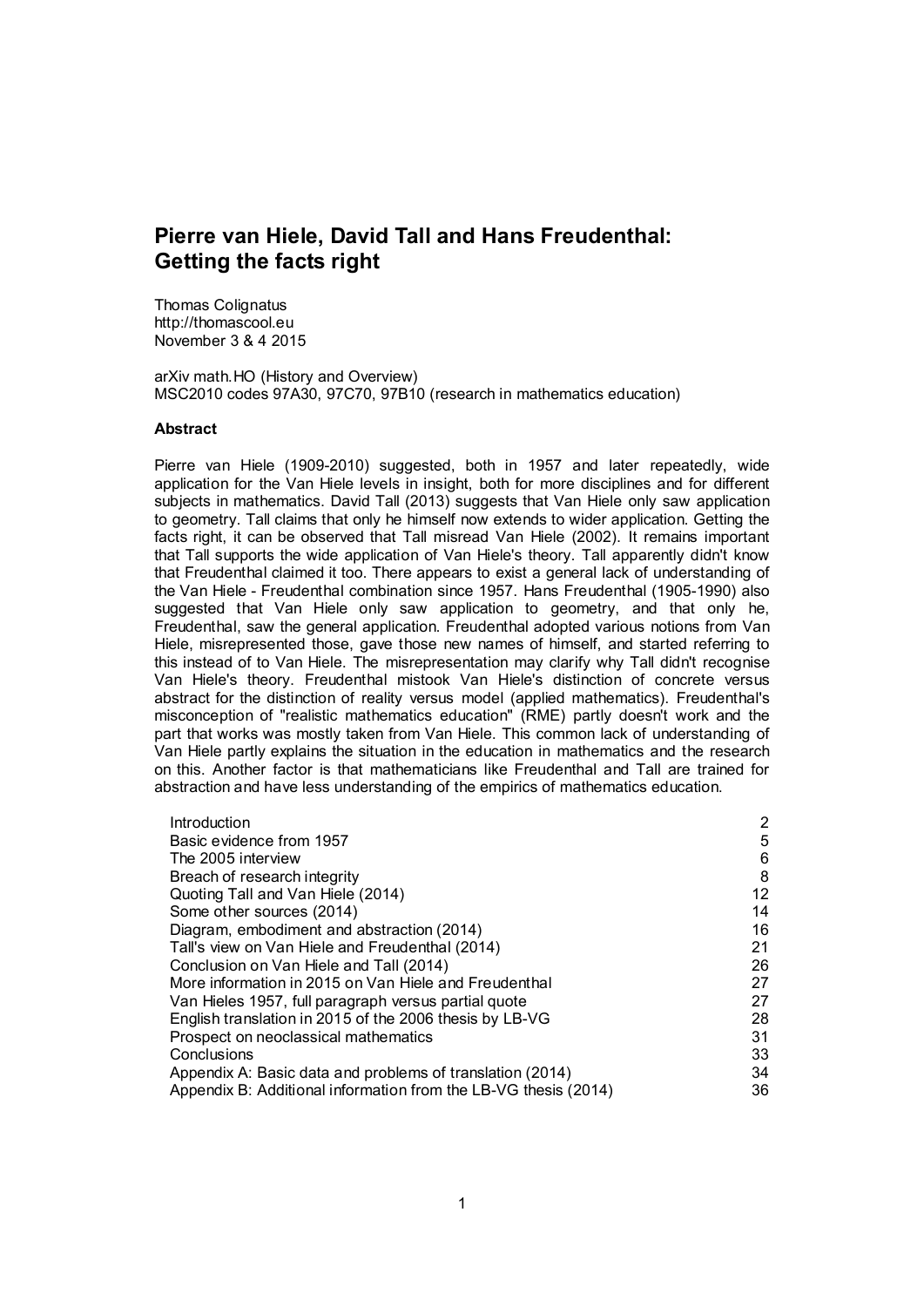| Appendix C: A single email in 2014 of TC to LB-VG, and a single reply  | 39 |
|------------------------------------------------------------------------|----|
| Appendix D: Applied mathematics in the autobiography                   | 41 |
| Appendix E: Mathematical abolition of fractions (traditional notation) | 43 |
| References                                                             | 45 |

#### *Introduction*

Pierre van Hiele (1909-2010) & Dina (Dieke) Van Hiele-Geldof (1911-1958) were inspired by Jean Piaget's idea of levels of understanding of mathematics, notably linked to age. They tested that idea, and empirically developed and defined the Van Hiele levels of insight, more independent of age. I will also refer to them as levels of abstraction in understanding mathematics. There are two separate theses from July 5 1957 – the year of Sputnik. Pierre stated that the idea of the levels was his. As Piaget presented a general theory, the Van Hieles presented an alternative general theory. The usual reference is to Van Hiele (1986) in English. I will refer to Van Hiele (1957 & 1973). Pierre's statement that insight wasn't necessarily related to age for example had an impact on later Russian education on mathematics.

Pierre van Hiele had been teaching mathematics on various topics for two decades and had observed the levels in various topics, and indeed in various disciplines, like chemistry and didactics itself. His thesis merely took geometry as an example, or, rather as the example *par excellence*, as geometry is a foundation stone for mathematics as the art and science of *demonstration*. His thesis provided in mathematical fashion both a *definition* of the levels in human understanding and an *existence proof*. See Appendix A also on the proper translation of the title of the thesis.

David Tall (2013), *"How humans learn to think mathematically. Exploring the three worlds of mathematics",* suggests that Pierre van Hiele had a limited understanding of the portent of this theory, notably that Van Hiele saw it limited to geometry and not applicable for e.g. algebra or even other disciplines. Tall also suggests that he himself extends our understanding to the wider portent of those levels. However, it appears that Tall's suggestions are based upon a misreading of Van Hiele (2002). The truth is that Van Hiele was quite aware of the fundamental nature of his and Dieke's result. It is better to get the facts right and indeed alert students of education (not only mathematics) to the wealth that can be found in Van Hiele's work. In itself it is important that Tall supports the notion that the Van Hiele levels have general validity.

Tall apparently wasn't aware of the similar claim by Freudenthal either. Hans Freudenthal (1905-1990) was Pierre's thesis supervisor – with second advisor M.J. Langeveld (1905- 1989). It appears that Freudenthal also claimed at a later moment that Van Hiele saw only limitation to geometry, and that it was he, Freudenthal, who found the general applicability. The topic is important enough for a full chapter in Sacha la Bastide – Van Gemert (2006) – henceforth LB-VG – which is a Dutch thesis on Freudenthal. This thesis inconsistently first allows Van Hiele's claim and then proceeds showing that it was Freudenthal who at a later moment discovered this general applicability.

Updating this 2014 article gave the option to write about Tall and Freudenthal separately.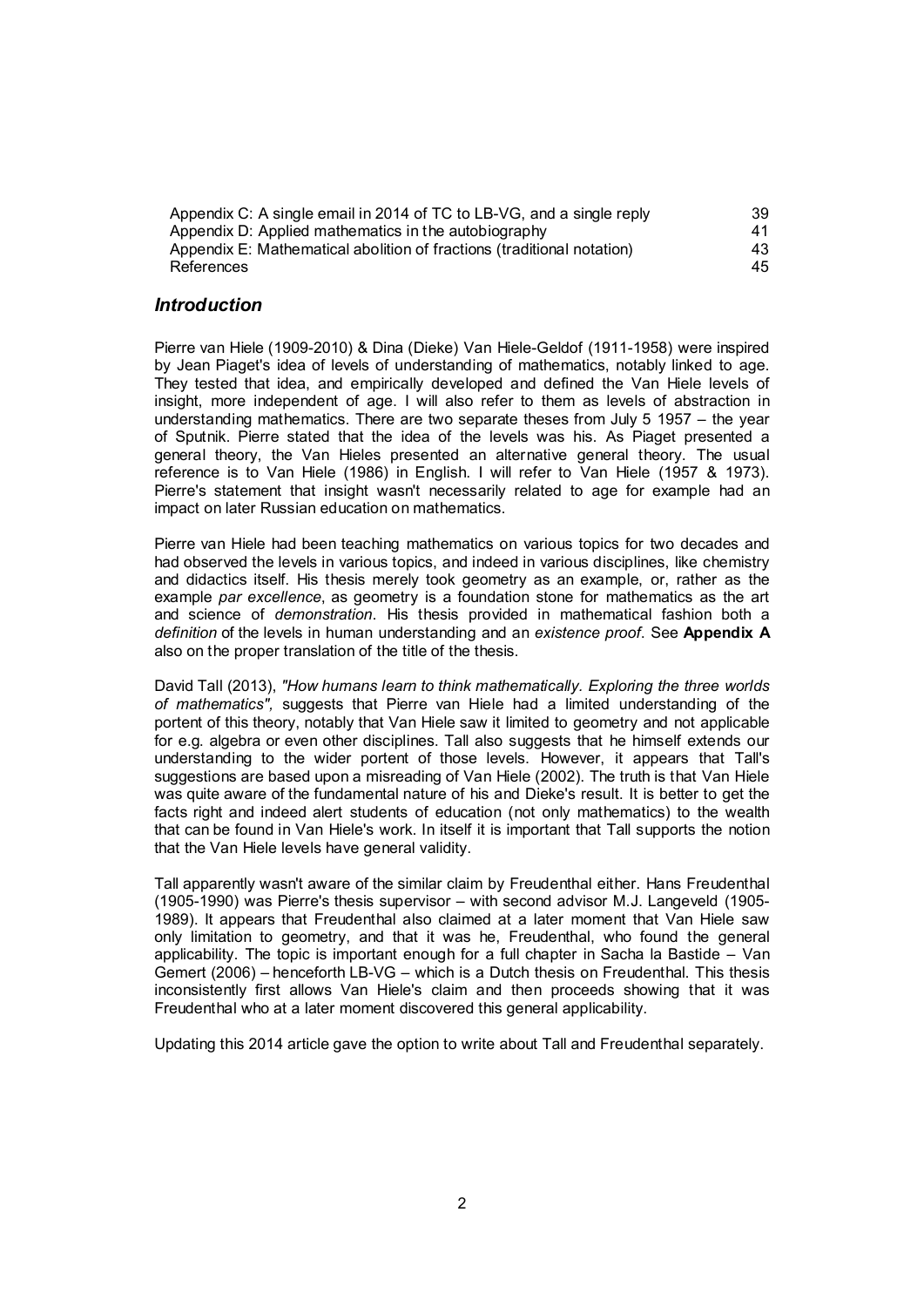(1) However, the corroboration by Tall (2013) of the theory is important. It will be useful for readers to know that we are dealing with a serious issue. We will regard mathematics as dealing with abstraction. The Van Hiele theory concerns the general didactics of abstraction and abstract concepts. Abstraction is often seen as 'higher' and possibly more complex, but it is better seen as the elimination of aspects in concrete elements, so that it may also be regarded as rather simple. In this way we can also understand that the human brain is capable of abstract thought, as leaving out aspects doesn't have to be much of an achievement. The Van Hiele levels of insight are as important for epistemology as the law of conservation of energy is for physics, see Colignatus (2015). (It is an open question, for example, whether Harvard's Jeanne Chall's (1921-1999) stages in development of reading are related to the Van Hiele levels.)

(2) Below discussion will not recall what the Van Hiele theory of levels actually is. This is a deliberate choice. One of the objectives of this paper is to alert the reader to the wealth of insight in didactics in the work by the Van Hieles, as applicable to didactics in general, and thus it is consistent to refer only. There are more expositions available in English, see Van Hiele (1986) or Appendix A on Van Hiele (1959) at ERIC. Regrettably, Pierre's thesis never got translated into English. The discussion of Tall (2013) will cause a partical restatement of the Van Hiele levels anyway. Thus, by discussing both Tall and Freudenthal in one paper, we have the advantage of common exposition, terminology and references. And we may better understand how Freudenthal's terminology might have caused Tall (and others) not to recognise Van Hiele's theory in disguise.

(3) The update of this 2014 article in 2015 concerns only that new sources have become available for readers of English. The facts and conclusions on Freudenthal are already in the 2014 version. Readers of English can now benefit from the following:

- (a) There is a 2015 English translation of LB-VG. This allows for an independent check on my own translations in 2014 from that Dutch 2006 thesis in Appendix B.
- (b) All editions of Euclides since 1924 have come available on the internet. This journal of the Dutch association of teachers of mathematics allows international readers to verify Van Hiele's 1957 claim. Perhaps the Van Hieles theses didn't get wide circulation, and Van Hiele (1986) in English is apparently out of print, but their 1957 article in Euclides now is available to the world. A section below will give the translation of the claim. Also, Freudenthal (1948) is an early discussion on didactics for highschool (with a contribution by Van Hiele in the same volume). Colignatus (2015b) shows that Freudenthal (1948) is rather traditional and fits the period. Translation can be tricky. When Freudenthal (1948) uses the phrases *"far advanced stage of abstraction"* and *"higher point of view"* then this may remind of the Van Hiele levels. However, he only refers to a vantage point, like one can climb a hill to see further. The evidence lies in that Freudenthal doesn't discuss level transitions. Van Hiele really arrived at a new contribution, turning Piaget's basic notion of stages into logically defined categories that are relevant for both theory and practice.
- (c) I provided a 2015 English translation myself on a section of the Alberts & Kaenders (2005) interview with Van Hiele (then 96 years of age), Colignatus (2015g).

A question by a reader was why the critique w.r.t. Freudenthal cannot be restricted to saying that he should have referred more. For this reason there now is a separate section on Freudenthal's breach in research integrity that focuses on four points of evidence. One can verify that this information is already in the 2014 version of this article.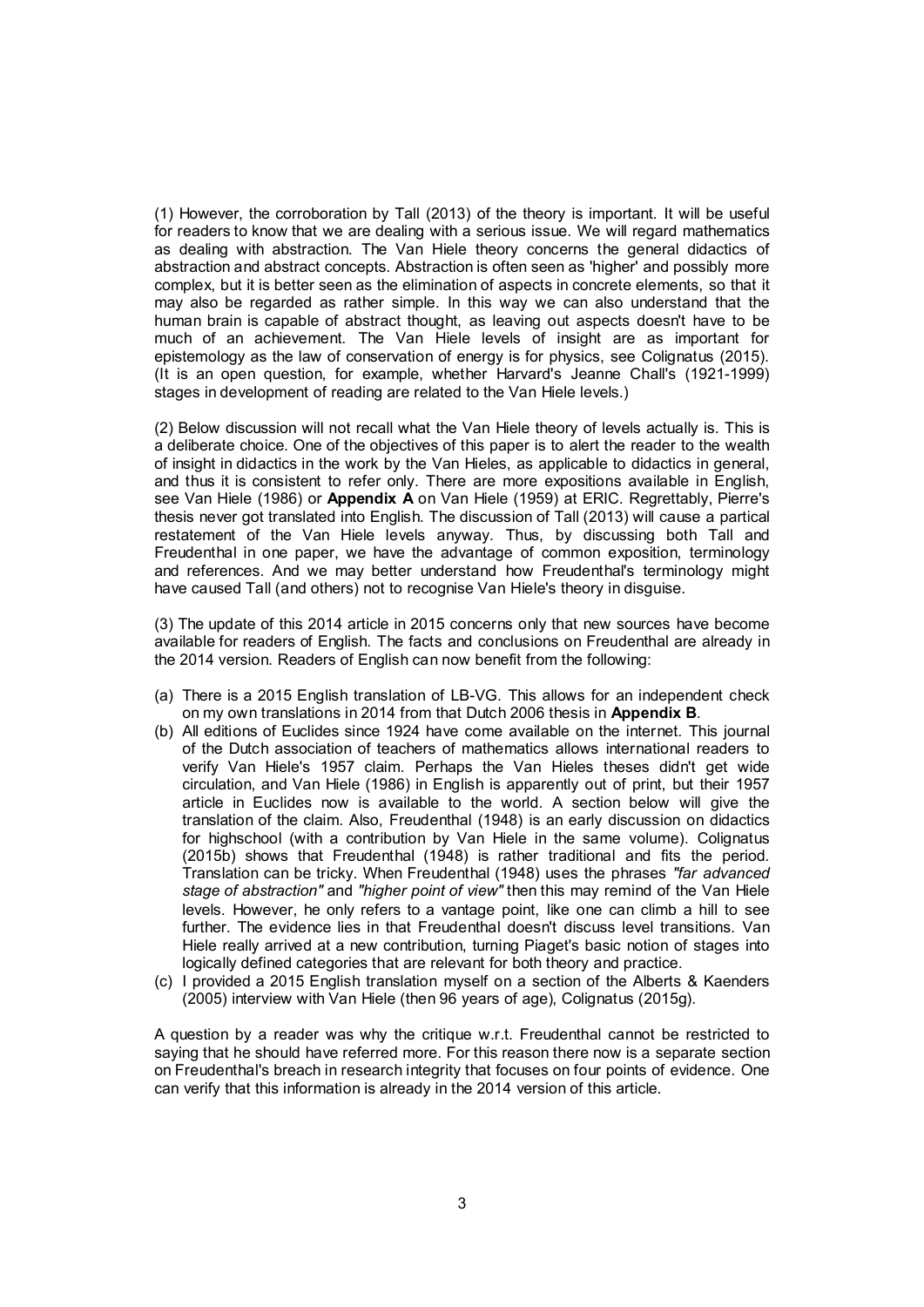#### Putting Van Hiele into the geometry box

There is indeed some tendency, like on wikipedia 2014, to restrict the Van Hiele levels to geometry alone but it wouldn't be right and useful if this became a general misunderstanding. By analogy, when someone mentions the number 4 as an example of an even number, it is invalid to infer that this person thinks that 4 gives all even numbers.

The impact of misconception can be large. Apparently the levels are not applied to other subjects much. The task group on learning processes of the 2008 US National Mathematics Advisory Panel states, see Geary et al. (2008:4:xxi-xxii):

"The van Hiele model (1986) has been the dominant theory of geometric reasoning in mathematics education for the past several decades. (...) Research shows that the van Hiele theory provides a generally valid description of the development of students' geometric reasoning, yet this area of research is still in its infancy."

Professor Tall's personal reappraisal of Van Hiele's work is important for the wider recognition of that work. The convincing part in Tall's argumentation for the wider application is basically no different from the argumentation that Van Hiele already provided, which is another corroboration of the original insight. A nuance is that research in the education of mathematics has provided additional corroboration since 1957 also by Van Hiele himself. Another nuance is that Tall (2013) unfortunately still has a limited understanding of the Van Hiele levels and introduces some misunderstandings. While this personal reappraisal is important, there might be the danger that researchers and students now would focus on Tall (2013) as the most recent text while it would be advisable to study the original work by the Van Hieles.

Updating this article caused me to read a section again from Freudenthal (1987), the autobiography at age 82 (online). On p354-355, my emphasis, we see again that he puts Van Hiele in the geometry box while Freudenthal as thesis supervisor should know that Pierre presented a general theory:

"Like I took the Van Hiele's geometric levels and interpreted them as applying to mathematics as a whole, the activity that takes place at a lower level becomes subject of research at the higher level. At the higher level the mathematical activity at the lower level becomes object of relection: by reflecting about your mathematical activity you create new mathematics – which is done by the original discoverer and the learning re-discoverer." <sup>1</sup>

Presmeg (2014:52-53) recalls – and confirms in an email that Van Hiele's theory is wider than only geometry, and that the original research was in the 1950s (Colignatus (2015i)):

 <sup>1</sup> "Zoals ik Van Hieles meetkundige niveaus op de wiskunde als geheel toegepast interpreteerde, wordt wat op het lager niveau wiskundig handelen was, onderwerp van onderzoek op het hogere op het hogere wordt de wiskundige activiteit van het lager niveau object van reflectie: door op je wiskundig handelen te reflecteren schep je nieuwe wiskunde - de eerste ontdekker én de lerende herontdekker."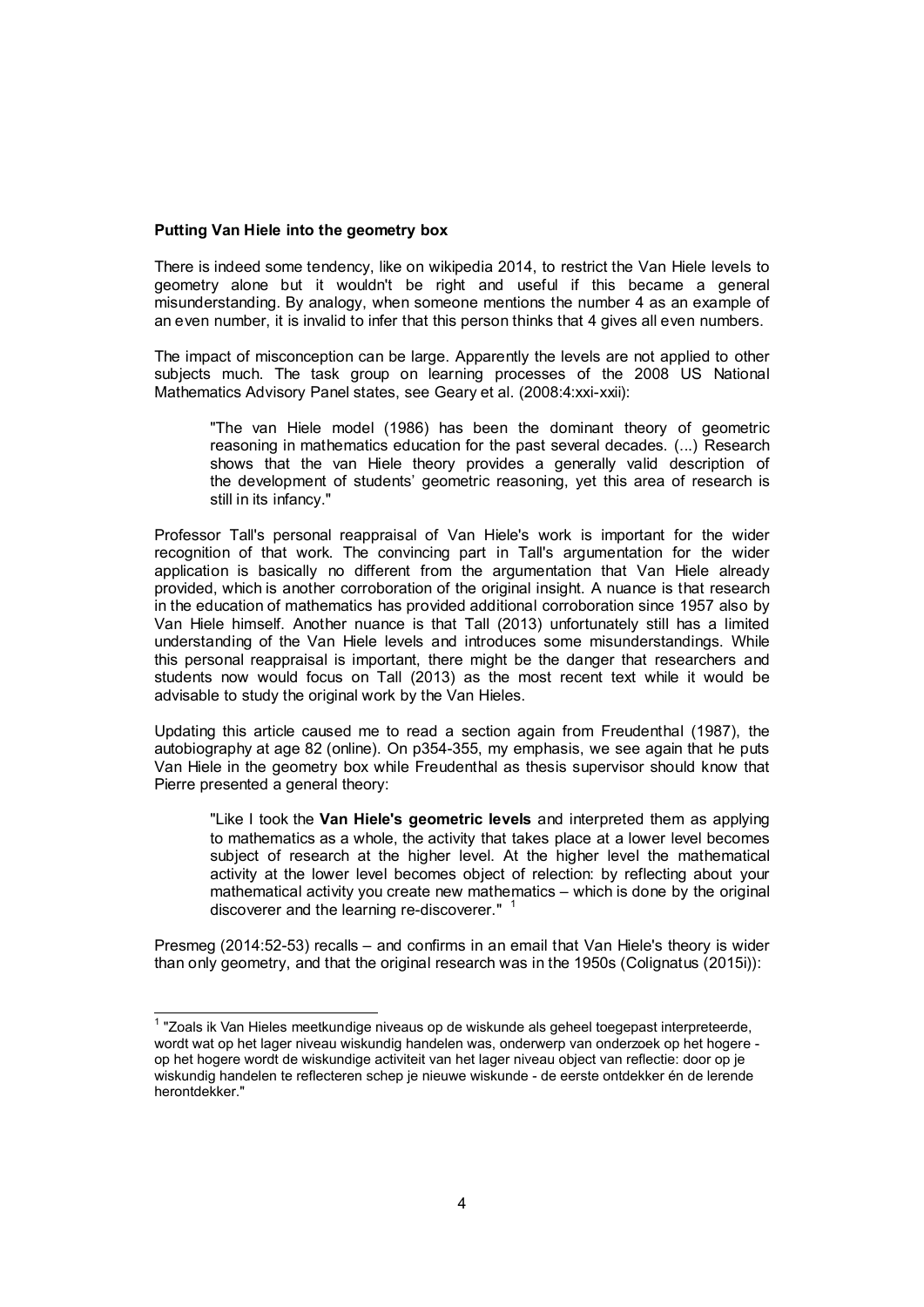"One vivid memory I have, which is pertinent to this topic, concerns the interview process when I applied for the professorship that was open in the Mathematics Department at ISU in 2000. During the two days of interviews, one of the meetings was with the mathematicians. They asked me what I, as a mathematics education researcher, could offer them in their work. I thought quickly, and then described the theoretical model of levels of learning geometry put forward by the van Hieles as a result of their research in The Netherlands in the 1970s. The mathematicians could see the value of such research in teaching mathematics. I was hired!"

#### Van Hiele and Tall in 2014, joined by Freudenthal, and new evidence in 2015

This article has two layers. Sections with (2014) are copied from Colignatus (2014d) that originally focused on Tall's misconception. At a few points I insert 2015 comments in square brackets. New sections use the news in 2015. Colignatus (2014d) has been on the internet for a year and has had a role in some discussions. Leaving these sections intact allows readers to understand part of that discussion in 2014-2015. Appendix B could be moved to the main body of the text, but because of the first layer it is left in its 2014 position. The 2015 English translation of LB-VG should allow readers to verify that this 2014 Appendix B was correct.

Tall (2013) is the most recent publication and it is from a world-renowned researcher who after retirement takes stock of his lifetime work. He is also at some distance from the Van Hiele and Freudenthal interaction in Holland. It is useful to start with Tall (2013) and his supposed evidence in Van Hiele (2002), and give the quotes that highlight both the claim and the misunderstanding. Subsequently, we provide quotes from Dutch sources now in English translation. Subsequently we compare the Van Hiele levels with Tall's diagram of such levels, to check that we are speaking about the same things. Some of Tall's misunderstandings generate a somewhat distorted model, which causes difficult semantics whether we are really speaking about the same things: but overall this sameness could be accepted when the misunderstandings are recognized for what they are.

Subsequently, we look at Freudenthal, with the 2015 English access to the evidence. The enlightening observation in 2014 already was that also Freudenthal claimed a general theory derived from Van Hiele, and also provided distorted information as well. This seems to have affected Tall's perception as well. Appendix B contains supporting translations from a Dutch thesis by La Bastide-Van Gemert (2006) of which Chapter 7 looked at Freudenthal on the Van Hiele levels.

Let us however start with the basic evidence from 1957 and Van Hiele's own view in the interview by Alberts & Kaenders (2005) (with my 2015 translation).

### *Basic evidence from 1957*

The basic evidence is in the thesis by Pierre van Hiele (1957). This however is not generally available. The Van Hieles (1957) Euclides article provides this statement on p45, that you can retrieve online now in 2015 and e.g. submit to Google Translate. My own translation and emphasis is, see Colignatus (2015c):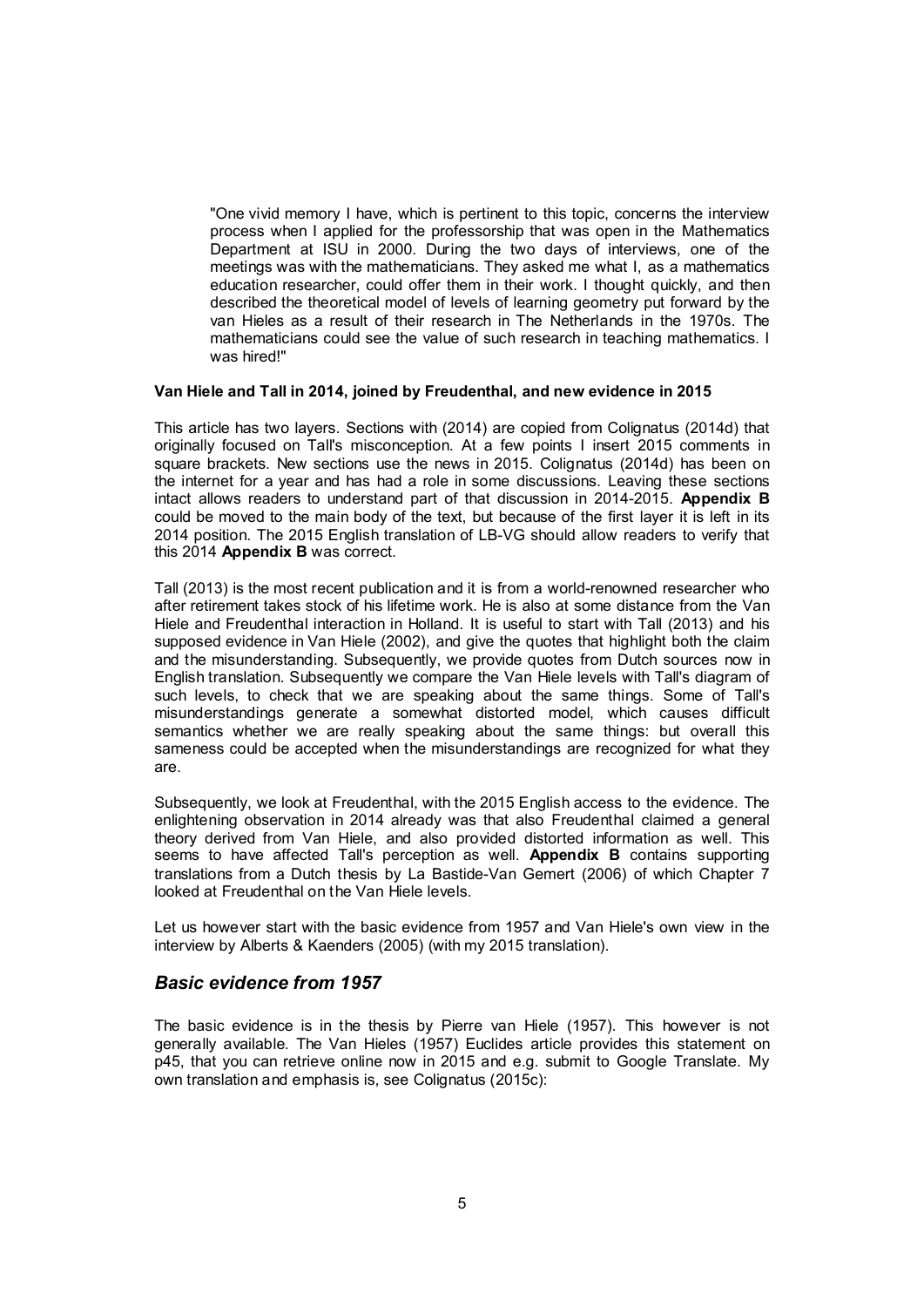"Above, we presented a didactic approach to introducing geometry. This approach has the advantage that students experience how you can make a field of knowledge accessible for objective consideration. For such a field a requirement is that students already have command of global structures. They experience how they proceed from those to further analysis. The approach presented here for geometry namely can be used also for other fields of knowledge (disciplines). Whether it will be possible to treat such a field also in mathematical manner depends upon the nature of the field. For mathematical treatment it is necessary, amongst others, that the relations do not lose their nature when they are transformed into logical relations. For students, who have participated once in this approach, it will be easier to recognize the limitations than for those students, who have been forced to accept the logical-deductive system as a ready-made given. Thus we are dealing here with a formative value (Bildung), that can be acquired by the education in the introduction into geometry."  $(p45)^2$ 

In this translation, I adopt the English preference for shorter sentences, and I insert the word "Bildung" to better express what the Van Hieles intend. Naturally I am advising to have an independent translation, by an expert who is aware of the pitfalls in terminology in mathematics education research (like the Freudenthal *vantage point*). (We also see Stellan Ohlsson's view that students start from global / vague ideas (which isn't higher abstraction), see Colignatus (2015ad).)

### *The 2005 interview*

In 2014 I asked interviewers Alberts & Kaenders (2005) whether they could provide for an independent English translation of their interview with Van Hiele in 2005. Since they didn't do so, Colignatus (2015g) gives my translation of some key parts, reproduced here. Naturally I still call for an independent translation of the whole interview. For readers of English it is new information in 2015 that this part of the interview has a translation now.

It is useful for the reader to be aware that the 2014 version of this article was written with my knowledge of the interview in Dutch. I don't know whether someone provided David Tall with an independent translation. For some readers it came as a shock to see that Freudenthal and Van Hiele were no good friends.

 <sup>2</sup> Dutch original with abbreviations replaced, and "h" included in "mathematiseren": "De hiervoor aangeduide wijze om het meetkunde-onderwijs te beginnen heeft het voordeel, dat de leerlingen ervaren, hoe men een kennisgebied, waarvan men globale strukturen bezit, door analyse voor objektieve beschouwingen toegankelijk kan maken. De hier voor de meetkunde aangegeven weg kan namelijk ook voor andere kennisgebieden gebruikt worden. Of het daar ook mogelijk zal zijn het kennisveld tenslotte te mathematiseren, hangt van de aard van het veld af. Noodzakelijk daarvoor is immers onder andere, dat de relaties niet gedenatureerd worden, wanneer zij in logische relaties worden omgezet. Voor hen, die aan deze werkwijze eens aktief hebben deelgenomen, zal het gemakkelijker zijn de grenzen te herkennen dan voor hen, die het logisch deduktieve systeem als een kant en klaar gegeven hebben moeten aanvaarden. We hebben hier dus te doen met een vormende waarde, die verkregen kan worden door het onderwijs in het begin van de meetkunde."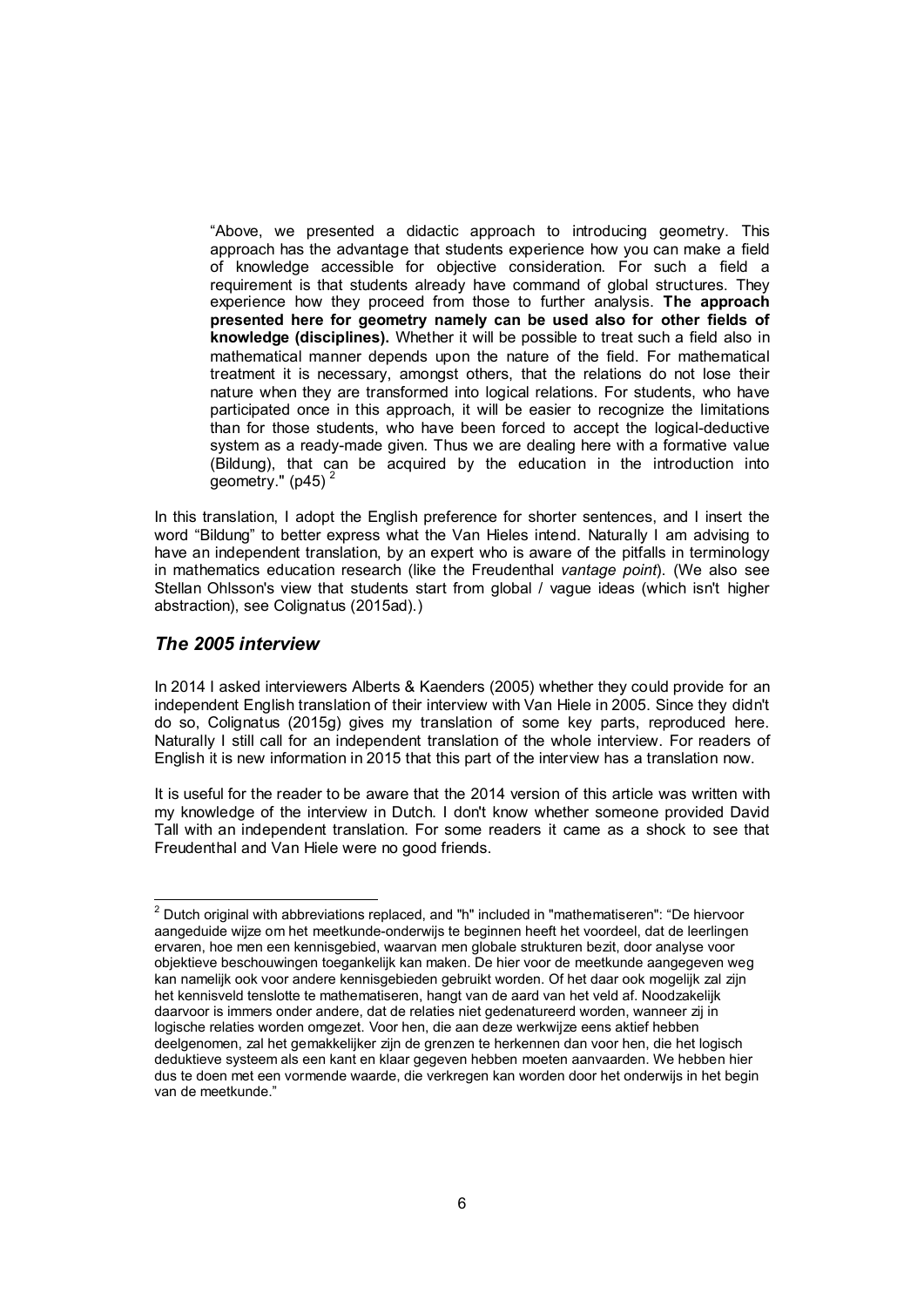The risk of the interview is that some readers may start regarding Van Hiele (VH) as an old man with a grudge, perhaps with a bad memory of real events (96 in 2005), who accuses Freudenthal (F) of misdeeds who cannot defend himself. Shouldn't VH and F have discussed this around say 1980 and have settled this as gentlemen ? Perhaps F would have been shocked to hear the criticism by VH ? But VH says that F was a bossy person. In other interviews about F as teacher and collegae, see Verhoef & Verhulst (2010), we see it confirmed that F was bossy indeed, also towards ministers of education. Even today researchers find it difficult to do something about it when their work is maltreated by others. We can indeed establish objectively that F abused work by VH: and it is easy to check, see below, once you are alerted to it. The interview of 2005 shows as a whole that VH was clear of mind. Holland has more experience with people of 96 years of age who can recall issues accurately (and other issues not, of course). VH doesn't express a grudge but makes a matter of fact observation. It is really a pity that there is no translation of the full interview, so that one can check that this protest is only a part of a longer and interesting discussion about mathematics education.

Copying from Colignatus (2015g): In 2005, Gerard Alberts (mathematician, historian) and Rainer Kaenders (mathematician, educator) interviewed Pierre van Hiele (1909-2010). The interview was published in the journal of the Royal Dutch Society for Mathematics, as G. Alberts & R. Kaenders (2005), *"Interview Pierre van Hiele. Ik liet de kinderen wél iets leren",* NAW 5/6 nr. 3, september, p247-251. The publication is in Dutch and I will translate some parts into English.

The introduction to the interview is:

"Pierre van Hiele is the silent force in didactics of mathematics in The Netherlands. He was teacher of mathematics and chemistry and never much stepped in the floodlights. His work receives broad international recognition and one cannot think about didactics of mathematics without it. His work is still studied, amongst others *Stucture and Insight*. Van Hiele is ninety-six."

On page 247:

"My relation with Freudenthal wasn't so good, that I would go and drink coffee with him. Besides, Freudenthal has later frequently sabotaged my work, guys."<sup>4</sup>

Page 251 on Hans Freudental:

"What role did Freudenthal play in your life? "I did not mix well with Freudenthal. From the beginning. He was a bossy person. He did cause me to get ideas. That is rather all."

 <sup>3</sup> Dutch: "Pierre van Hiele is de stille kracht van de didactiek van de wiskunde in Nederland. Hij was wiskunde- en scheikundeleraar en is nooit veel op de voorgrond getreden. Zijn werk vindt brede internationale erkenning en is tegenwoordig niet meer weg te denken uit de wiskundedidactiek. Zijn werk, waaronder het invloedrijke *Begrip en inzicht, werkboek van de wiskundedidactiek* wordt nog

steeds bestudeerd. Van Hiele is zesennegentig jaar." 4 "Zo goed was mijn relatie met Freudenthal niet dat ik met hem ging koffie drinken. Trouwens, Freudenthal heeft mij later nogal eens een hak gezet, jongens."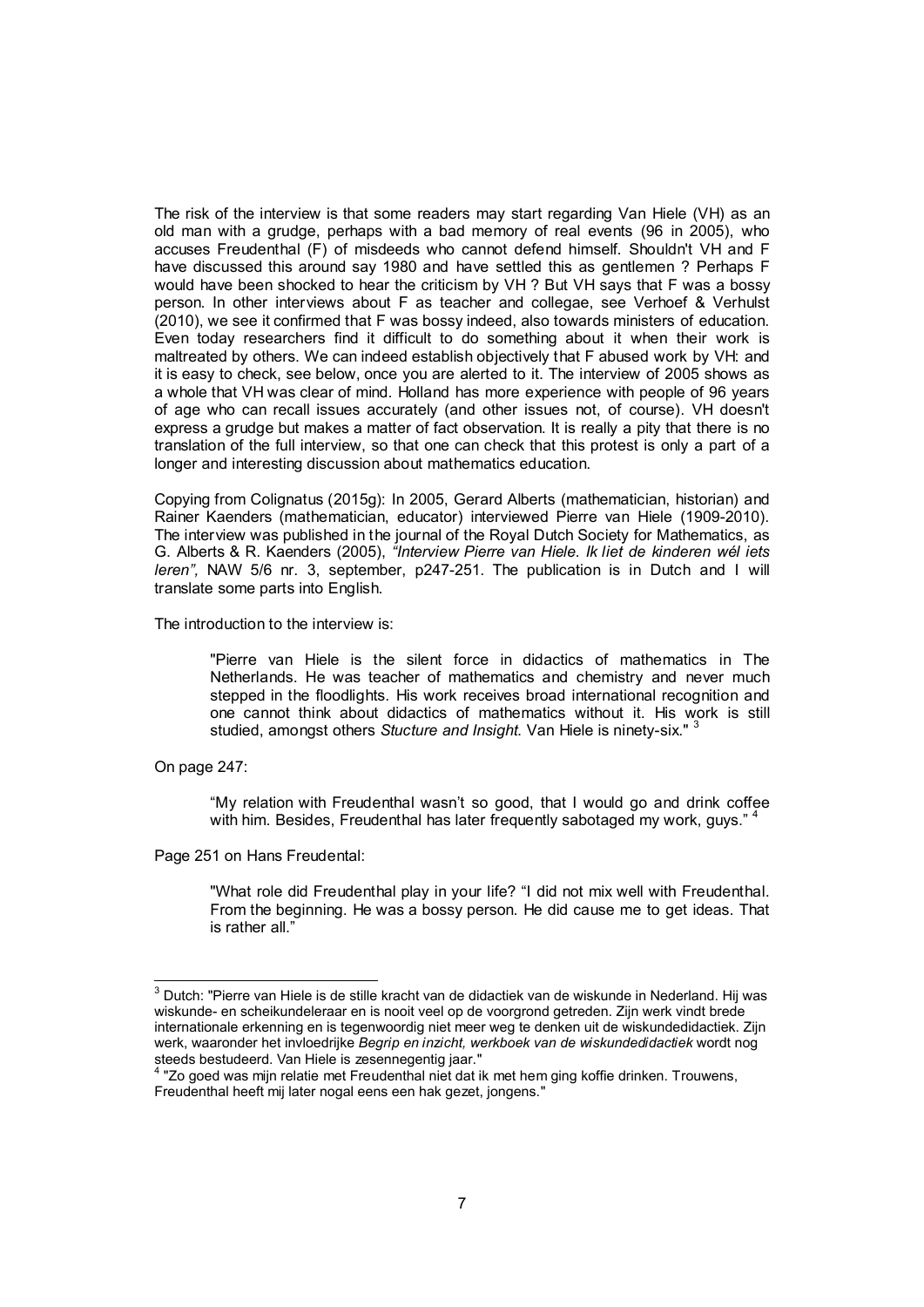Freudenthal used different descriptions of the process of abstraction. In the *Vorrede zu einer Wissenschaft vom Mathematikunterricht* he presented this process in terms of comprehension and apprehension. Did he also think differently about the role of levels of insight? "Yes, I believe actually that he did not really understand much about the levels of insight."

Freudenthal was your thesis supervisor (promotor). Did he also help you in stepping outside of the small circle – with contacts outside of The Netherlands? "The last thing definitely not. No, the situation was actually that I had to vouch for myself. For example I remember a conference in America, at which a speaker referred to my work and said: 'Mr. Van Hiele whom I am mentioning now is actually present in this very lecture hall. Mr. Van Hiele, please rise (so that everyone can recognize you)." Someone in the audience, a German, asked where he could read about my work. I replied that there would appear a book of mine in English shortly. Then Freudenthal who was also present said: 'You can also read about it in my book.' Which wasn't true. He just was sabotaging me again. Freudenthal was like this, yes." He was sabotaging you all the time? "Actually yes. Freudenthal never was a friendly person for me, no." Where can he have been sabotaging you? Didn't you work in entirely different environments? "Yes, but he tried to pinch something from me all the time."

Later you got more recognition for your work. Were you able to make peace with him then? "Well, peace? No, actually not. In that case you first would have made war. I don't make war."

You presume that Freudenthal did not fully understand your work. Did you understand him, conversely? "Yes, I understood what I knew of him. And I often agreed with it too. I wasn't in constant quarrel with Freudenthal. From his side, he had very much respect for my ideas on vectors in primary education. He praised me very much for that.""

### *Breach of research integrity*

Let us distinguish the courtroom from the world of ideas. The facts presented here may not be evidence enough to cause a verdict according to some set of laws of one country or other. However, for the research in mathematics education it is important to infer from these facts that Freudenthal has been in breach of research integrity and created a false line of research that misdirected some generations of researchers. He adopted various notions from Van Hiele, misrepresented those, gave those new names of himself, and started referring to this instead of to Van Hiele: which is appropriation of work and the withholding of proper reference. The misrepresentation doesn't make the theft less so.

Various aspects have been mentioned over 2014-2015 and one may lose track. It will be useful to collect four main facts. These were already known in Colignatus (2014d), the former version of this paper. The news is only that sources become available for readers of English.

 <sup>5</sup> The original can be found in Alberts & Kaenders (2005) and Colignatus (2015g), both online. For vectors, Colignatus (2015e) shows that pupils at elementary school can prove the Pythagorean Theorem using the method by Yvonne Killian. Colignatus (2015f) shows how set theory can be brought into the highschool programme without getting lost on Cantor's transfinites.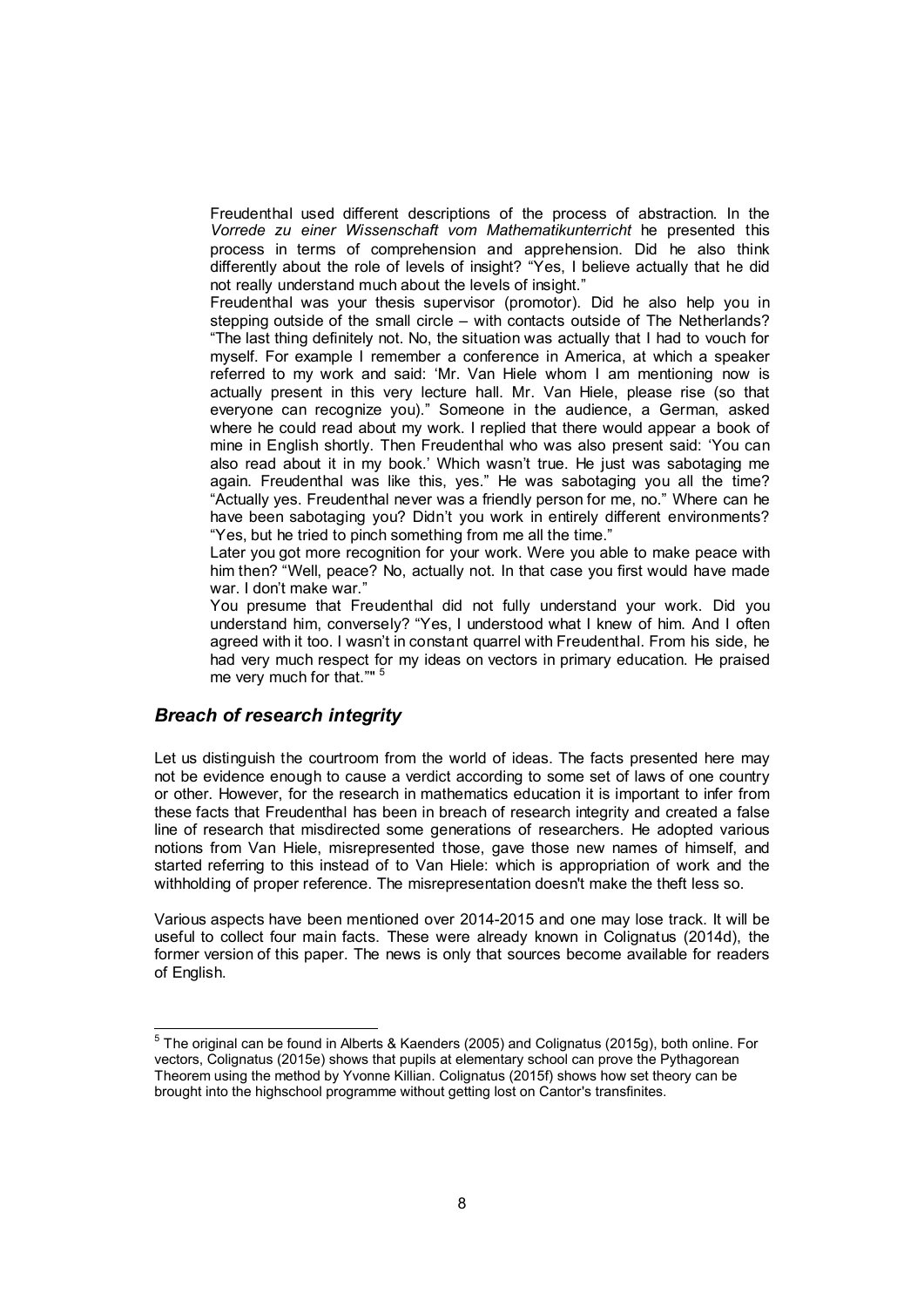(1) While the Van Hieles focused on the process from concrete to abstract, Freudenthal substituted this with a process from reality to model (applied mathematics), forgetting or denying that one must first master mathematics before one can apply it. Freudenthal's misconception of "realistic mathematics education" (RME) partly doesn't work and the part that works was mostly taken from Van Hiele. Only an abstract thinker or non-didact might think to argue that Freudenthal's approach could pass for good didactics. Freudenthal's confusion is discussed in *"Conquest of the Plane",* Colignatus (2011a), Chapter 15.

New in 2015: (a) Since I am translating quotes, I also took some quotes from the 1987 autobiography, see Appendix D. (b) Psychologist Stellan Ohlsson argues that learning goes "from abstract to concrete" but when we remain with epistemological terminology then he means to say that it goes from vague to precise, see Colignatus (2015ad).

(2) LB-VG (2006:201) has this quote from Freudenthal (already in English), who acknowledges that the Van Hieles already used guided re-invention, purposively, so that Freudenthal by implication only provides phraseology:

"It is not by chance that the Van Hieles seized upon this idea. To my knowledge they were the first who wrote a textbook in which the learning process is purposively initiated and kept up as a process of re-inventing. [ftnt 79]"

(3) Let me quote from Appendix B, quoting from LB-VG (2006):

p182 gives a quote by Freudenthal in his autobiographic book p354, which is rather convoluted and lacks the clarity that one would expect from a mathematician:

"The process of mathematisation that the Van Hieles were mostly involved with, was that of geometry, more exactly put: they were the first who interpreted the geometric learning process as a process of mathematisation (even though they did not use that term, <sup>6</sup> and neither the term re-invention). In this manner Pierre discovered in the educational process, as Dieke described it, the levels of which I spoke earlier. I picked up that discovery - not unlikely the most important element in my own learning process of mathematics education." [ftnt]  $<sup>7</sup>$ </sup>

Comment: Freudenthal thus suggests: (a) Pierre's insight is just seeing what Dieke described, so that she would be the real discoverer. (b) Freudenthal's words "mathematisation" and "re-invention" would be crucial to describe what happens in math education, otherwise you do not understand what math education is about, and it is only Freudenthal who provided this insight. (c) The Van Hieles wrote about geometry but were limited to this, so that it was Freudenthal himself who picked it up and provided the wider portent by means of his new words.

 <sup>6</sup> Above 1957 quote from Euclides shows that the Van Hieles did use the term "mathematise" (though without a h), meaning "to treat a subject in mathematical manner". 7

Freudenthal (1987:354), (at age 82),

http://www.dbnl.org/tekst/freu002schr01\_01/freu002schr01\_01\_0025.php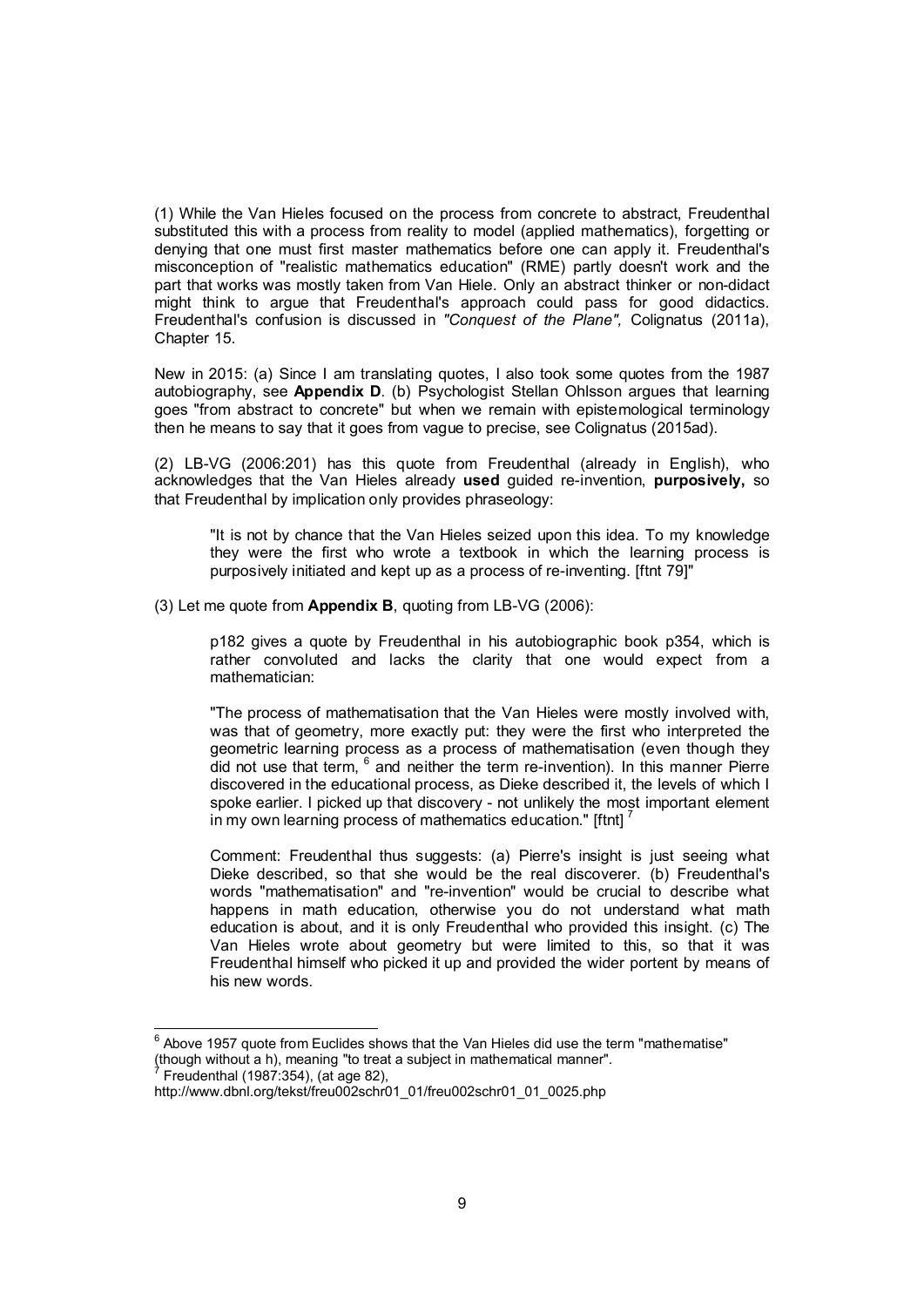A reaction to this by readers has been that this analysis is not necessary, and that Freudenthal's quote can also be read differently. One might argue that Freudenthal with "mostly" doesn't exclude that the Van Hieles were doing other things. This reaction doesn't account for the fact that Freudenthal was a mathematician. He would prefer to be accurate – unless there was a (subconscious) factor that caused some hiding.

Let me give the reasoning of 2014 in smaller steps. This seems to be the crux of the argument:

*Can we expect mathematicians to be accurate in their statements ? With a proper distinction between a general theory and a particular example ?*

Presmeg referred to the Van Hiele levels in geometry but did not intend to review the work by the Van Hieles. Instead, someone who wants to give an accurate summary of the Van Hiele 1957 thesis and theory of levels of insight:

- does not state: "they were the first who interpreted the geometric learning process as a process of mathematisation"
- instead states: "they were the first who interpreted the general process of learning and teaching mathematics as a process of mathematisation, demonstrating this by the introduction into geometry"

If Freudenthal was a mathematician then the inaccuracy cannot have been other than deliberate. Thus: *he deliberately gave an inaccurate summary*. This amounts to a deliberate misrepresentation. There is also an appropriation, given his claim of his "own" learning process (and publications about this). Inescapably: this is fraud.

#### Again from Appendix B:

p194, taking a quote from Freudenthal's autobiographic book p352:

"What I learned from the Van Hieles I have reworked in my own manner - that is how things happen."

Comment: This is the veiled confession of appropriation. Freudenthal claims to be powerless and innocent of deliberate appropriation since "that is how things happen". Who however considers what that "reworking" involves sees only phraseology and lack of proper reference.

(4) There is Van Hiele's protest, quoted from the Alberts & Kaenders (2005) interview. Van Hiele denies that his theory is presented well in Freudenthal's books. Still, Freudenthal claimed this in public discussion. One might argue that Freudenthal would have believed so honestly, and that he believed honestly that he improved on the approach. The above however shows that there was appropriation and fraud, so that this "honest belief" was self-delusory. The Van Hiele interview is proof for the systematic and public abuse. Van Hiele deserves some credit as witness of what has happened.

 <sup>8</sup> My translation of: "Wat ik van de Van Hieles leerde heb ik op mijn eigen wijze verwerkt – zo gaat dat nu eenmaal."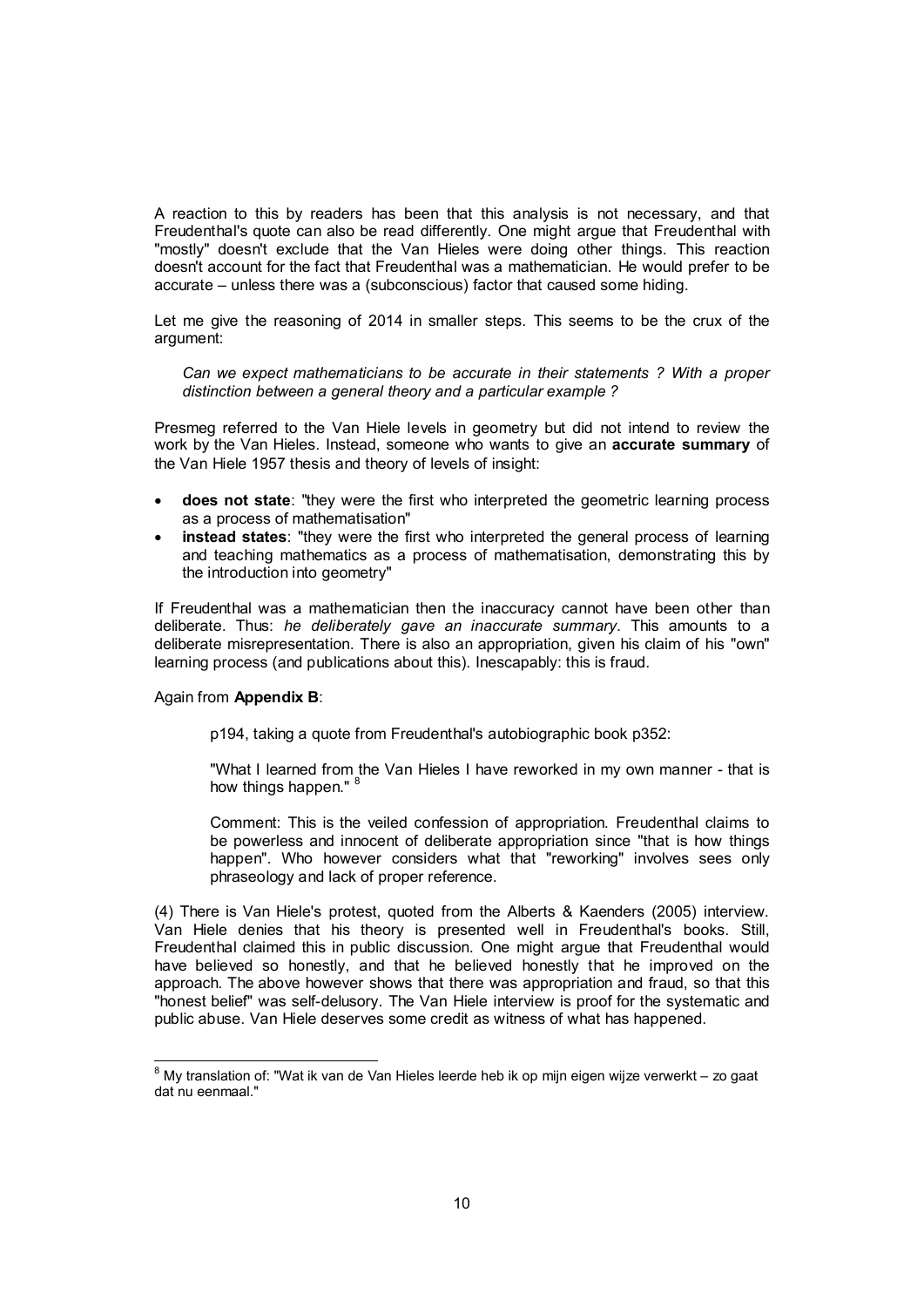#### On the issue of intent

As said: this article is not directed at the courtroom but is concerned with research and the world of ideas. Still, there are some readers who seem to suggest that the analysis in this paper would be vague when it doesn't *prove* whether Freudenthal was merely confused or had deliberate intent. This is a non-sequitur.

One would suppose that there are hard-nosed detectives who will argue that it is a profession of itself to recover intent. As a researcher I have had no training on this, and thus my findings are just what they are. I am no historian either, and only look at these matters from the angle of mathematics education research. I want to refer to the proper sources, and should be able to distinguish whether ideas differ or are merely given different names.

(1) Van Hiele stated the general applicability of his theory of levels. For mathematicians the distinction between a general idea and an example is obvious. That Freudenthal in later years put Van Hiele in the box of geometry only and claimed the discovery of the general applicability for himself, is *for a mathematician* deliberate intent at misrepresentation, and thus fraud.

(2) Giving new names to what the Van Hieles did, without checking with them whether this was okay and that he got it right, and stopping to refer to them, is appropriation. One might argue that this is what bossy persons do honestly, but it still is improper.

(3) These conclusions don't change when Freudenthal was confused on other aspects. Freudenthal didn't really understand the Van Hiele theory of levels. Van Hiele stated this, and it is indeed shown in the confusion of "concrete versus abstract" with "reality versus model" (applied mathematics). There is an argument that one cannot appropriate an idea when one doesn't understand it. This argument is false, since a crow may steal a wedding ring without knowing what it represents. Freudenthal didn't state that he couldn't understand the theory of levels, and must have thought that he did understand it. He also seems to have understood the general applicability. It seems likely, though we will never be sure, that Freudenthal had no intent to misunderstand Van Hiele: thus honestly misunderstood him. This still is misrepresentation but without intent. Freudenthal's association of education with applied mathematics is fitting for a mathematician who has been trained on abstraction. It gives the development of "realistic mathematics education" (RME) a distinct difference with Van Hiele didactics. It may suggest own creativity but actually is the exercise of claimed authority in a field that one isn't trained for. Nowadays this will be regarded as another form of fraud, though the meddling of mathematicians in the education of mathematics might be an eternal phenomenon.

These musings may have only historical value if we restrict the framework to these old men. The full framework however is mathematics education research. It helps to be aware that RME has false foundations and that Van Hiele provides useful foundations. In Holland, psychologist Ben Wilbrink wants to discard Van Hiele's theory because he regards it as part and parcel of RME that doesn't work, see Colignatus (2015a), but one should keep proper perspective.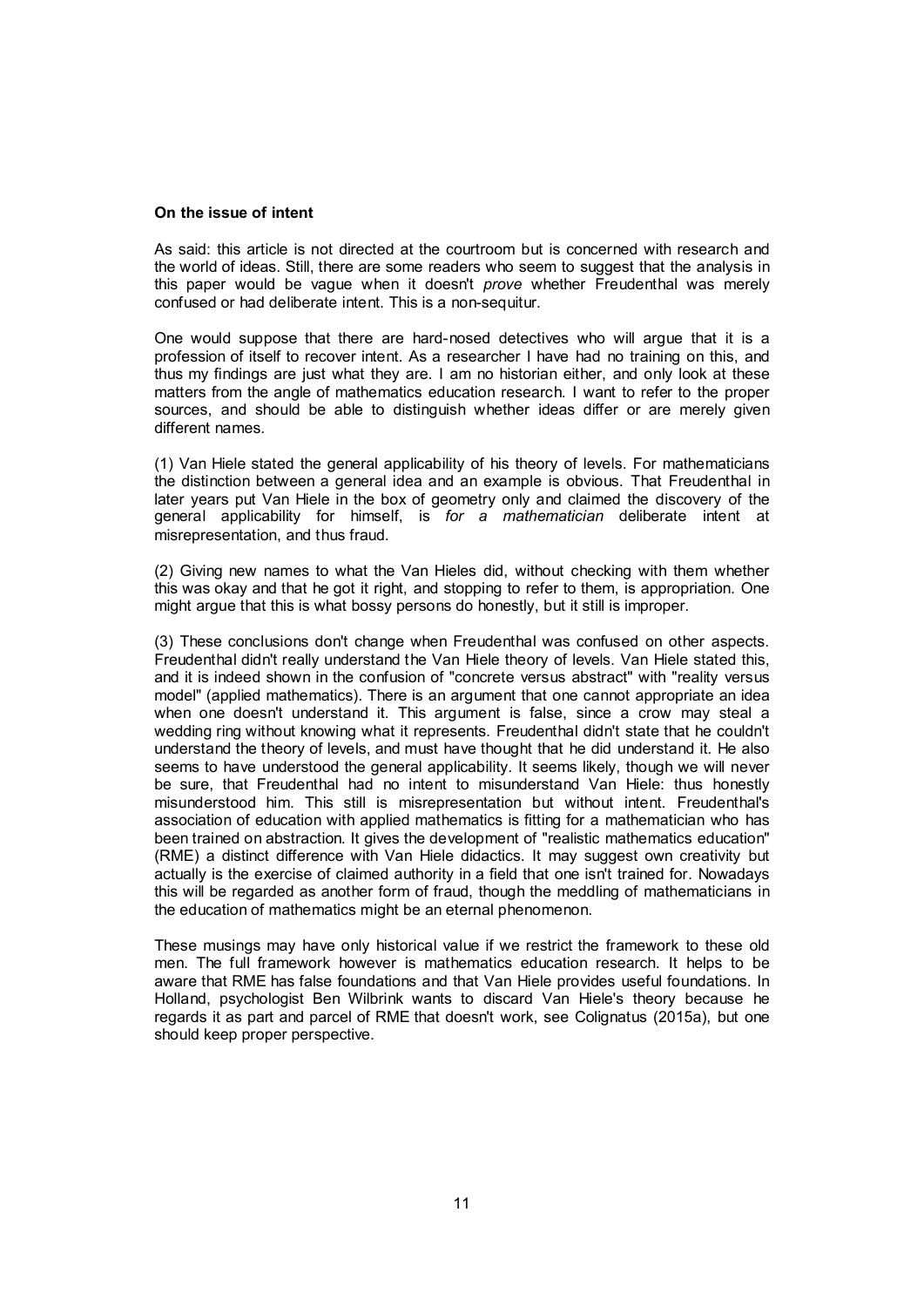# *Quoting Tall and Van Hiele (2014)*

Tall (2013:153): "As we consider the whole framework of development of mathematical thinking, we see a prescient meaning in the title of van Hiele's book *Structure and Insight.* [footnote referring to Van Hiele (1986)] Even though he saw his theoretical development of levels of structure applying only to geometry and not algebra [footnote referring to Van Hiele (2002)], his broad development, interpreted as structural abstraction through *recognition, description, definition* and *deduction,* can now be extended to apply throught the whole of mathematics." (Note the limitation to "structural" abstraction. This comes back below.)

Tall (2013:430): "It was only in 2011, when Pierre van Hiele passed away at the grand old age of 100, that I explicitly realized something that I had 'known' all along: that the structural abstraction through *recognition, description, definition* and *deduction* applied successively to the three worlds as concepts in geometry, arithmetic and algebra, and formal mathematics were recognized, described, defined and deduced using appropriate forms of proof."

When I queried professor Tall on this, he sent me a copy of Van Hiele (2002) so that it has been verified that he regards that article as the "proof" that Van Hiele would have only a limited understanding of the portent of his theory. It appears to be a misunderstanding, and I don't think that such "proof" could be found elsewhere either. We can constrast above two quotes from Tall (2013) with Van Hiele (2002).

Van Hiele (2002:46) in his conclusion, with the word "disciplines" referring to also physics, chemistry, biology, economics, medicine, language studies, and so on:

"In most disciplines there are different levels of thinking: the visual level, the descriptive level and the theoretical level."

Indeed, Van Hiele gives various examples in my copy of *"Begrip en Inzicht"* (1973), which I presume will be more extended in English in *"Structure and Insight"* (1986) that however is not in my possession.

Thus, Van Hiele was aware of the wide portent of the theory of levels of abstraction.

How could it be, that Tall did come to think otherwise ? One aspect will be an issue of reading well. One aspect might be a general misconception that the theory applied only to geometry. Readers who suffer this misconception might no longer read carefully. It may be observed that geometry has somewhat been reduced in the education in mathematics so that, if there is a misconception that the Van Hiele levels apply only to geometry, then this is one avenue to explain the reduced attention for the Van Hiele levels of abstraction.

The following quotes are relevant for the view on algebra. Van Hiele (2002) does not give a technical development of particular levels for arithmetic and algebra, but the point is that it shows that Van Hiele thought about the teaching of those subject matters in terms of levels. It is a wrong reading by Tall not to recognise this.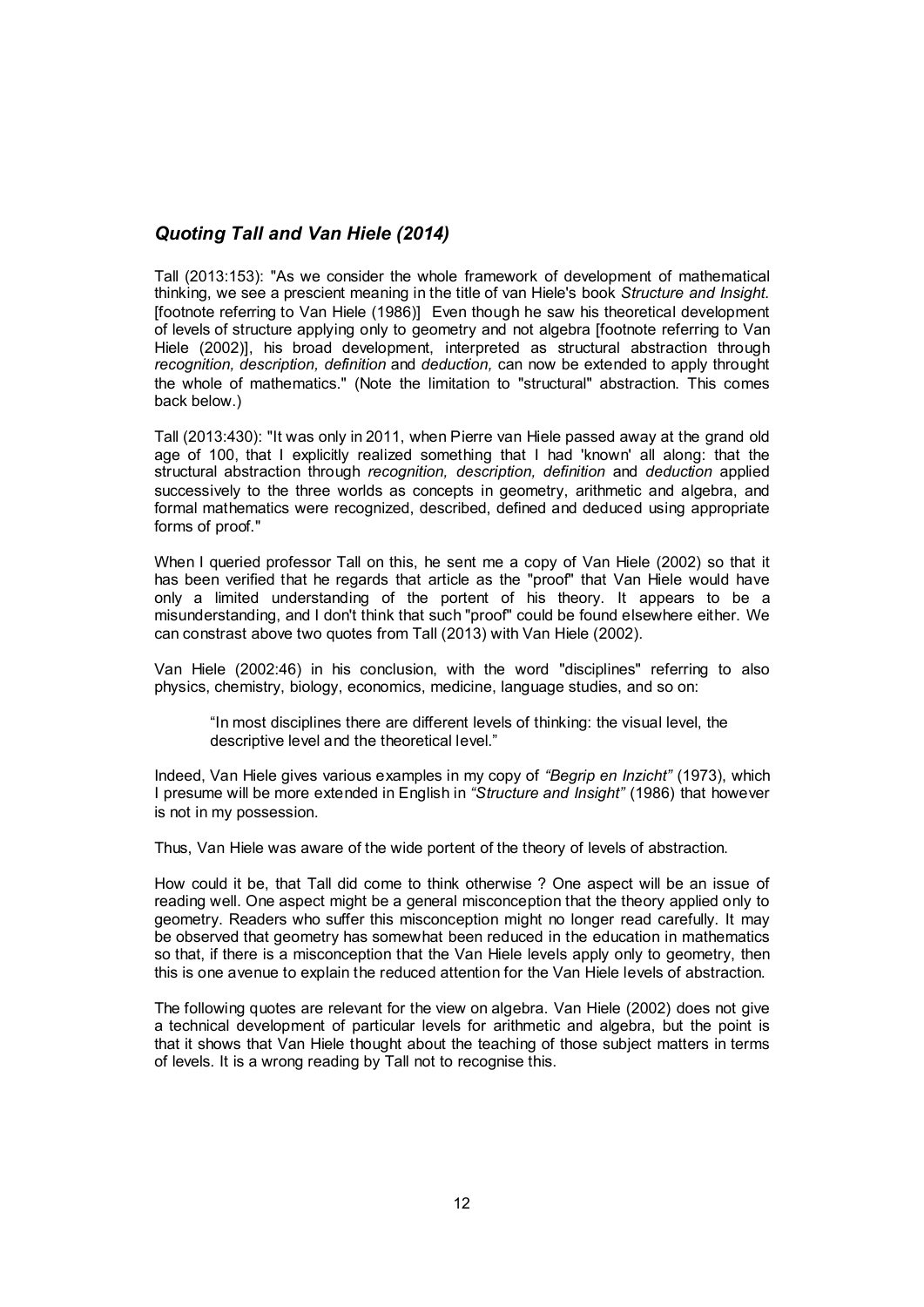This "part of algebra" should not be mistaken for all algebra. Van Hiele (2002:28) warns:

"The problems in algebra that cause instrumental thinking have nothing to do with level elevation since the Van Hiele levels do not apply to that part of algebra. People applied terms such as 'abstraction' and 'reflection' to the stages leading from one level to the next. This resulted in a confusion of tongues: we were talking about completely different things."

Van Hiele (2002:39): "The transition from arithmetic to algebra can not be considered the transition to a new level. Letters can be used to indicate variables, but with variables children are acquainted already. Letters can be used to indicate an unknown quantity, but this too is not new." Indeed, Tall (2013:105) confirms: "It is well known that students have much greater success in solving an equation with *x* only on one side. [footnote] Filloy and Rojano [footnote] named this phenomenon the 'didactic cut' between arithmetic and algebra." Thus note:

- Van Hiele uses "algebra" to mean that the use of a single variable would still be classified as "algebra" even though it isn't really different from arithmetic.
- Filloy and Rojana use "algebra" as distinctive from arithmetic, so that a single occurrence of an unknown would not be classified as "algebra". (Or they use a dual sense.)
- Apart from this issue in terminology, the diagnosis is the same.
- And this isn't evidence that Van Hiele had a limited view on the portent of levels, but rather the opposite.

Van Hiele (2002:43): "The examples Skemp mentions in his article about I2, R2 and L2 do not have any relations with a level transition. They are part of algebra in which topic, as I have emphasised before, normally level transitions do not occur." Again "part of algebra" should not be read as all algebra. In this case we must observe that the sentence can be bracketed in different ways: "They are (part of algebra) in which topic ..." or as "They are part of (algebra in which topic ....)". An observant reader will be aware of this issue and rely on the rest of the text to determine the proper bracketing. My diagnosis is that professor Tall focussed on this sentence and mislaid the "which". However, the other sentences and in particular the conclusion in the very same article on page 46 (Van Hiele (2002:46), quoted above) make clear that this shouldn't be done. I have asked professor Tall whether this particular misunderstanding was the source of his suggestions indeed, but haven't received an answer on this particular question yet. [Which is also the case when writing this in 2015.]

Thus, Van Hiele was aware of the portent of his theory, contrary to what Tall states.

One might hold that it doesn't matter whether Tall read something wrong and that the useful issue is to arrive at a working theory for didactics. However, the point is that Van Hiele already presented such a theory. The derived issue is quite limited here: that Tall creates a confusion and that it helps to eliminate the reasons upon which he based that confusion: (i) so that others do not follow that same road, (ii) so that readers of Tall (2013) are alerted to this confusion there. Overall, students of didactics are advised to consider the original Van Hiele texts.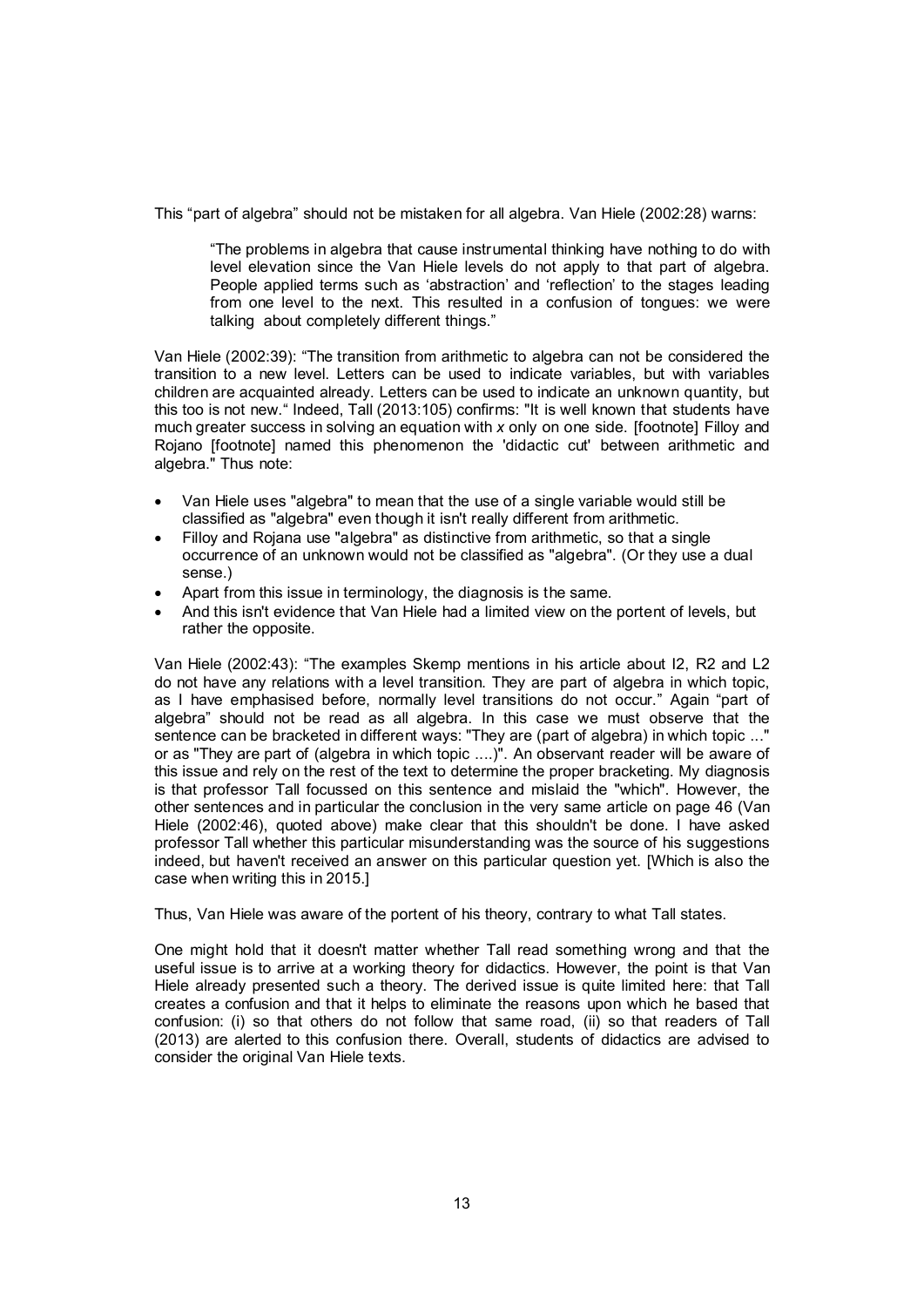### *Some other sources (2014)*

It will be useful to point to some other (Dutch) sources and publications by Van Hiele also explicitly on arithmetic and algebra.

The opening paragraph in the *Introduction* to his thesis Van Hiele (1957:vii):

""Insight" is a concept that can present itself to us in different fashions. The meaning of the different aspects differs, depending upon the context for which one studies insight. In the following study here I have occupied myself with the position, that insight takes in the context of didactics and even more special in the didactics of geometry. This limitation causes that the conclusions that are arrived at cannot be regarded without additional research as "generally valid". From this study it may however appear that there shouldn't be expected differences in principle between "insight in geometry" and "insight in mathematics in general". I am also under the impression that "insight in mathematics" will be quite similar in many respects with "insight in non-mathematical school subjects". It might however be that insight plays a much less fundamental role in some school subjects other than mathematics, without the implication that such school subjects would have to be less important for the child."

Van Hiele (1957) is remarkably consistent in focussing on geometry, but discusses in passing that there are also levels of insight in algebra (p131-132) and in understanding didactics and insight itself (p201-204), while he also discusses Langeveld's study of learning checkers (p105). Overall, one cannot conclude that Van Hiele thought that his new theory of levels of insight was limited to geometry only.

La Bastide-Van Gemert (2006) - henceforth LB-VG - reports about Van Hiele on writing his thesis in 1957:

"He restricted himself to the education in geometry, since he did not see differences in principle between insight in geometry and insight in mathematics in general."<sup>10</sup>

 <sup>9</sup> My translation of: ""Inzicht" is een begrip, dat zich op verschillende wijzen aan ons kan voordoen. De betekenis van de verschillende aspekten varieert, al naar gelang men het inzicht in de ene of in de andere samenhang bestudeert. In de hier volgende studie heb ik mij speciaal bezig gehouden met de plaats, die het inzicht inneemt in de didaktische kontekst en nog meer speciaal in de didaktiek van de meetkunde. Deze beperking maakt, dat men de gevonden konkusies niet zonder nader onderzoek als "algemeen geldig" mag beschouwen. Uit deze studie moge echter blijken, dat er in ieder geval tussen "inzicht in meetkunde" en "inzicht in wiskunde in het algemeen" geen principiële verschillen verwacht mogen worden. Ook schijnt het mij toe, dat "inzicht in wiskunde" toch nog op vele punten overeenkomst zal vertonen met "inzicht in niet-wiskundige schoolvakken". Het zou echter wel kunnen zijn, dat in sommige schoolvakken het inzicht een minder fundamentele rol vervult dan in de wiskunde, zonder dat daardoor deze schoolvakken voor het kind minder

belangrijk behoeven te zijn."<br><sup>10</sup> My translation of: "Hij beperkte zich daarbij tot het meetkundeonderwijs, aangezien hij geen principiële verschillen zag tussen inzicht in meetkunde en inzicht in wiskunde in het algemeen."  $(n190)$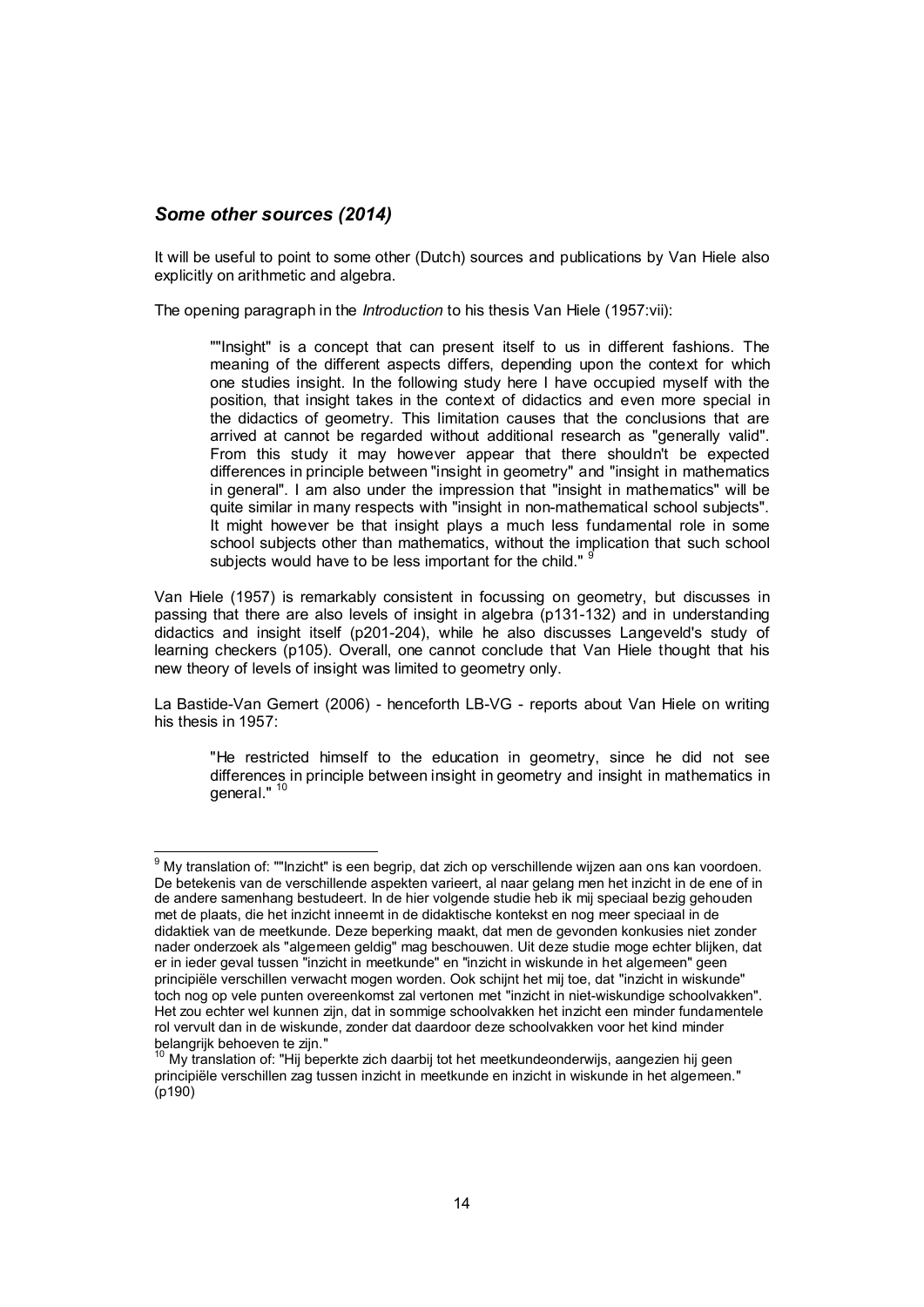She also reports that the two Van Hieles wrote in an article in *Euclides*, the Dutch journal for teachers of mathematics, in 1957 (they include some conditions that are not relevant here):

"The approach given here for geometry can namely also be used for other disciplines." <sup>11</sup>

Van Hiele (1959) considers thought and then focuses on geometry as an example. His opening line is: "The art of teaching is a meeting of three elements: teacher, student, and subject matter." He speaks about mathematics in general rather than geometry.

Geometry enters only when: "The following example will illustrate what I mean." - with that example taken from geometry, all aware that the subject matter might affect the analysis. However he continues speaking about "optimal mathematical training" in general. A useful quote is: "In general, the teacher and the student speak a very different language. We can express this by saying: they think on different levels. Analysis of geometry indicates about five different levels."

It may be useful to know that Van Hiele's attention for the role of language derived from the teachings by Gerrit Mannoury (1867-1956), professor in mathematics at the university of Amsterdam in 1917-1937 who did much research in semiotics (or in Dutch: significa). Mannoury explained already quite early what Ludwig Wittgenstein rediscovered and rephrased more succinctly: *the meaning of a word is its usage* (i.e. the notion of *language games*). Van Hiele (1959) gives the closing statement: not about geometry only but for each discipline:

"The heart of the idea of levels of thought lies in the statement that in each scientific discipline, it is possible to think and to reason at different levels, and that this reasoning calls for different languages. These languages sometimes use the same linguistic symbols, but these symbols do not have the same meaning in such a case, and are connected in a different way to other linguistic symbols. This situation is an obstacle to the exchange of views which goes on between teacher and student about the subject matter being taught. It can perhaps be considered the fundamental problem of didactics."

Van Hiele (1962) *"The relation between theory and problems in arithmetic and algebra"* is a chapter in an ICMI report by Freudenthal (ed) 1962. I haven't been able to check yet whether the levels are applied but would be amazed if they would not appear.

In their memorial text Broekman & Verhoef (2012:123) refer to Van Hiele (1964), a contribution in German to Odenbach (ed) 1964:

"In the background there was the struggle by Van Hiele with working with the two different intuitions that already could be seen with Pythagoras and other ancients. When children learn, this can be seen in the intuition for continuity and that for discreteness, as this shows up in (spatial) geometry or counting (with integers) respectively. That discreteness concerns the transition from experience to

 $11$  My translation of: "De hier voor de meetkunde aangegeven weg kan nl. ook voor andere kennisgebieden gebruikt worden." (p202)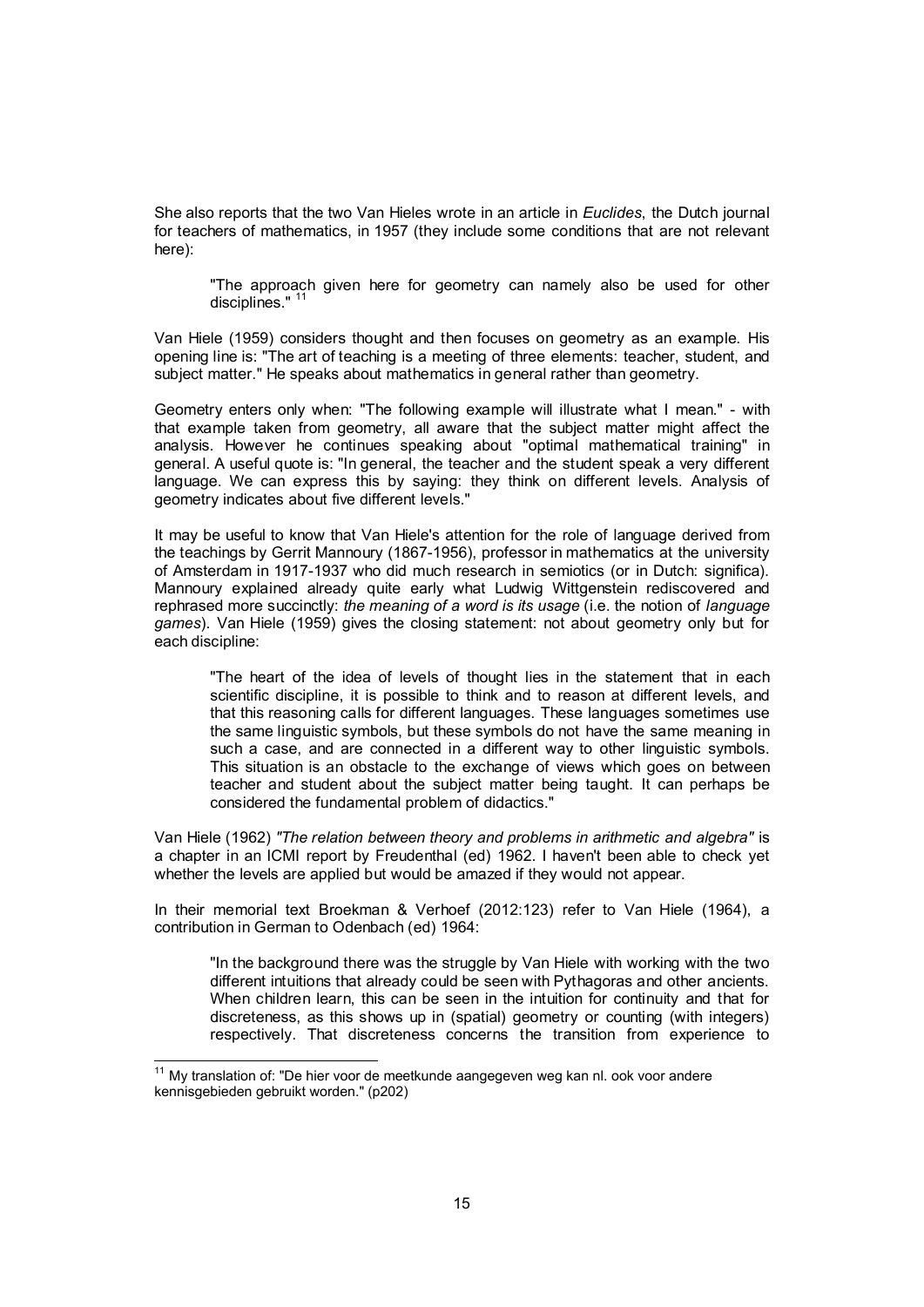abstractions in the form of symbols - thus to detach yourself from the image that is experienced and that determined the 'number'. In view comes arithmetic, numbers are nodes in a large network of relationships [reference]."<sup>12</sup>

All this should not surprise us. The Van Hieles started with Piaget's theory, which was a general theory of development. Their alternative was another general theory of development. They only took geometry as their test case for their theses.

W.r.t. the problem of induction: it is hard to prove a theory for all disciplines, even those not invented yet. The Van Hieles were aware of the limits of empirical methodology. See however Colignatus (2011c) for the *"definition & reality methodology":* definitions will be chosen such that reality can be covered with minimum uncertainty, and in some cases we might achieve virtually zero uncertainty. [See Colignatus (2015a) for a developed statement on this.] It is interesting to observe that Van Hiele (1957:191) was actually rather aware of this too:

"We have mentioned already how the result of a study is often largely established by the choice of the definition."<sup>13</sup>

### *Diagram, embodiment and abstraction (2014)*

I do not intend to review Tall's book here, only to set the record straight w.r.t. Van Hiele. But perhaps a general remark is allowed. At points the reader can embrace Tall's objectives, yet at other points one wonders whether he has actually used Van Hiele's work in practice. Too often we see Tall perform as a mathematician trained for abstraction and too often we don't see Tall perform as an empirical scientist who has recovered from his training for abstraction. My diagnosis is that Tall (2013) is a seriously misdirected book and needs a full rewrite. I will explain this in more detail at another place. [Not yet done in 2015.] Let me now consider the issue of Tall's diagram of the "three worlds of mathematics", and the issues of embodiment and abstraction, as they relate to Van Hiele's levels of understanding of mathematics (i.e. abstraction).

Tall (2013:17-19) - see his online PDF of the first chapter - presents a diagram (or table) in which we can recognise the Van Hiele levels. Tall's new format introduces separate attention for the senses, notably vision and sound (language, symbolics). In principle also touch and motion would be important but this might be taken along in "language". One might test the aspects by using the vision and sound buttons on the tv-control, on broadcasts with or without subtitles. We essentially see the two hemispheres of the brain, with the prefrontal cortex monitoring. It might lead too far but it has been suggested that

 $12$  My translation of: "Op de achtergrond speelde hierbij de worsteling van Van Hiele met het werken met twee verschillende intuïties die ook al bij Pythagoras en zijn tijdgenoten te onderkennen waren. Dit komt voor lerende kinderen tot uiting in de intuïtie van continuïteit en die van discreetheid zoals die naar voren komen in de (ruimte-) meetkunde respectievelijk het (met gehele getallen) rekenen. Die discreetheid heeft betrekking op de overgang van aanschouwelijkheid naar abstracties in de vorm van symbolen — dus het zich losmaken van het aanschouwelijke beeld dat het 'aantal' bepaald heeft. Het rekenen komt in zicht, getallen zijn knooppunten geworden in een groot relatienet [reference]."

<sup>&</sup>lt;sup>13</sup> My translation of: "Wij hebben er al eerder op gewezen, hoe door de keuze van de definitie het resultaat van het onderzoek dikwijls al grotendeels vastligt."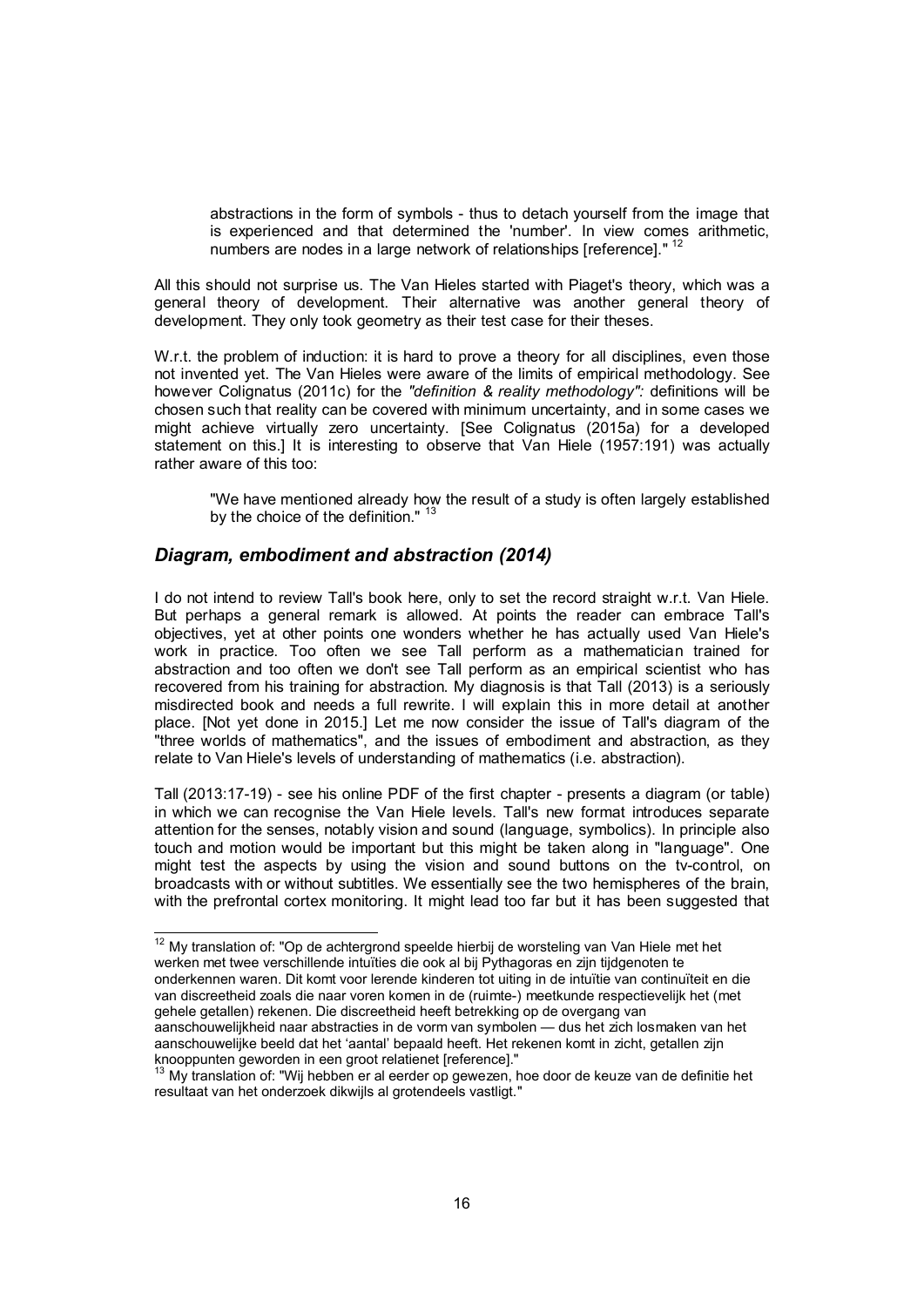Greek culture was visual and Oriental culture was aural, so that we could understand Euclid's *Elements* as a result from the clash of civilizations in Alexandria: to write down in linguistic legal fashion what the visual mind could perceive. Overall, it seems a useful idea of Tall indeed to use the visual method of a diagram in two dimensions to display the field of discussion. Overall, this should be used with caution however, since symbolics like Roman XII or Hindu-Arabic 12 might be attributed to "language" but clearly have visual aspects. Problematic in Tall's diagram is his treatment of abstraction and his use of the term "embodied".

Above, we quoted Van Hiele (2002:28): "People applied terms such as 'abstraction' and 'reflection' to the stages leading from one level to the next. This resulted in a confusion of tongues: we were talking about completely different things." Van Hiele means that levels in understanding, with their web of relations of concepts, and actually diffferent meanings of the same words (actually speaking another language), cannot be merely reduced to such a vague term as "abstraction". When this is clear, I however would like to suggest that it can be advantageous to refer to the *levels of understanding of mathematics* (insight) as *levels in abstraction*. These are all somewhat vague notions while there is good reason to regard ["mathematics" as dealing with "abstraction"].

It is important to emphasize that thought is abstract by nature. When an apple creates an image in the mind (with all available senses, not just visual), then this mental image is abstract, and the brain can start processing it. For the education of mathematics it is crucial to be aware of this abstract nature of thought. It was the error of Hans Freudenthal to misunderstand the basic Van Hiele level: mistaking Van Hiele's reference to concreteness for some kind of "experience of reality", and even derive the name of his "realistich mathematics education" from it, and to introduce all kinds of real-world aspects into the curriculum and lose sight of that essential abstract nature of mathematics. It is the challenge for mathematics education to get pupils to focus on the abstract aspects that teachers know are useful to focus on. Colignatus (2011a) section 15.2 discusses how an essential step can be made here, in the "Conquest of the Plane". Colignatus (2011b) has some comments w.r.t. brain research with this role for abstraction.

Let us first present the Van Hiele levels of abstraction (insight) and then look at Tall's diagram. It is a sobering thought that we are basically classifying the math subjects of elementary school through university, but the thrust of the Van Hiele levels is the associated didactics, of providing the pupils with the appropriate materials and instructions. I feel a bit ashamed of presenting Table 1 but the confusion by professor Tall requires an answer, and the point remains that one better considers the wealth in the research by the Van Hieles for educational practice.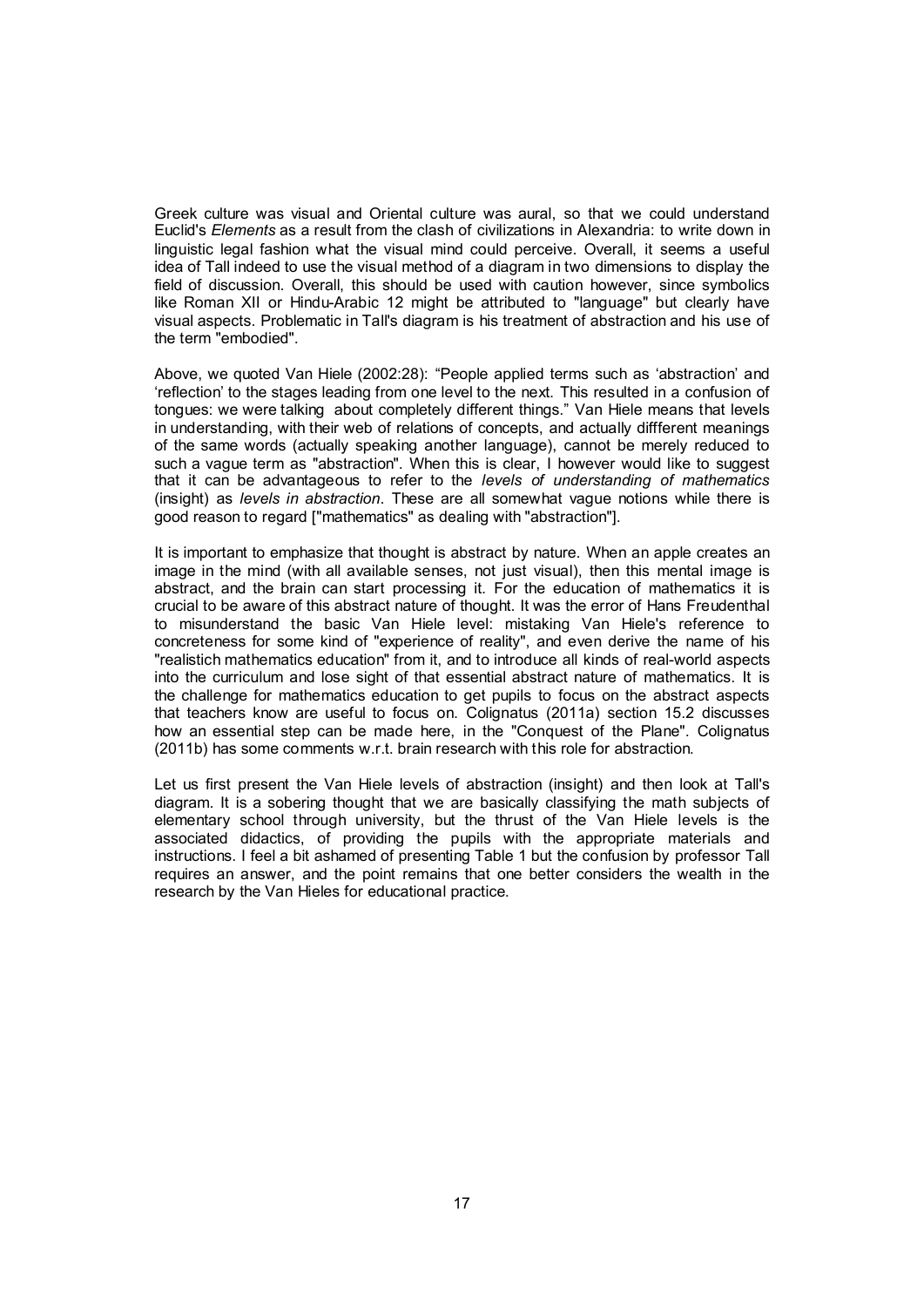| Deductive | 3. Formal      | Euclid          |                 | Hilbert        |
|-----------|----------------|-----------------|-----------------|----------------|
|           | 2. Informal    |                 | School analytic | School algebra |
|           |                |                 | geometry        |                |
| Practical | 1. Description | Elementary      | Overlap, such   | Arithmetic     |
|           |                | school Geometry | as procept      |                |
|           | 0. Intuition   | Visual emphasis | Overlap v & a   | Aural emphasis |

### Table 1: Van Hiele levels of abstraction (insight) distinguished by brain function

In the basic Van Hiele level, the pupil is mainly sensing the world. Basically the outside world feeds the memory via the senses, as the memory itself isn't well developed to feed the mind. The pupil learns to recognise objects and the space in which the objects occur. My preference for the basic Van Hiele level is the term "intuition" as it indicates a key role for the subconscious mind as opposed to conscious cognition at the higher levels (even though the interaction between these two is more complex than passing on of sensory data). The point isn't quite this experience of reality, as Freudenthal might suggest water running from a faucet as the experience of a linear process. The point is that the experience is concrete, like a line drawn with a ruler, so that the process of abstraction has traction to start from something (close to the intended mental image). Van Hiele has the opposition concrete vs abstract, Freudenthal model vs reality, see Colignatus (2014c).

For level 3, the lawyers at the department of mathematics might argue that Euclid isn't quite formal enough to pass for the claim of being "formal" conform David Hilbert, since his definitions and axioms refer to notions in the "intended interpretation" of visual space. However, instead of including additional levels (as originally by Van Hiele), it remains a good idea of Tall to include these extra columns. Then, though Euclid contains a lot of words, he is conveniently put in the column with the visual emphasis.

Perhaps superfluously, it may be remarked that aspects of logic and set theory and notions of proof should already be taught at elementary school. It is the failure of mathematics educators with the Sputnik "New Math" and "realistic mathematics education" (RME), and so on, that causes that we do not develop what is potentially possible. In practice education at elementary school already uses notions of proof as it isn't all rote learning, so that above distinction between "deductive" and "practical" is again one of emphasis and degree and level of abstraction.

Let us now look at Tall's diagram. Tall (2013:17)'s "three worlds of mathematics" are: "One is based on (conceptual) embodiment, one on (operational) symbolism, and the third on (axiomatic) formalism, as each one grows from earlier experience." He also uses "structural, operational and formal abstraction". (Check the Tall (2013:153) quote above.)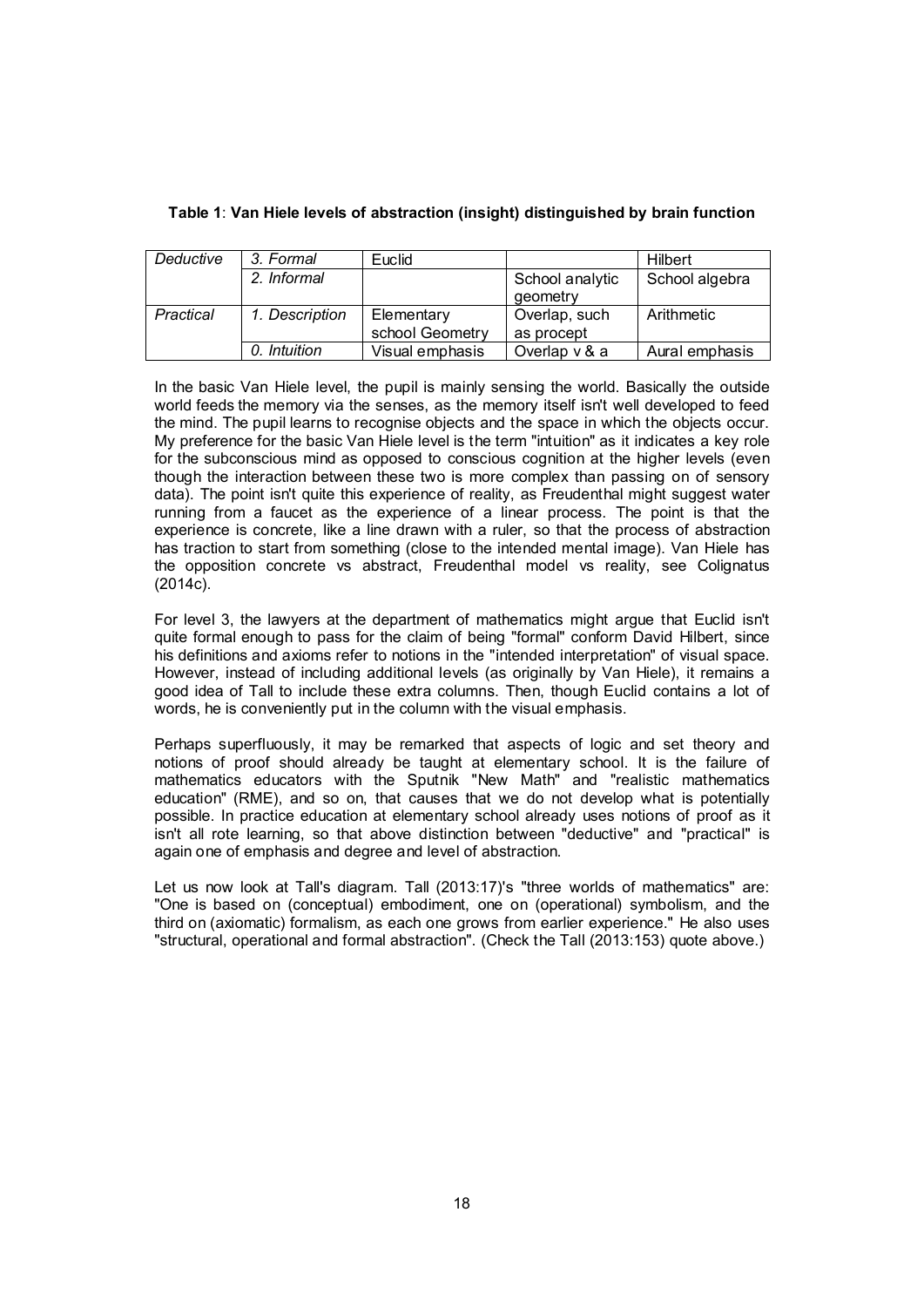#### Diagram: "Figure 1.5" copied from Tall (2013:17)



Figure 1.5: Preliminary outline of the development of the three worlds of mathematics

Professor Tall proposes to use the term "embodied". This term however has an inverse meaning w.r.t. the Van Hiele level. Van Hiele considers the situation that objects of the outside world create images in the mind of the pupil. An inverse process starts with an idea. We say that *an idea is embodied in something*. Tall must reason as a mathematician for whom a soccer ball that the pupil plays with is an embodiment of the mathematical idea of a sphere. Perhaps Tall's use of the word "embodied" is acceptable for objects, but it becomes awkward when the pupil learns the properties of empty space, (e.g. that a meter is the same in any direction); but we can stretch the meaning of embodiment too. In that case physical space embodies some math space. (Even though math space is *empty* by abstraction, and "embodiment" of *nothing* is a difficult notion to grasp, especially as some suggest that physical space isn't empty.)

Curiously though, Tall gives a definition of embodiment that focuses on the mental image, as in "the word became flesh", e.g. the pupil's mental concept of the soccer ball. Tall (2013:138-139) discusses President Bush senior's "decade of the brain" with various studies, and concludes: "The framework proposed in this book builds from sensori-motor operations into *conceptual embodiment* focusing on the properties of objects and *operational embodiment* focusing on operations, using language to describe and define more subtle forms of reasoning." (my italics)

The basic Van Hiele level uses the world as external, where the world supports human memory by providing the input to the senses, so that the mind can start collecting, memorizing, categorizing and so on. For didactics it is important to be aware what can be done at this level. In fact, in various other places Tall (2013) uses "embodied" in that external sense in various places, for example in tracing a curve by the fingertops to understand "tangent". If embodiment is external, then terms as "conceptual embodiment" and "embodied formal" are contradictions in terms.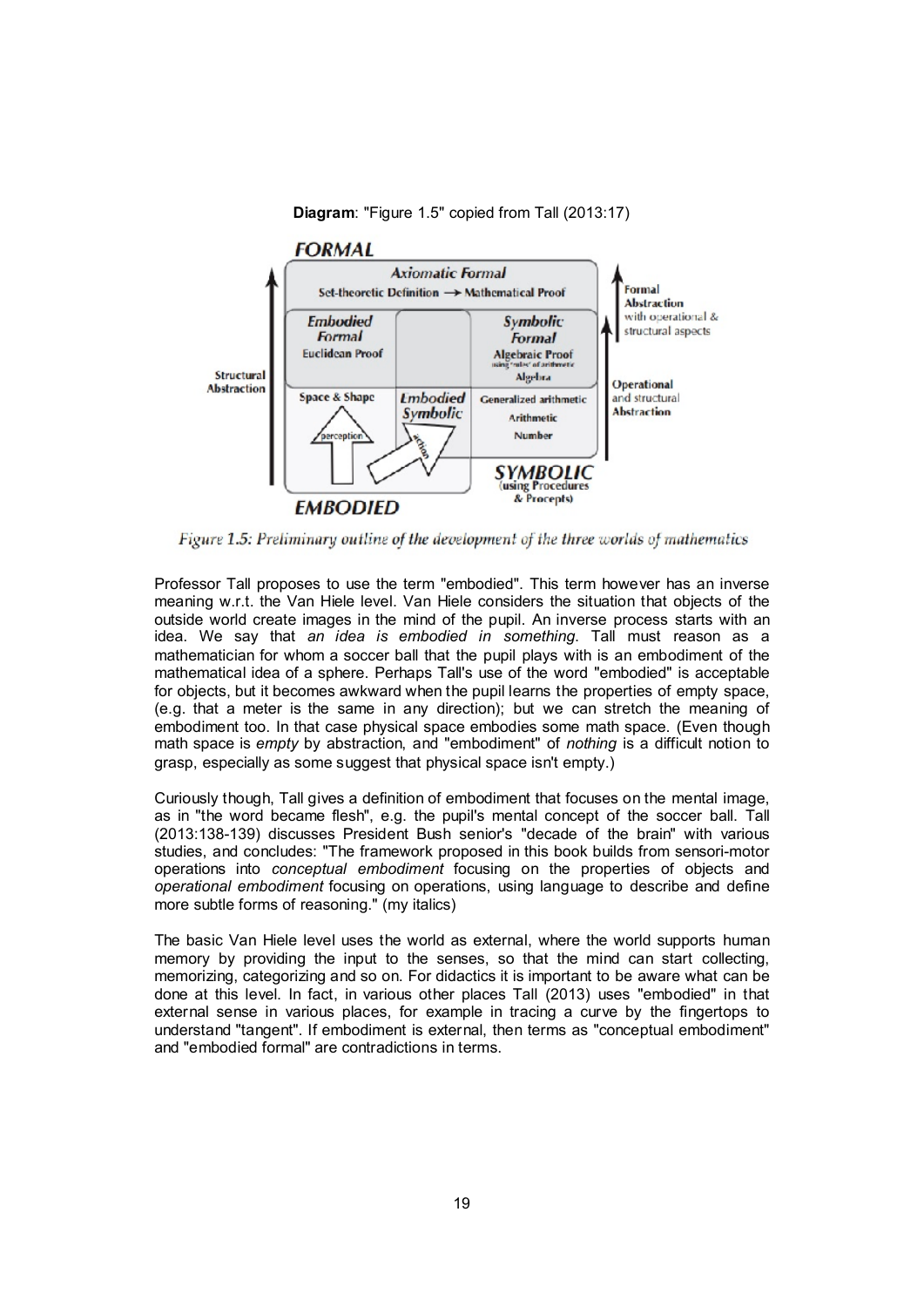If Tall intends embodiment to be internal (representation in neurons and chemicals) then he would lose contact with what Van Hiele proposes for the base level, and the didactics there. This kind of embodiment also becomes rather vague, without an operationalisation that a neopositivist would require - but which brain researchers might look for, such as Dehaene on numbers - and without much help for didactics that doesn't use brainscanners.

Tall is struggling with his terms overall. On p133 he refers to "thinkable concepts" but please explain "unthinkable concepts". On p425 he attributes his notion of "crystallization" / "crystalline" to a discussion with Anna Sfard, and on p 429 to a discussion with Koichu and Whiteley. It appears to be a rephrasing of Piaget's "encapsulation" and Van Hiele's compacting of various properties to a more unified concept. One better rejects that term "crystalline" since, taking a neopositivist stand again (though not in principle), it suggests more than there is. Are George's "crystalline" concepts the same as Harry's ? The phrase adds nothing, while of course the phrase suggests that Tall adds something to the discussion which on this point is not the case, as he only rediscovers what Piaget enlightened and what the Van Hieles systemized with proper empirics. (Van Hiele regretted the lack of empirical testing on his theory, but it remains empirical, and the evidence is supportive.) [See Colignatus (2015a) again on the "definition & reality methodology".]

Finally, Tall suggests the notions of *structural, operational and formal* abstraction, thus again relating to the two brain hemispheres and the prefrontal cortex, and relating to the new columns introduced with the new diagram / table for the Van Hiele level structure. Tall is careful enough to say that these types of abstraction may be difficult to distinguish. My problem with this is: (a) this may distract attention from the fact that the Van Hiele levels already concern abstraction, (b) this might come with the suggestion of something new but there isn't anything new, except for the words, (c) the distinction in types of abstraction creates an illusion of exactness.

Tall merely introduces new words to describe what happens in the Van Hiele levels. Van Hiele recognised that there can be a level shift in the step from arithmetic to proper algebra. He already knew that this was different from a level shift in geometry. What is the use to label the first as "operational" and the latter as "structural" abstraction ? And, confusingly, doesn't algebra contain some "structure" too ? Or doesn't geometry contain "operations" too (like drawing a circle with a compass) ? The "issue of distinguishing kinds of abstraction" is only created by the inclusion of the visual / aural columns, but this should not distract us. Overall, the use of new words may also be a matter of taste. The key point remains that there should not be the suggestion of something new on content.

Van Hiele rejected the vague word "abstraction". But once the Van Hiele levels in insight in mathematics are properly understood, I agree with Tall, and already proposed independently, that it can be advantageous to redefine the issue in terms of "abstraction" anyway, namely given that thought is essentially abstract and given that mathematics [deals with] abstraction.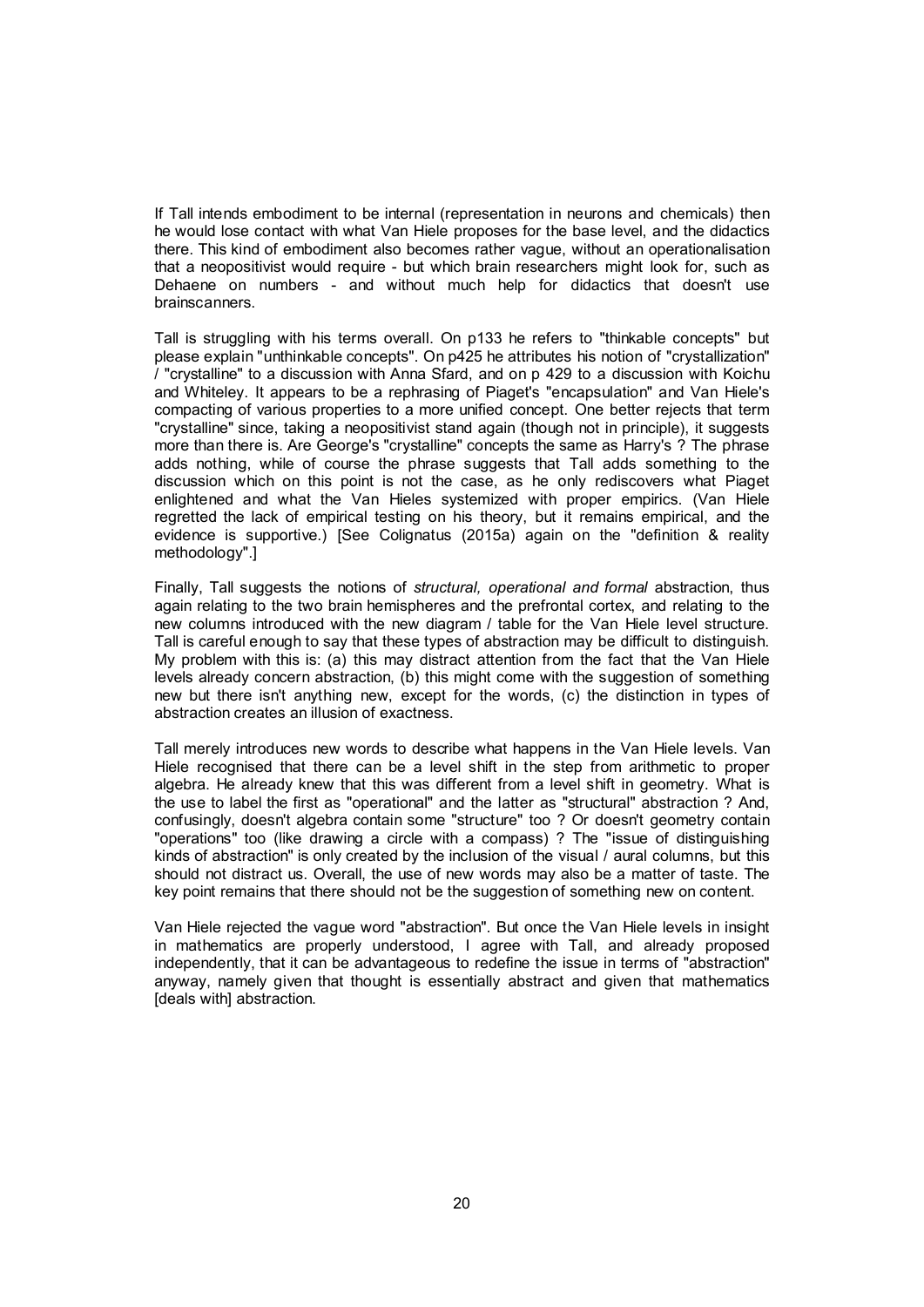# *Tall's view on Van Hiele and Freudenthal (2014)*

Setting the record straight w.r.t. Van Hiele as presented by Tall also causes a look at the influence of Freudenthal. If Tall did not fully appreciate the work by Van Hiele, might there have been an influence from what Tall read from Freudenthal's description of that same work ? Thus, while we focus in [this part of the 2014] article on VH & T, there is also F, generating the relationships VH & F and T & F. If the relationship VH & F was fair and F reported correctly, then this report would not have been a cause for T's long misunderstanding of VH. But if something went wrong in [VH & F] and the reporting was biased, then Tall might be wrongfooted, as the rest of the world.

In Freudenthal and Van Hiele we have two Dutch researchers with some impact on mathematics education on the world stage. It has some interest, both on content and history, what an outsider like professor Tall observes on this, and how this affected and affects his appreciation of their works. Note that the commission on math instruction of the international mathematics union (IMU-ICMI) has a "Hans Freudenthal Award" rather than a "Piaget - Van Hiele[s] Award". We may somewhat infer that Freudenthal's international influence seems greater. An international reappreciation of Van Hiele might cause an reconsideration though.

Let us thus focus now on Tall's perception and presentation of the Van Hiele and Freudenthal combination. As said, Tall is a foreigner and outsider to this, while the insider Dutch have the advantage of additional personal information, documents and e.g. newspaper articles in Dutch, but perhaps the disadvantage of missing the bigger picture. My own position comes with the advantage of distance in time, as I came to teaching math at highschool only in 2007. I have the (dis-) advantages of being Dutch and a foreign exchange highschool student year in California 1972-1973. Also my first education was a degree in econometrics in 1982 and my degree in teaching mathematics came later in 2008. My background in empirics differs from a first training in abstraction only, as happens with mathematicians.

As William Thurston (1990, 2005) and Hung-Hsi Wu (see Leong (2012)) complain for three decades about the dismal state of math education in the USA, one should hope that there are independent factors at work in the USA itself, but the influence from Freudenthal with his advocacy of "realistic mathematics education" (RME) should not be regarded as negligible. When Thurston submitted his (1990) text to arXiv, he added this comment (2005):

"This essay, originally published in the Sept 1990 Notices of the AMS, discusses problems of our mathematical education system that often stem from widespread misconceptions by well-meaning people of the process of learning mathematics. The essay also discusses ideas for fixing some of the problems. Most of what I wrote in 1990 remains equally applicable today."

A key document to understand the Van Hiele - Freudenthal combination is the interview in Dutch with Van Hiele by Alberts & Kaenders (2005), in the mathematics journal NAW of the Dutch Royal Mathematical Society (KWG). There Pierre van Hiele says: *"Trouwens, Freudenthal heeft mij later nogal eens een hak gezet, jongens."* (p247). This is Dutch idiom. Google Translate July 26 2014 gives literally: "Besides, Freudenthal has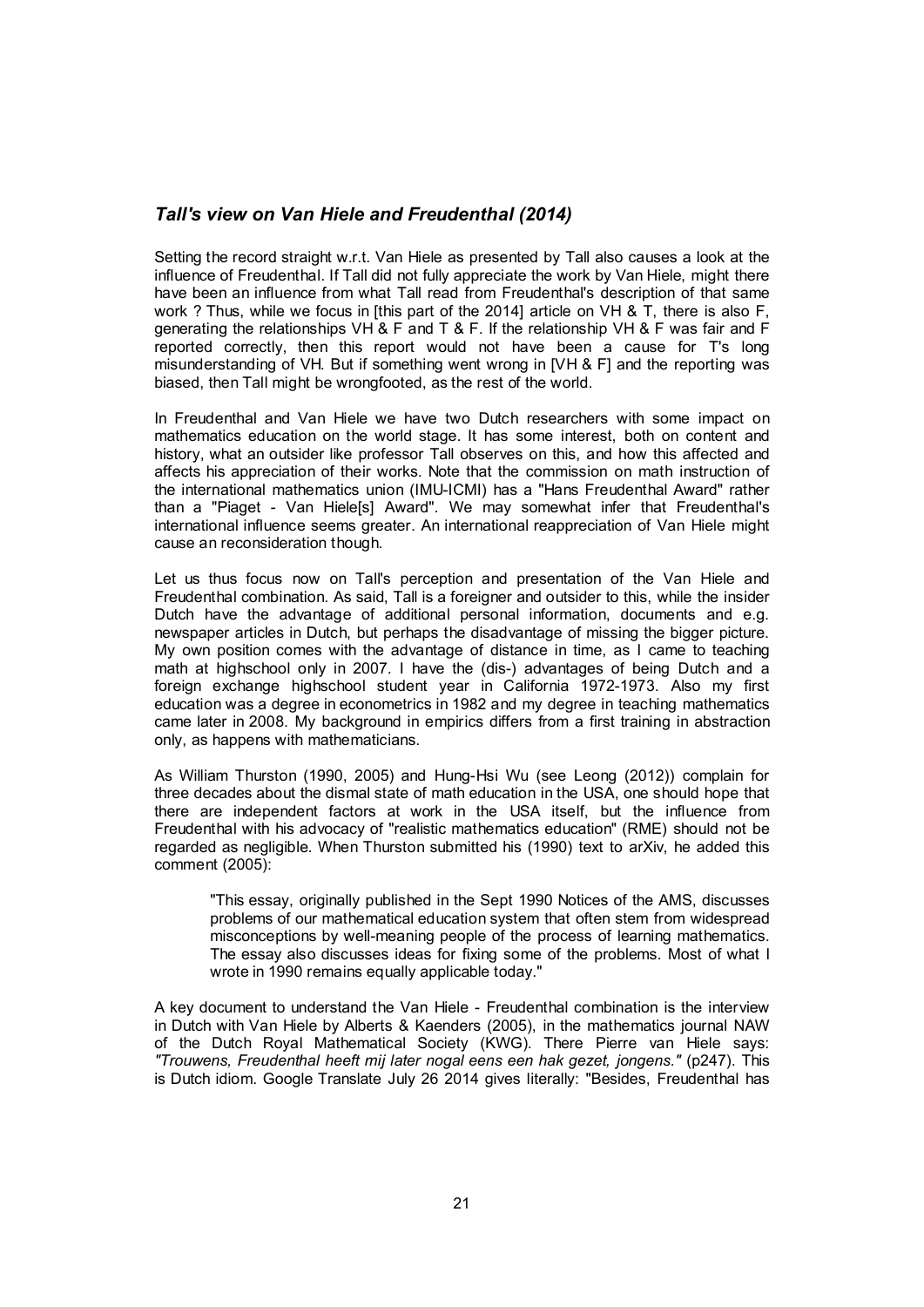often put a heel to me later, guys." My proposed free but clearer translation, taking account the rest of the interview, is: "Besides, Freudenthal has later frequently sabotaged my work, guys." It is important to add that Van Hiele remained polite, as a fine math teacher would do. [2015: See above for more translation.]

Broekman & Verhoef (2012:123), in their short biography after the decease of Van Hiele in 2010, confirm that Van Hiele would have appreciated a university research position but wasn't offered one, and thus remained a highschool teacher all his life. The reason is not that such positions could not have been made available, or even a professorship. Broekman & Verhoef describe differences of opinion between Freudenthal ("reality vs model") and Van Hiele ("concrete vs abstract") but they do not mention the crucial distinction that Van Hiele had an empirical attitude while Freudenthal remained locked in mathematical abstraction (with a virtual notion of "reality").

On my weblog, I have concluded that Freudenthal's "realistic mathematics education" (RME) (i) partly doesn't work and (ii) that the part that works was mostly taken from Van Hiele. Freudenthal's "guided reinvention" is Van Hiele's method of providing the students with the relevant materials and instructions so that they can advance in the levels of understanding. In World War 2 in 1940-1945 Freudenthal was in hiding, taught his children arithmetic, relied on real world examples, and wrote a notebook on this. Van Hiele provided theoretical justification for the concrete vs abstract distinction. The name RME essentially refers to the basic Van Hiele level. Though Freudenthal will have been inspired by his own experience, he must have realised that the scientific basis was provided by Van Hiele, and thus his choice of the name "realistic mathematics education" amounted to some appropriation and distortion of the Van Hiele result. While Freudenthal at first referred to Van Hiele he later tended to refer to "his own publications", which had the effect that Van Hiele wasn't openly referred to. Colignatus (2014a) concludes that RME is a fraud.  $I^{14}$  ] These conclusions on Freudenthal himself and RME directly affect our understanding of how Tall and the rest of the world were disinformed, which helps our understanding of Tall's perception of Van Hiele's work. My weblog short discussion and conclusion clearly only touch the surface of the problem. One can only hope that funds will become available both to analyse the errors of the decades since 1957, and to develop ways to repair those.

To put the issue in context: Colignatus (2014b) concludes that there is a serious issue with scientific integrity in the Dutch research in mathematics education, starting with Freudenthal but now with a dysfunctional "Freudenthal Institute" with a loyality complex, and with also failing supervision by the Dutch Royal Academy of Sciences (KNAW). The same disclaimer w.r.t. a weblog article applies. Those conclusions on the currently dysfunctional "Freudenthal Institute" are of less direct relevance for our topic of discussion [in this section] of getting the facts right on Van Hiele & Tall. However, it is useful to mention them since they put the issue in context. For example, professor Tall indicated (in an email conversation) that it was hard to find English sources of Van Hiele's work. Part of the explanation is not only in the observable sabotage by Freudenthal

<sup>&</sup>lt;sup>14</sup> This particular weblog entry also makes fun of the method of "history writing" by Amir Alexander, and thus may require some decoding. The statement in July 6 2014 remains careful: "It might be that Freudenthal is no real crook but never waste a good story." The Addendum of July 15 however leaves little to guess: "Thus, Van Hiele was aware of the portent of his theory, contrary to what David Tall suggests. So much more of a pity that Freudenthal sabotaged and appropriated it."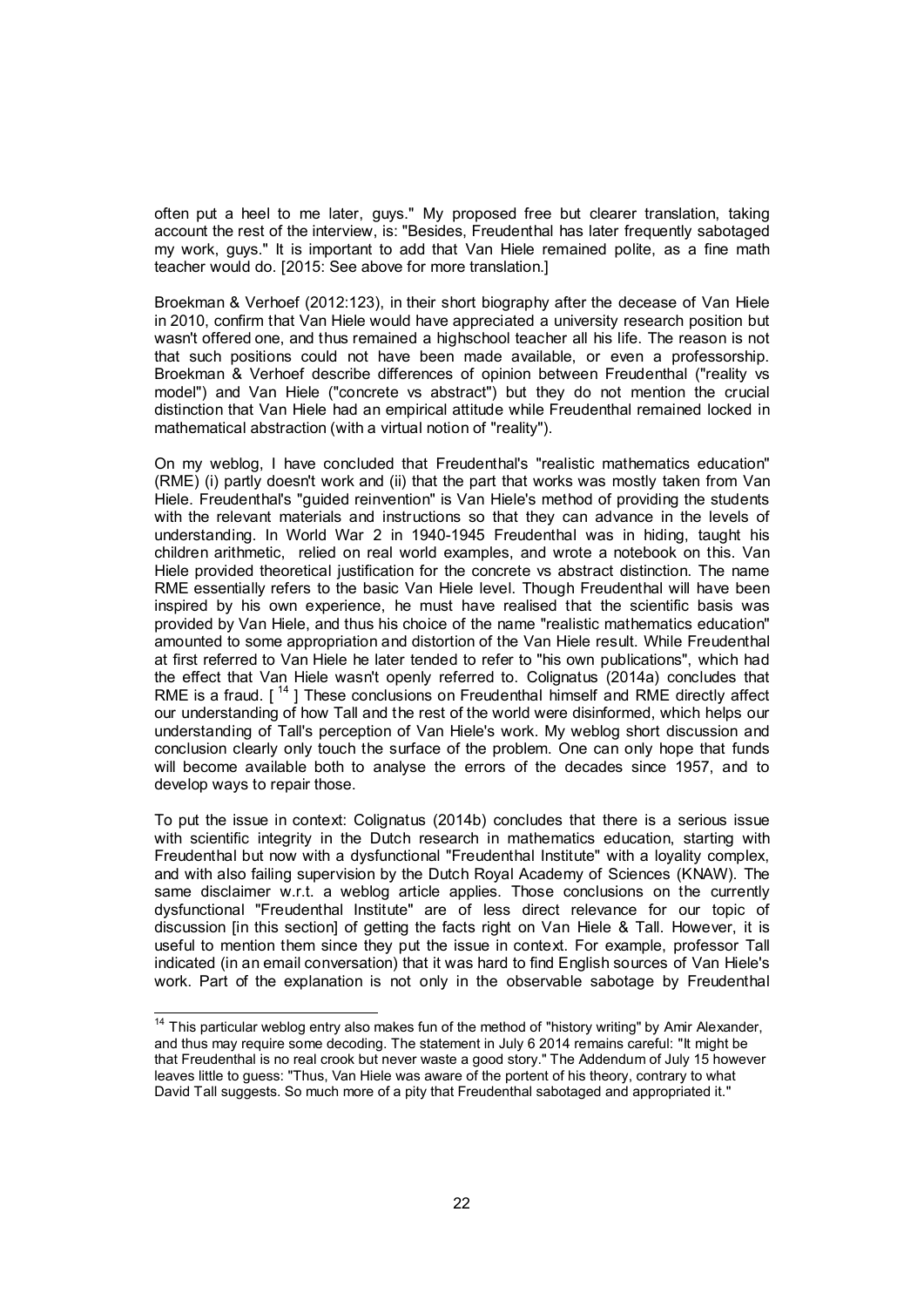himself but also in the continued similar dysfunction by said institute, that should have been able to recognise the importance of Van Hiele's work and help make translations available.

After I wrote that analysis on my weblog (2014a), a Dutch reader drew my attention to the thesis in Dutch by La Bastide-Van Gemert (2006) (further LB-VG) that I had not seen yet at that time. This thesis is explictly on Hans Freudenthal on the didactics of mathematics, and her chapter 7 discusses Freudenthal and the Van Hiele levels. At first I was inclined to neglect this hint and study since it seemed that it did not pertain to this present paper on Van Hiele & Tall. But checking it, it appeared quite relevant. I see my weblog analysis confirmed. Above, below and in the Appendix B I provide some English translations of some passages. LB-VG describes on p195 that Freudenthal's work on math education was rather bland and traditional before 1957 and only gains content after the work by the Van Hieles. She decribes how Freudenthal first refers to the Van Hieles but then introduced new terms like "guided re-invention" and "anti-didactic inversion", and subsequently moved Van Hiele into the background and started advocating those own terms. However, LB-VG apparently falls for the suggestion that Freudenthal really contributed something new, and not just new phrases and misunderstandings. Given this (wrong) perspective, she does not discuss the scientific integrity problem of misrepresentation, appropriation of work and the withholding of proper reference. With the proper perspective her thesis however provides corroboration.

Above, I already quoted some evidence from her thesis concerning Pierre van Hiele's early awareness of the portent of his theory. There are some more particulars on Van Hiele and Freudenthal that might distract here and thus are put into Appendix B. A conclusion there is: While Freudenthal took key parts from Van Hiele's theory, he also inserted his own phraseology, with such consequence that Tall apparently had difficulty recognising Freudenthal's texts as Van Hiele's theory in (distorted) disguise, so that Tall could embark on his own path to re-invent Van Hiele's theory.

#### David Tall and RME and Dutch language (2014)

How does professor Tall deal with this situation of which he has been a foreign observer for all these decades ? Tall (2013:414-415) has a short text about 'realistic mathematics education' (RME). Tall (2013) refers to Van den Heuvel-Panhuizen (1998) of the "Freudenthal Institute", henceforth VdH-P. It is useful here to also refer to an early review by Tall (1977) of Freudenthal's book *"Mathematics as an educational task".* (Note that I regard mathematics as abstract and education as empirical, so that Freudenthal's book title reads to me as a contradiction in terms.) Thus, Tall (2013:414-415) on RME:

"The Dutch project for 'realistic mathematics education' was introduced to build on the learner's experience and to replace an earlier mechanistic system of teaching routine procedures. [footnote reference to VdH-P] It provides the child with a realistic context in which to make sense of ideas that are often performed in a practical situation. Yet, as time passed, it was found that, at university level in the Netherlands, remedial classes needed to be introduced because more students lacked the necessary skills for advanced work in mathematics and its applications." [footnote reference to "Information supplied by my colleague Nellie Verhoef, based on articles in Dutch: (....)]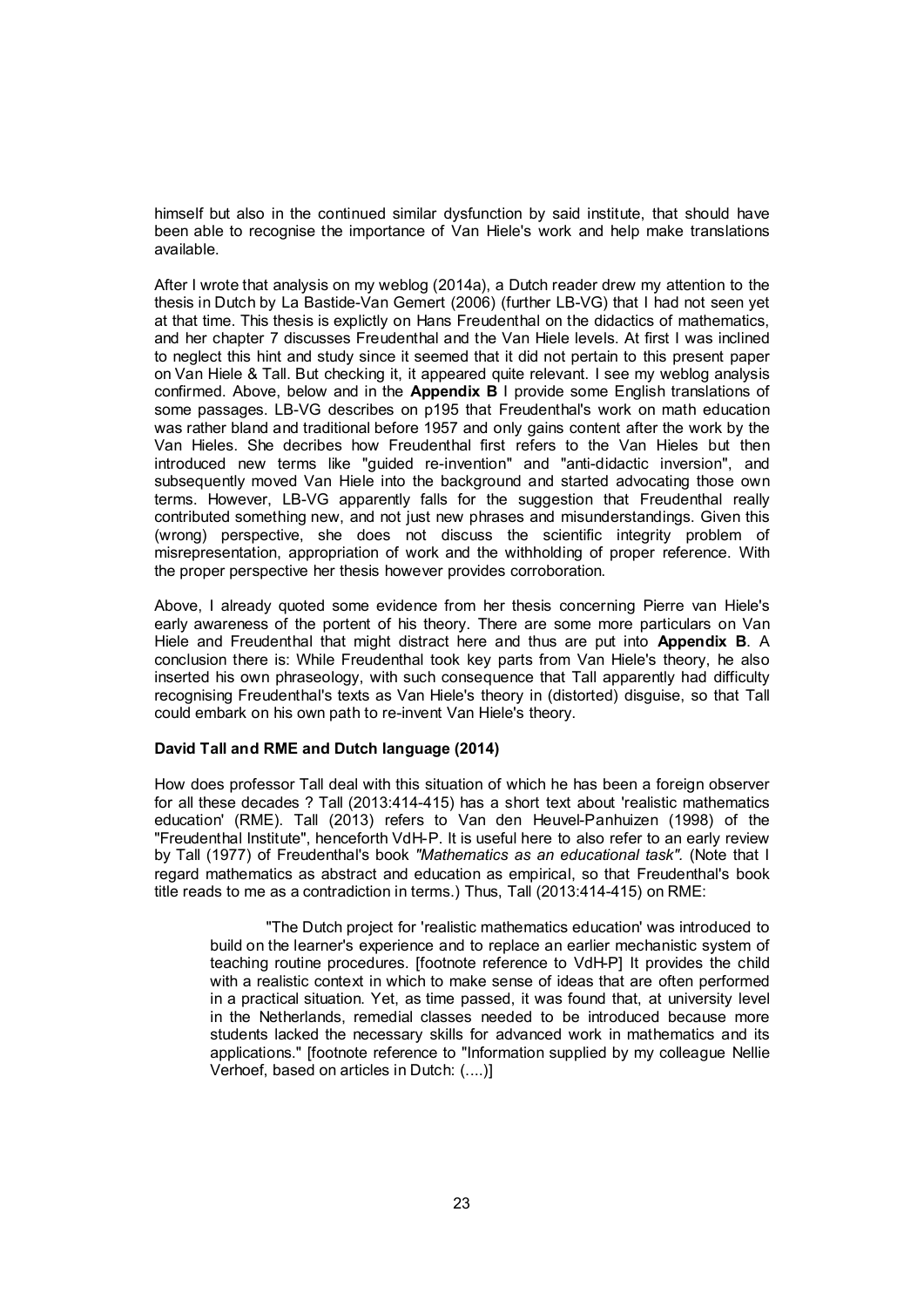The Dutch translation of the verb 'to imagine' is 'zich *realise*ren', emphasizing that what matters is not the real-world context but the realization of *the reality in the student's mind,* which Wilensky expressed as the personal quality of the mental relationship with the object under consideration. [footnote reference]

The three-world framework not only sees practical mathematics related to real-world problems, but it also offers a theoretical framework to realize ideas in a conceptual embodiment that transcend specific examples and blend with flexible operational symbolism."

We can deconstruct this quote on the points of (i) translation, (ii) the rewriting of history, and (iii) textual gibberish. Incidently, Van Hiele (1957) distinguishes between students who rely on algorithms and students who are able to recognize structure. Apparently the reference to "mechanistic" by VdH-P concerns an emphasis in teaching upon algorithms rather than insight. But the words algorithm, structure and insight are avoided.

Firstly, Tall is erroneous on the Dutch translation:

- The translation of English "to imagine" to Dutch is "zich verbeelden, zich inbeelden, zich voorstellen" (as alternatives with different shades of meanings) and *not* "zich realiseren". I checked that Google Translate July 26 2014 had it good.
- The translation of Dutch "zich realiseren" (note the "zich"= "oneself") is "to become aware", as "He realised that the train would depart without him" or "She realised that a triangle with two equal sides also has two equal angles". Or see above quote of Tall (2013:430) how he realized only at the death of Van Hiele how important his contribution had been (except that Tall regards this as his own discovery and not something that Van Hiele had already been aware of and explaining about).
- It is not *making-real* as in "He realised his plan to reach the top of the mountain". In Dutch "Hij realiseerde zijn plan" has such meaning. The difference comes from "zich" (oneself) between "realiseren" en "zich realiseren".

Tall's erroneous translation of "to imagine" to Dutch apparently is based upon the erroneous translation provided by VdH-P (1998). This VdH-P text is problematic in various respects. It is useful to realise that there already was quite some criticism on RME in 1998, so that VdH-P's text also has a quality of defense against that criticism. It also rewrites history and presents a curious view on education. Apparently unwittingly, Tall is dragged along in this. VdH-P (1998):

"The present form of RME is mostly determined by Freudenthal's (1977) view about mathematics. According to him, mathematics must be connected to reality, (...) It must be admitted, the name "Realistic Mathematics Education" is somewhat confusing in this respect. The reason, however, why the Dutch reform of mathematics education was called "realistic" is not just the connection with the real-world, but is related to the emphasis that RME puts on offering the students problem situations which they can imagine. The Dutch translation of the verb "to imagine" is "zich REALISEren." It is this emphasis on making something real in your mind, that gave RME its name. For the problems to be presented to the students this means that the context can be a real-world context but this is not always necessary. The fantasy world of fairy tales and even the formal world of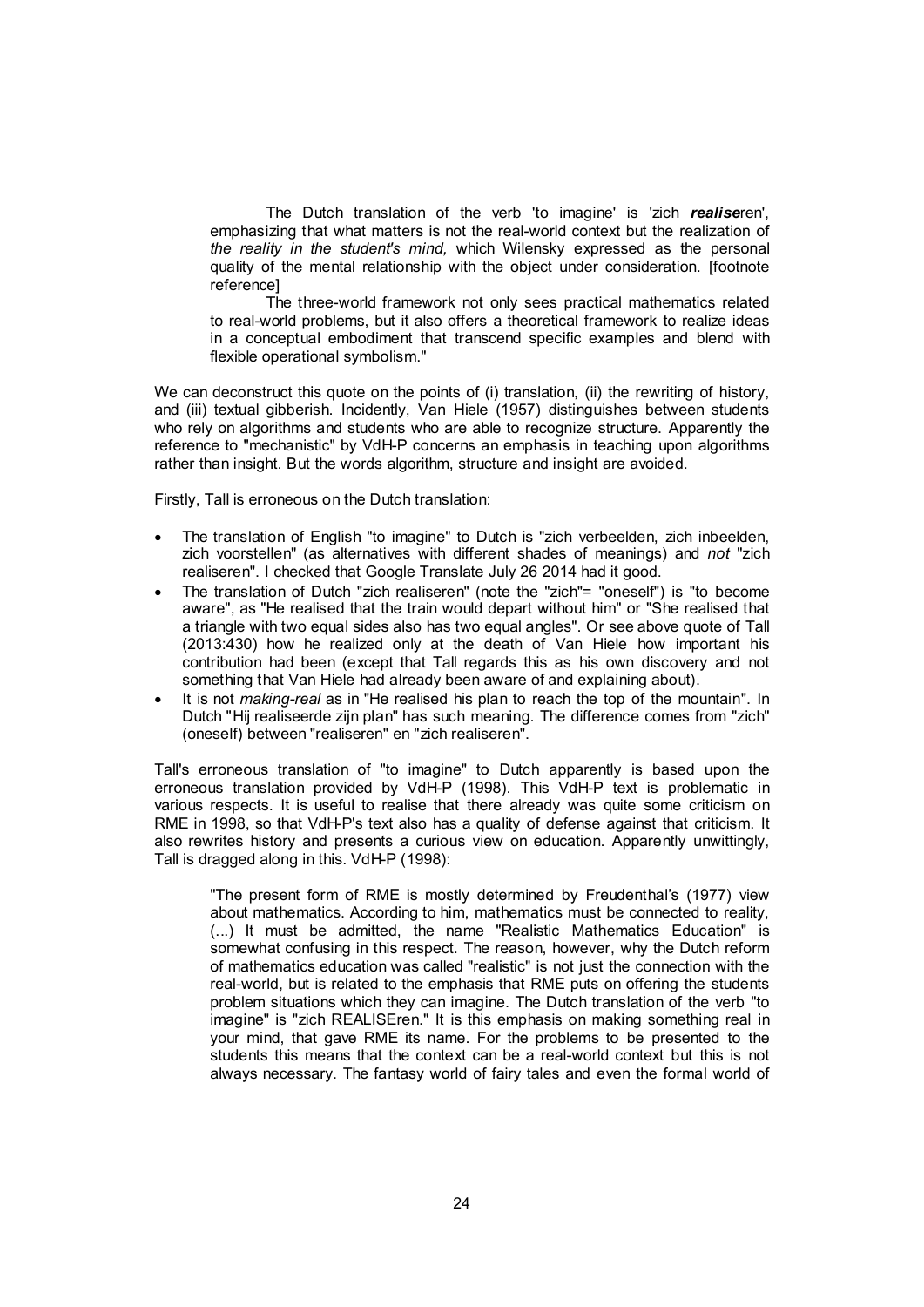mathematics can be very suitable contexts for a problem, as long as they are real in the student's mind."

Deconstructing this:

- (1) First of all, the true origin of the "realistic" in RME derives from Freudenthal's realworld linkage and not from the "zich realiseren" (become aware). LB-VG (2006:194) confirms that Freudenthal in persecuted hiding during the war years 1940-1945 already wrote a didactic text for teaching arithmetic to his children, in which real life issues are prominent. This also relates to the switch from abstract Sputnik "New Math" to applied mathematics around 1970. But the theoretical justification for the concrete vs abstract opposition and the start from mere intuition only derives from the Van Hiele theory. Van Hiele better explains than Freudenthal that teaching should start from what students understand, and that teaching is guiding them towards what they don't understand yet. The overall conclusion is that Freudenthal took the RME name from the Van Hiele basic level, as that had received theoretical justification.
- (2) Secondly, the "mostly" and "not just" are a rewriting of this history into another interpretation, in which the "zich realiseren" is plugged in, taking advantage of the flexibility of language. There seem to be earlier occurrences of "zich realiseren" (possibly Gravemeijer 1994) before this present use by VdH-P, but this should not distract from the effort at rewriting history w.r.t. point (1) after 1957.
- (3) Thirdly, while the Dutch term "zich realiseren" has an etymological root to "reality", the subsequent explanation by VdH-P of "zich realiseren" should be about "to grow aware" (which is the proper translation). However, we see that the explanation that she gives is about the ability to understand (imagine) the situation under discussion. While history is rewritten, this new interpretation of "realistic" has a different meaning in Dutch (to grow aware) than in English (to be able to imagine). A wrong translation is deliberately used to suggest that the meaning would be the same in both languages.
- (4) On content, I fail to understand why it would make a difference whether a student sees a fantasy as *the fantasy that it is* or *experiences it 'as real'*, if you want to link to their existing stock of experience and mental abstraction to start doing mathematics. The suggested didactic condition "as long as they are real in the student's mind" is unwarranted. (For example, if one presents a fantasy cartoon image of a blue car and a photograph of a red car, and starts a discussion whether one can do 1 car  $+$  1 car = 2 cars, we may suppose that part of the discussion would be about differences between cartoons and photographs, and that you cannot add images to real cars on the parking lot. But you can count cars on the parking lot and add their numbers and use images to represent them, even fantasy cartoons and "realistic" photographs.)

Subsequently, Tall's phrase "realize ideas in a conceptual embodiment" is gibberish. The "realization of ideas" is ambiguous, as said. Is it growing aware or is it making-real ? Students can draw lines and circles, to approximate abstract ideas, but we cannot assume that they can turn cartoons of cars into actual cars on the parking lot. To grow aware of ideas is excellent, but this requires the Van Hiele teaching method and not the distorted versions. The "conceptual embodiment" is, as said, either a contradiction in terms, or it refers to a constellation of neurons and biochemicals, but then yet lacks an operational meaning useful for teaching.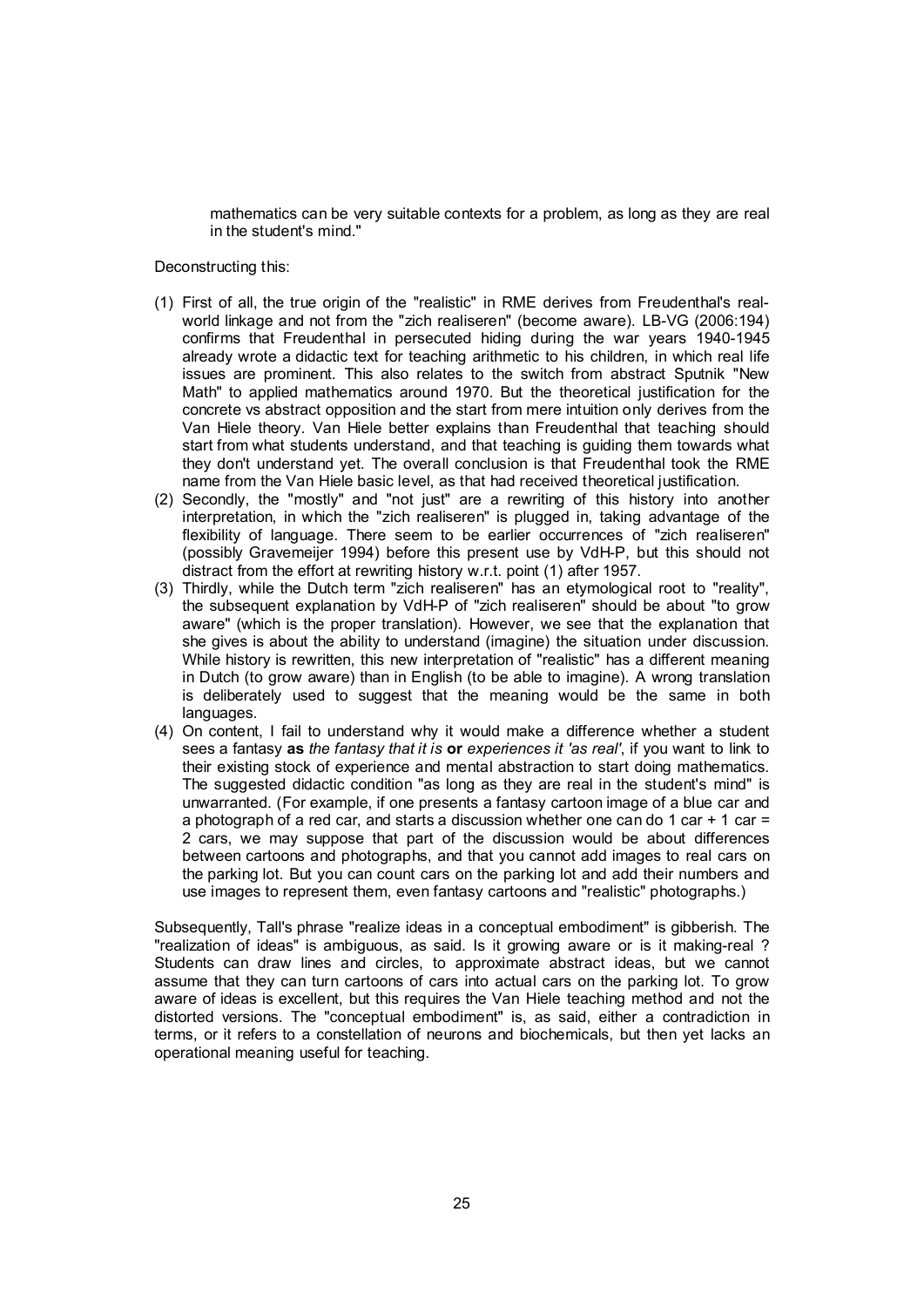Taking Tall's quote as a whole, he seems to suggest that his confused approach would be helpful for the Dutch situation that pre-university teaching has gone haywire and requires remedial teaching at university. His frame of reference prevents him from observing that the error lies in RME and in the work of the very VdH-P whom he quotes. It prevents him from "realizing" that he himself is also off-track in his book and in joining up with a failing Dutch constellation.

What really happens here is that professor Tall apparently wants to link up to the Dutch situation and RME theories, perhaps wanting that his theory is also accepted at the dysfunctional "Freudenthal Institute", without having adequate understanding about the local maltreatment of Van Hiele's work. The information that he relied on by VdH-P was wrong. The information that he quoted as receiving from Verhoef seems incomplete, and last week [August 2014] I got evidence that criticism is possible on subsequent issues. Who in Holland will defend Pierre van Hiele, with the indicated loyality complex at the "Freudenthal Institute" ? I informed Tall about my books Colignatus (2009) [now with second edition 2015] and (2011a). Professor Tall and I actually met at a conference in Holland on June 24 2010 and spoke a bit longer. In an email of 21 May 2012 he mentioned that he was in the autumn of his life and wished to get his book finished, and didn't have time to look at my books. It is a regrettable paradox that the amount of time taken to write is very much more than the amount of time needed to see that one should write something else and much shorter. Still, one can only respect a person in the autumn of his life. In a way I consider it very useful that Tall has taken stock of his work, since it shows both a misunderstanding of Van Hiele over most of Tall's life and a recognition of the importance at that autumn. Hopefully Tall continues to think about math education, hopefully also in an essential rewrite.

# *Conclusion on Van Hiele and Tall (2014)*

It is somewhat enlightening to conclude that professor Tall as researcher and teacher in the education of mathematics seems to have little experience in the use of Van Hiele methods in actual educational practice. In itself it is relevant that Tall recognises the importance of Van Hiele's work at this late stage, in retirement. It remains also a phenomenon to be explained that such an important theory recieves such recognition by Tall only at such a late stage. For this, the details of the Van Hiele - Freudenthal combination are relevant, of which researchers in education in mathematics do not appear to be aware about in general.

David Tall grew aware to a much larger extent in 2010 of the Van Hiele niveaux of understanding of mathematics. He also thought that Van Hiele (1957, 1959, 1973, 1986, 2002) saw only limited application. Tall now claims that it was a creative insight on his part to extend those levels to wider applicability. Perhaps it was, given his misunderstanding of Van Hiele. Perhaps it was only a recollection of something read or heard but forgotten and surfacing in different form. Whatever this be, the claim however does no justice to Pierre van Hiele who already asserted that wider applicability, also for other disciplines than mathematics, in 1957. Tall's claim may block researchers in education in general and the education of mathematics in particular from considering the wealth in Van Hiele's work. We owe Pierre and Dieke van Hiele and our students to get the facts right.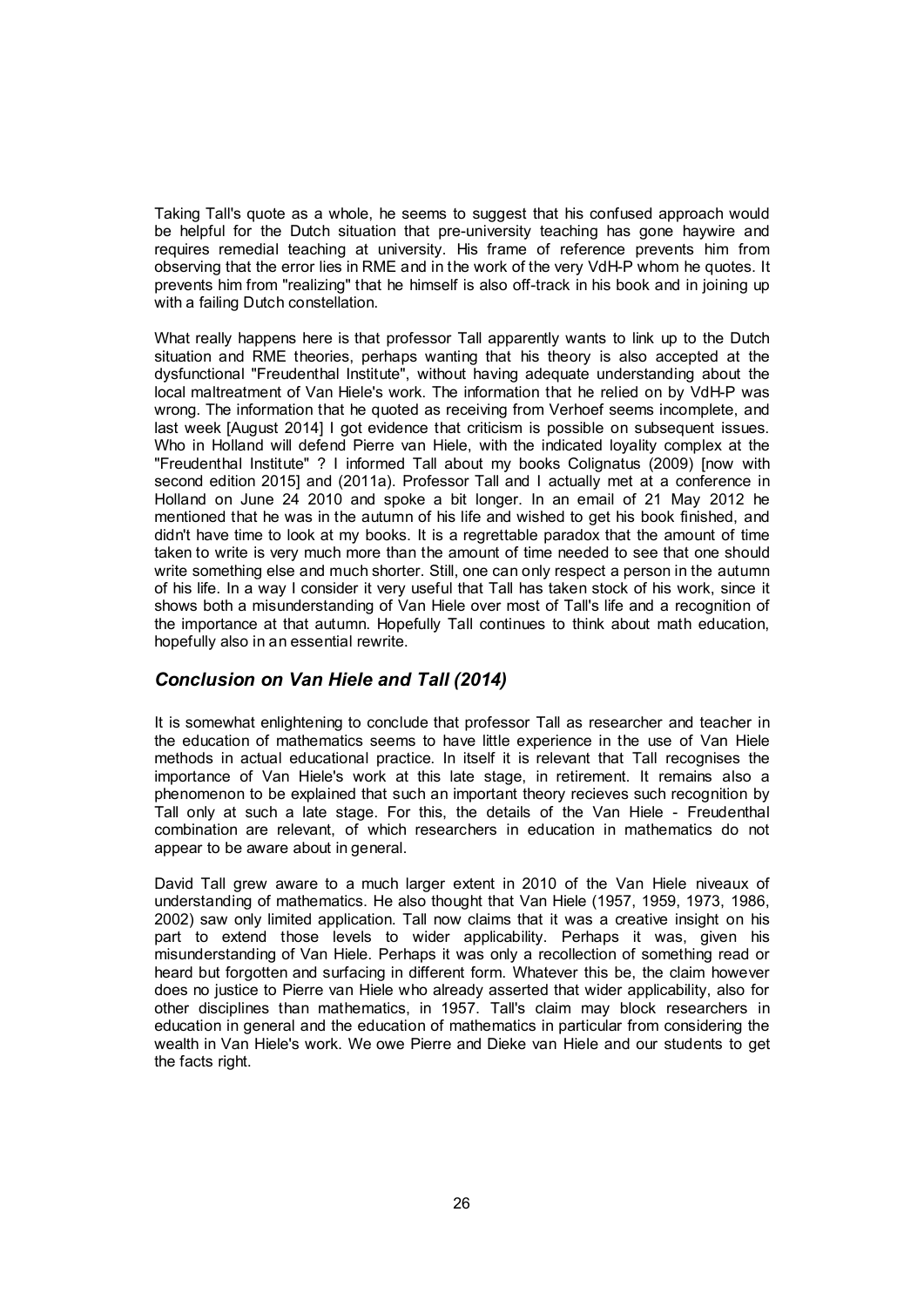### *More information in 2015 on Van Hiele and Freudenthal*

This article in 2014 focussed on Tall given his 2013 book. The findings on Freudenthal were supplementary. Freudenthal apparently got greater weight in the subsequent discussion because his misconceptions on "realistic mathematics education" (RME) have been around for longer with also more impact on society. This version of the article in 2015 inserts Freudenthal in the title. For the line of reasoning in 2015 the reader should now read Appendix B. It is still kept in its original form and position, and not included in the body of the text, so that the reader can reconstruct the situation in 2014 and subsequent discussion. Also, Appendix B contains my 2014 translations of the 2006 LB-VG thesis, while there now is an English translation approved by LB-VG herself.

There now is also a review by Selden (2015) in which an expert with no ties to Holland considers the LB-VG thesis in its English translation. Selden (2015) however overlooks the inconsistency in the thesis.

### *Van Hieles 1957, full paragraph versus partial quote*

The Euclides digital source also shows that LB-VG gives only a partial quote. (With the reference we could have gone to the library in 2014.) On page 202 of her thesis (Dutch 2006) LB-VG states, my translation and emphasis:

"Now the Van Hieles had thought about it themselves as well to apply the theory of levels to other subjects in mathematics education. Already in 1957 the Van Hieles indicated, in an article in Euclides about the phenomenology of education that gives an introduction to geometry, not to exclude that possibility: [quote and footnote 82]" 15

As already concluded in Appendix B in 2014, this judgement is inconsistent with what LB-VG quoted, on the very same page 202, from the 1957 article: "The approach presented here for geometry namely can be used also for other fields of knowledge (disciplines)."

In 2014 I had only LB-VG's partial quote of the 1957 Euclides article. It has been fully quoted above. LB-VG leaves out these lines – and when you drop these then it is easier to suggest that the Van Hieles weren't quite aware of what they were doing:

"For students, who have participated once in this approach, it will be easier to recognize the limitations than for those students, who have been forced to accept the logical-deductive system as a ready-made given. Thus we are dealing here with a formative value (Bildung), that can be acquired by the education in the introduction into geometry."

<sup>&</sup>lt;sup>15</sup> Dutch: "Nu hadden de Van Hieles er zelf ook wel aan gedacht de niveautheorie ook op andere onderwerpen uit het wiskundeonderwijs toe te passen. Al in 1957 gaven de Van Hieles in een artikel over de fenomenologie van het aanvankelijk meetkundeonderwijs in Euclidesaan die mogelijkheid niet uit te sluiten:"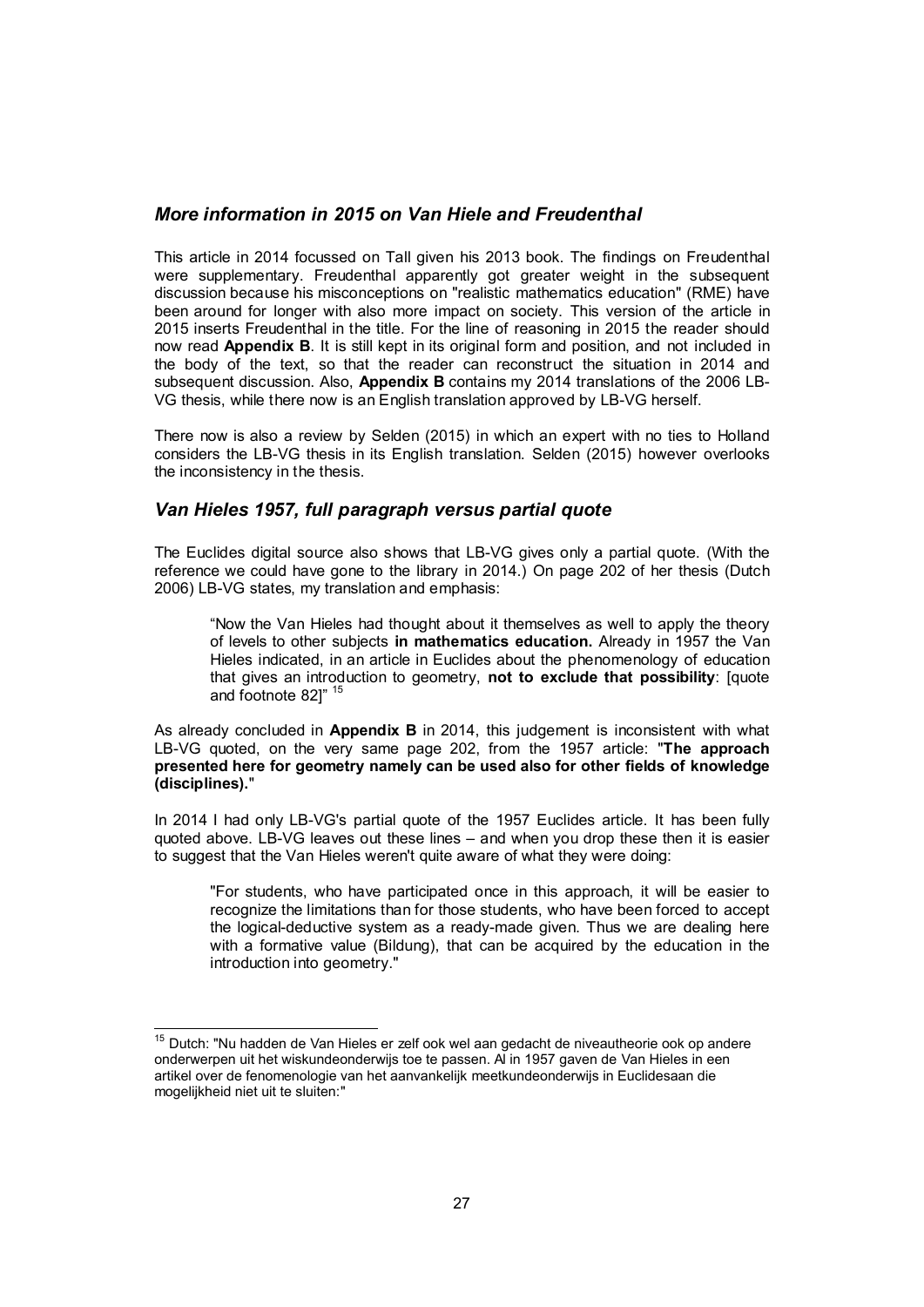With the full quote available, LB-VG's judgement on the 1957 Euclides article becomes even more curious. As I write in Colignatus (2015c):

- The Van Hieles do not limit this general applicability to mathematics education only. They speak about *other fields of knowledge*. It is LB-VG who puts it into the box of mathematics education only.
- It isn't "not excluded" but emphasized.
- The general claim is in the theses (ceremony July 5 1957) under supervision of Freudenthal and not just the article (October 1 1957).
- Why not quote the full paragraph ? It would show why the Van Hieles select geometry also for its ability by excellence to teach this general lesson. Pierre van Hiele's thesis has the word "demonstration" in the title, to that the discussion of geometry is only intended to demonstrate the general applicability (in the same manner as demonstration is used in geometry itself).

Did LB-VG first cut out a quote and only then think about it ? Or, did she already have the frame of mind that it was Freudenthal who really found the general applicability, such that the selection of Van Hiele sources had to fit into that frame of mind ? Still, the part that she quoted does cause inconsistency in her thesis.

# *English translation in 2015 of the 2006 thesis by LB-VG*

This article is about getting the facts right: by stating those facts. There now arises an element of *trying to get* some facts. This paper is about Van Hiele, Tall and Freudenthal, and not about LB-VG and her interpretations, handling of sources and priorities w.r.t. the discovery of the inconsistency in the thesis. Some comments however are required, e.g. for readers who compare Appendix B (that has my translations of quotes from the Dutch 2006 thesis) with the new 2015 English translation of the full thesis.

On August 19 2014 I alerted La Bastide – Van Gemert (LB-VG) to the inconsistency in her Chapter 7, and referred to the 2014 version of this article on my website with the full discussion (also available on arxiv.org). I suggested that she had a rosy view on Freudenthal and likely wasn't aware of what was happening here. I expressed my hope that she would look into this. LB-VG replied the same day that she didn't have time for this. The two emails are in Appendix  $C$  (in Dutch). My translation of her answer:

"Thanks for your email. Unfortunately I don't have the possibility now to respond on content. I wish you much luck with your article."

I presumed that her time was required for research in epidemiology at the University Medical Center Groningen (UMCG). Given her rejection I asked in 2014 professors Klaas van Berkel, Jan van Maanen and Martin Goedhart, all involved with the 2006 thesis, and still in academic positions, whether they could look into the inconsistency in the thesis. They all declined. Their neglect to look into it is problematic. The inconsistency is not something hidden, or something complex that requires long thought. Professors Van Berkel, Van Maanen and Goedhart should have spotted it immediately in 2006 – but we don't know the phases of the thesis. They should have recognised it immediately once I pointed it out in 2014 and asked them to look into it.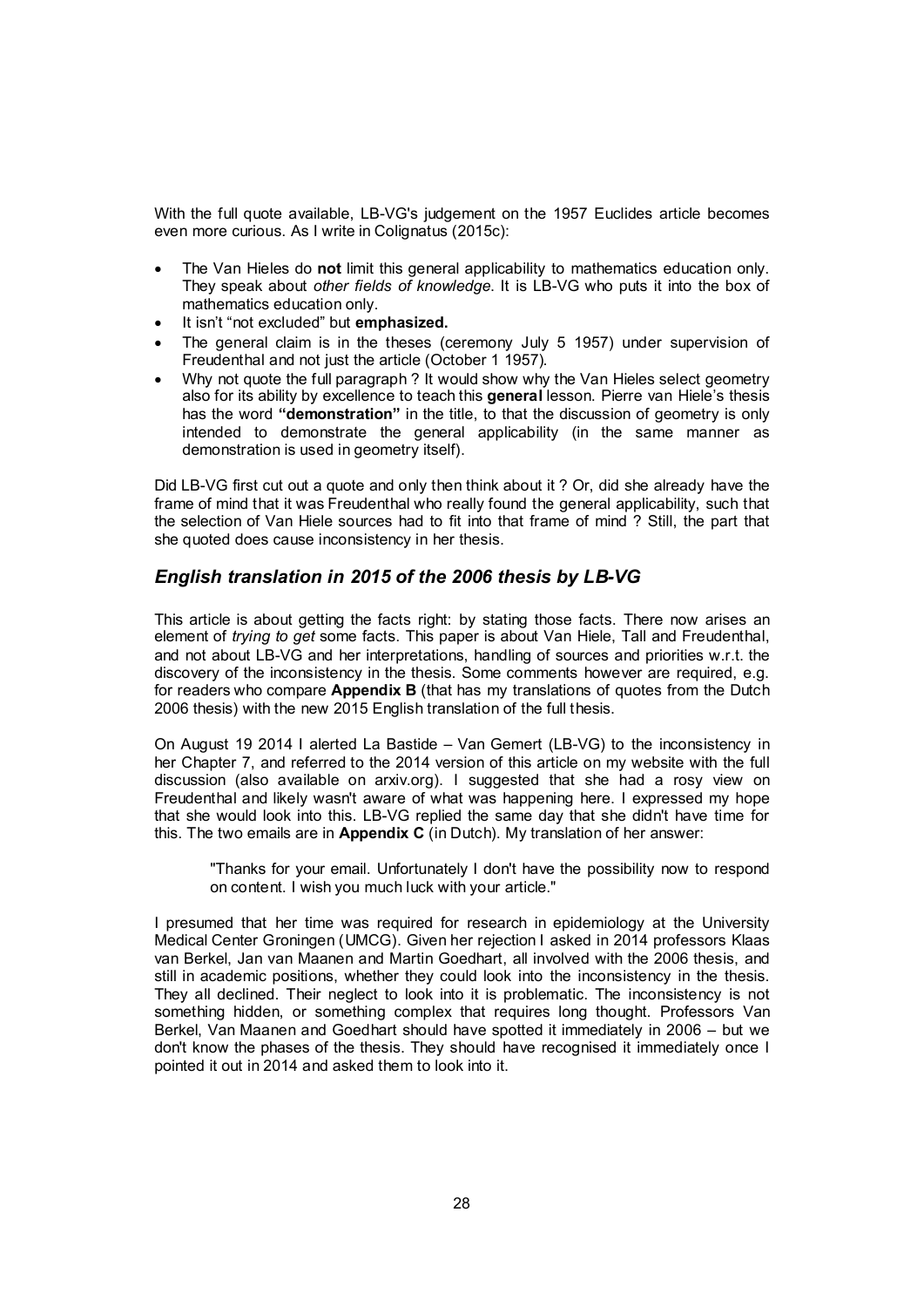I was very surprised to discover the 2015 English translation of her thesis, see Colignatus (2015h).

Problem: LB-VG didn't have time to look into this inconsistency but did have time to have it translated ?

A lawyer might argue that the thesis was established in 2006 and that this concerns a mere translation into English of that same work. A scientist, however, who has been alerted to an inconsistency doesn't merely translate. One can translate a text *as it is*: but one will also include a note about the discovery of the inconsistency. It is even possible that the inconsistency causes that a translation becomes rather useless. While the thesis portrays Freudenthal as some hero – who supposedly discovered what Van Hiele overlooked – we however found intellectual theft and fraud. Thus it seems that LB-VG knowingly dispatches wrong information into the English speaking world. Since there may be circumstances that I am not aware of – perhaps she is terminally ill and this English translation was her final wish ? – I have submitted the problem to the integrity officers of UMCG. Until I have information to the contrary I tend to feel misinformed about that lack of time.

Colignatus (2015c): It wasn't just my question in 2014 that might have alerted her. The Alberts & Kaenders interview of 2005 with Pierre van Hiele's protest was in the year preceding the 2006 thesis. It is not in her list of references. We might accept that the interview was published too shortly before the thesis to affect it, but the period 2006-2014 would normally have allowed a review of the argument in the light of Van Hiele's protest. His decease in 2010 didn't go unnoticed. It is interesting in itself to see that also a reviewer like Danny Beckers (2007) apparently neither read that interview, for he characterises Van Hiele as a "friend" of Freudenthal. There are strong "frames" that appear to cause people to overlook Freudenthal's fraud. (One should hope that Beckers now also translates his review into English, and takes along the new information.)

#### Key point 1: Independence

What is important for the reader to know: *I have not looked at the 2015 LB-VG English translation*. I presume that it contains the same arguments as the Dutch original, and as translated in Appendix B. (If some phrasings have changed, that would cause also a new Dutch edition, then I hope that someone informs me.)

I see this expectation confirmed by the review by professor Annie Selden (2015) on the website of the *Mathematical Association of America* (MAA). Selden praises the book, and *doesn't see the inconsistency*, see Colignatus (2015i). With my emphasis:

Selden states: "Chapter 6 covers the period from 1950 to 1957 when Freudenthal's national and international reputation as a mathematics educator grew enormously. Also, towards the end of the period, his mathematical-didactical ideas were greatly influenced by the pedagogical dissertation studies of Pierre and Dina van Hiele on geometry. Their work, and its influence on Freudenthal who was their dissertation advisor, is further discussed and analyzed in Chapter 7."

Colignatus (2015b) discusses Freudenthal (1948) on didactics. Colignatus (2015h): In the period before 1957 Freudenthal's ideas on education are rather bland. LB-VG describes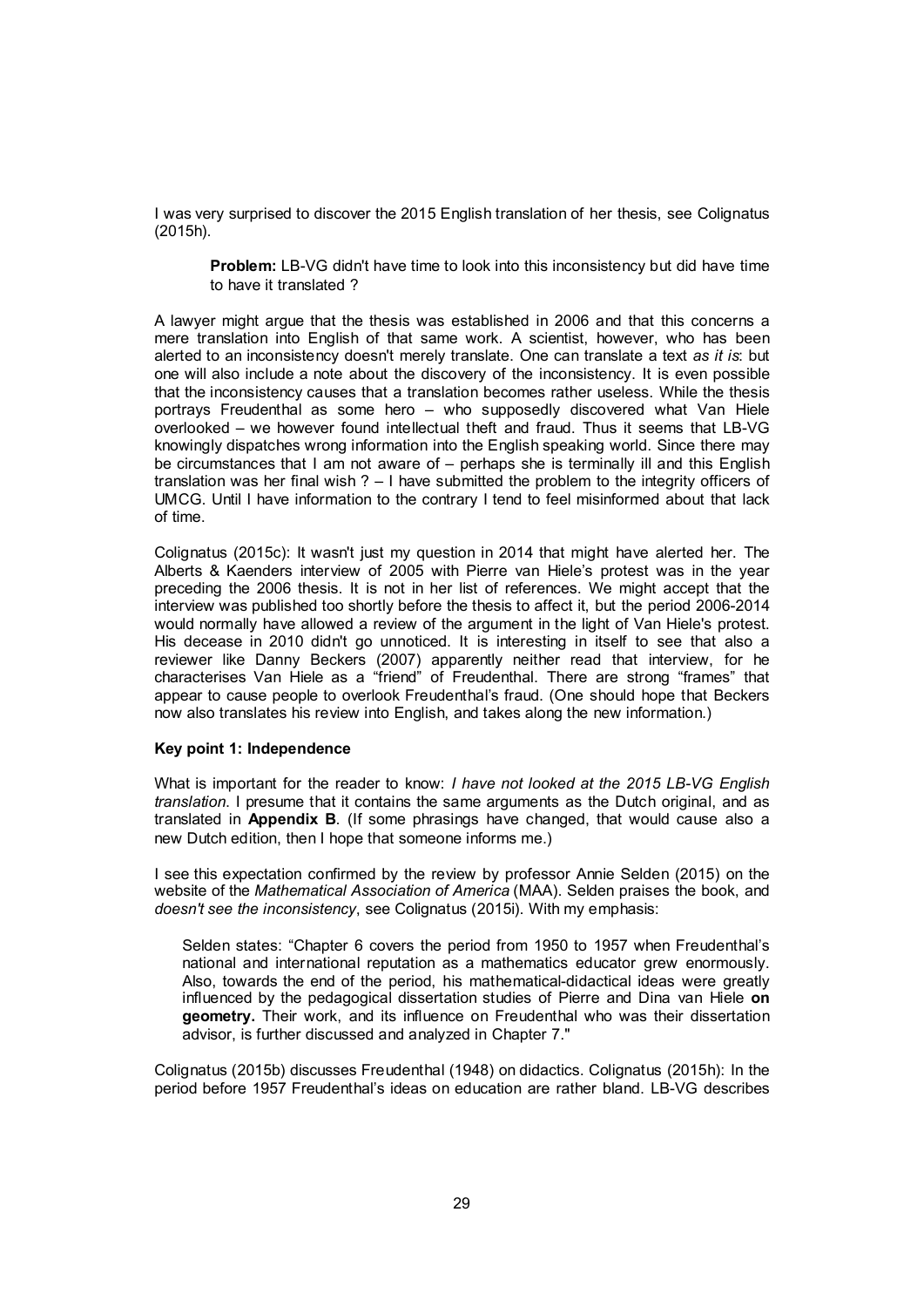how they grow into RME only after 1957, when he has the theses by the Van Hieles. Again, there is the suggestion that Pierre van Hiele looked only at geometry, while he stated the general relevance, and used geometry only for demonstration (with a wink reference to the role of demonstration in geometry).

Selden states: "Of special interest to mathematics education researchers who use realistic mathematics education (RME) as their theoretical framework is Section 7.4 titled, *"Freudenthal and the theory of the van Hieles: From 'level theory' to 'guided reinvention'".* According to the author, it was during this time period that Freudenthal introduced the ideas of "guided re-invention" and the "anti-didactical inversion". These terms "did not come out of the blue. … [B]oth concepts were already mentioned before in more guarded terms. But it is the first time that Freudenthal mentioned and defined them explicitly." (p. 195)."

Colignatus (2015h): This is however where intellectual theft takes place. It is amazing that Selden doesn't observe it, but, she might not know the work by the Van Hiele's so well. The key question is whether the notions of "guided re-invention" and "anti-didactical inversion" are deep and special. If they would be, then Freudenthal could claim major discoveries. In fact, they turn out to be simplistic rephrasings of what Van Hiele already described. Van Hiele was interested in insight, and transitions to higher levels of insight. Now, isn't invention the phenomenon of arriving at more insight ? It is basically just another word. The same holds for the Van Hiele process from concrete to abstract, that is opposite to Euclid's *Elements* that starts with proofs. It is a bland rephrasing. Education in 1957 didn't have a refined taxonomy such that the lawyers of the Lesson Study inquisition could haggle about student *A* having a Van Hiele level transition and student *B* having a Freudenthal guided re-invention, with numbers to show that Freudenthal made the more relevant discovery. The conclusion is that these are just rephrasings, and that Freudenthal could, once he had his own terms and publications, refer to his own work rather than Van Hiele.

Colignatus (2015h): PM. If you like to think about the difference between cars and ideas, then there is this argument. You might suggest that new ideas are always your own. Thus Freudenthal's new phrases would still be something of his own, and he could always claim credit for them. For cars, this would mean that if the robber puts a new paint on your car, he can keep it. It is an interesting suggestion. It would also hold when the robber puts so much paint on the radiator and exhaust that the car would hardly run, like RME hardly works. Thus, think about it. Your dear car, stolen and turned into a wreck, with the robber dancing and prancing atop.

Incidently, LB-VG (206:201) pointedly refers to Freudenthal's connection to Brouwer's Intuitionism here, in which mathematics is constructed. See Ernst Snapper (1979) for an excellent exposition on the foundations of mathematics. See Colignatus (2015l) on foundations and degrees in constructivism.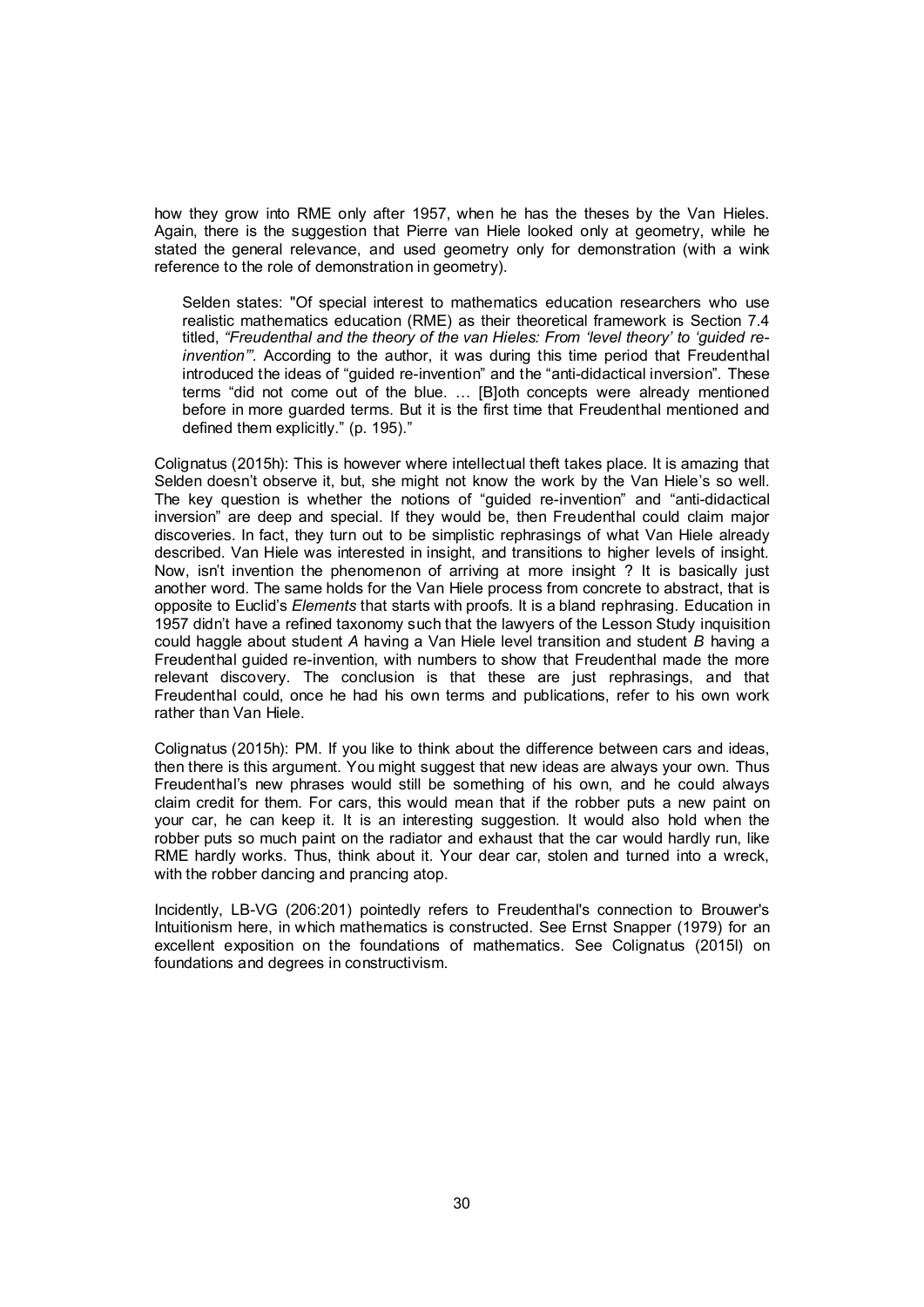#### Key point 2: Retractions

The 2015 English translation of the 2006 LB-VG thesis must be retracted, and at least must be extended with a warning on the inconsistency. <sup>16</sup> The Selden review should be retracted too as it is based upon a disinformative book, whence there is involvement by the MAA Reviews editor and the MAA executive, see Colignatus (2015i).

#### Key point 3: Groningen

This issue of integrity at UMCG and RUG appears to become complex. (a) UMCG and RUG have complex governance on scientific integrity, making it difficult for outsiders to determine who is responsible for what. (b) Two UMCG integrity officers decided not to ask LB-VG for her copies of the email exchange in 2014-2015, and they "closed the case" with the argument of lack of information: which is a false argument when you didn't look for the information yourself. I have asked UMCG / RUG to replace these officers. I suppose that nothing will happen in the mean time, which isn't kind to LB-VG and Selden and libraries and people who buy the book at Springer. (c) One should also look at the conduct of the three professors involved with the 2006 thesis who declined in 2014 to look into the inconsistency when it was pointed out. (d) Presently, I regard the UMCG / RUG integrity situation as a disaster zone. Emails are available here.<sup>1</sup>

### *Prospect on neoclassical mathematics*

This article is not about some old men. A key notion is the distinction between mathematics as dealing with *abstraction* and education as an *empirical* issue. Freudenthal had been trained for pure mathematics and presumably it fitted him. Van Hiele got his degree in mathematics but his heart was in education. Van Hiele relied upon his observations in practice. He was for the use of statistical methods but mentioned the obstacles that we are all familiar with. Freudenthal threw mathematics education research back to pre-scientific times by relying on his a priori perception of what he thought what would work. Apparently he used the work by Van Hiele to craft stories that others might buy. He got some momentum because of the New Math disaster by other abstract thinking mathematicians. The Freudenthal disaster ought to be a lesson for mathematicians: to stop meddling in mathematics education.

Progress is possible when such lessons are learned. It will be useful to give an example, taken from Colignatus (2015k). Namely, consider mixed fractions. The classically correct expression 2 +  $\frac{1}{2}$  (two and a half) has a traditional notation 2 $\frac{1}{2}$  that however is confusing for pupils, for it has the (two times a half) structure like in 2√2. Pupils don't control spacing

 $16$  It is a bit curious to put the following consideration here: If there is a decent explanation for the priority given by LB-VG to the English translation instead of looking into the inconsistency, then integrity of science has not been breached, and then it would generally be best that she first looks at the problem and the implications, and then decides for herself how she re-evaluates the book and what would still be relevant in it: and writes a position paper on this. A three months furlough should be enough to write such a position paper. The University of Groningen (RUG) allowed the inconsistency in the thesis, and this comes with some responsibility. If LB-VG is in the position to re-evaluate the text and its consequences, RUG should provide for those three months such that she can.

<sup>&</sup>lt;sup>17</sup> http://thomascool.eu/Papers/BHRM/Index.html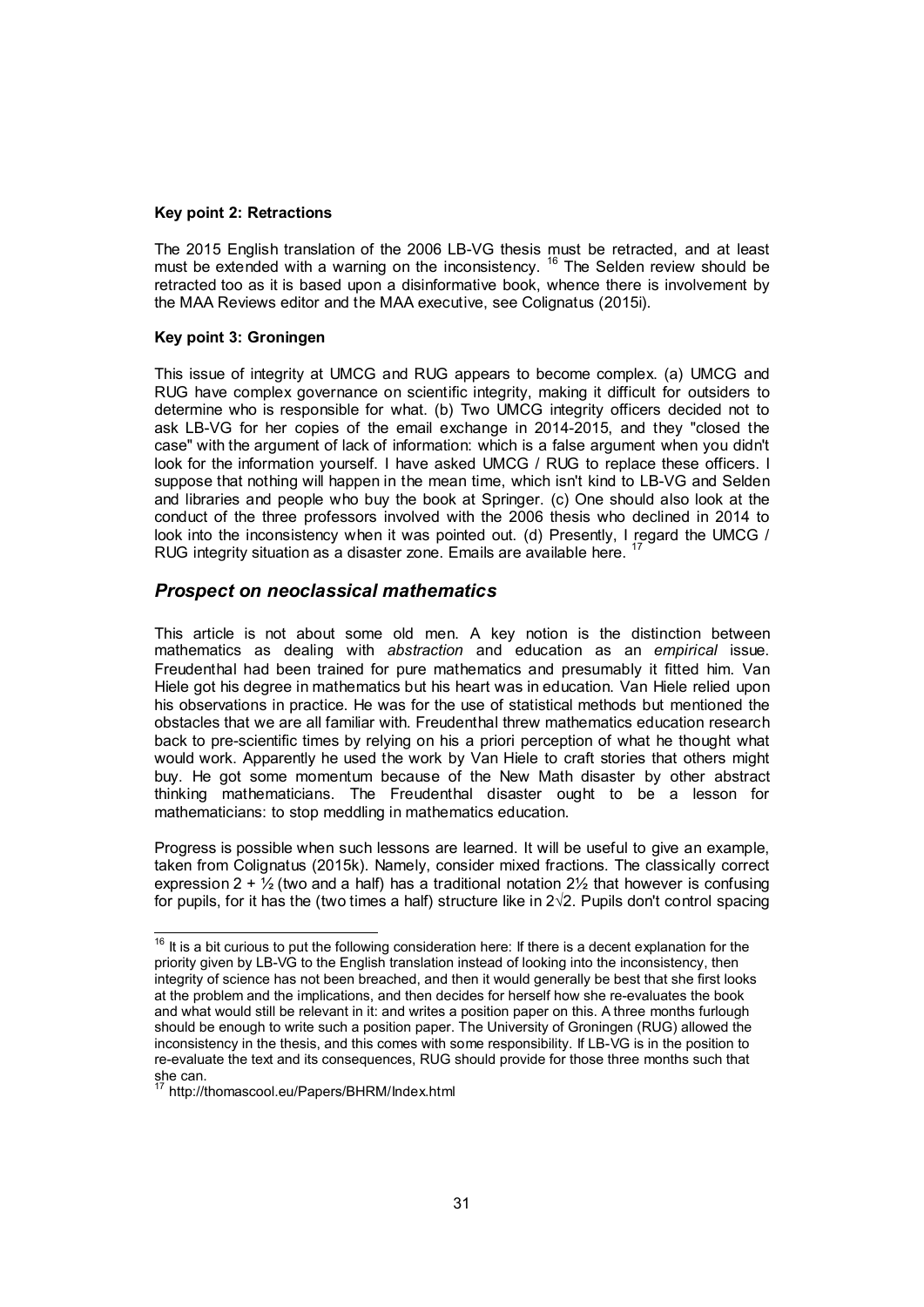in handwriting as tight as a typewriter does. When they read or write  $2\frac{1}{2}$  as 2  $\frac{1}{2}$  then they might defend outcome 1.

Consider the simplification of 2½ / 3⅓. Van der Plas (2008, 2009) reports that this kind of question hardly occurs in Dutch "realistic mathematics" textbooks. Traditional mathematicians like Hung-Hsi Wu in the USA want to see a lot of practice on this again. In handwriting by students: 2 ½ / 3 ⅓ = 1 / 3 ⅓ = 1 / 9. Van de Craats in Holland is aware of the issue and suggests using 5 / 2 but then loses the location on the number line.

Van Hiele (1973) (likely also in (1986)) proposed the abolition of fractions by using the notation of the inverse, i.e. with exponent -1. My suggestion is to use  $H = -1$  (pronounce: eta). This gives neoclassical: 2 + 2<sup>H</sup>. In this way the use of -1 can be avoided. Pupils who are still learning arithmetic and who see -1 might think that they must subtract something. Instead they can learn the rule that  $x x^2H = 1$  provided that  $x \ne 0$ . Later when powers and roots are introduced then they can see the numerical value for *H.* See Appendix E for an example and Colignatus (2014e) for a longer discussion.

Thus, we can create Table 2 with the different approaches. The classical and neoclassical notations are proper mathematics, while the traditional notation so much favoured by mathematicians like professor Wu is crooked, cumbersome, errorprone, counterproductive: so-called "mathematics". The use of *H* is still only a suggestion, and empirical tests must show whether it really works better. Subconclusions are:

- Attention for empirics may result into didactic improvement.
- The distinction between general and particular is important. This finding on mixed fractions is a particular instance and no statement on professor Wu's work in general.
- However, see Colignatus (2009, 2015) for more cases for didactic improvement.
- It is also useful to observe that Holland is trying to recover from "realistic mathematics education" (RME), but that Freudenthal exported it to the USA, and that it now boomerangs back via the "21 $st$  century skills" supported by the OECD.

|     | Mathematics (empirics, engineers) | "Mathematics" (mathematicians)                      |
|-----|-----------------------------------|-----------------------------------------------------|
| New | Neoclassical: $2 + 2^H$           | "21 <sup>st</sup> century skills" (mostly old wine) |
| Old | Classical: $2 + \frac{1}{2}$      | Traditional: $2\frac{1}{2}$                         |
|     |                                   | "Realistic mathematics": try to hide this           |

#### Table 2: Mathematics versus "mathematics"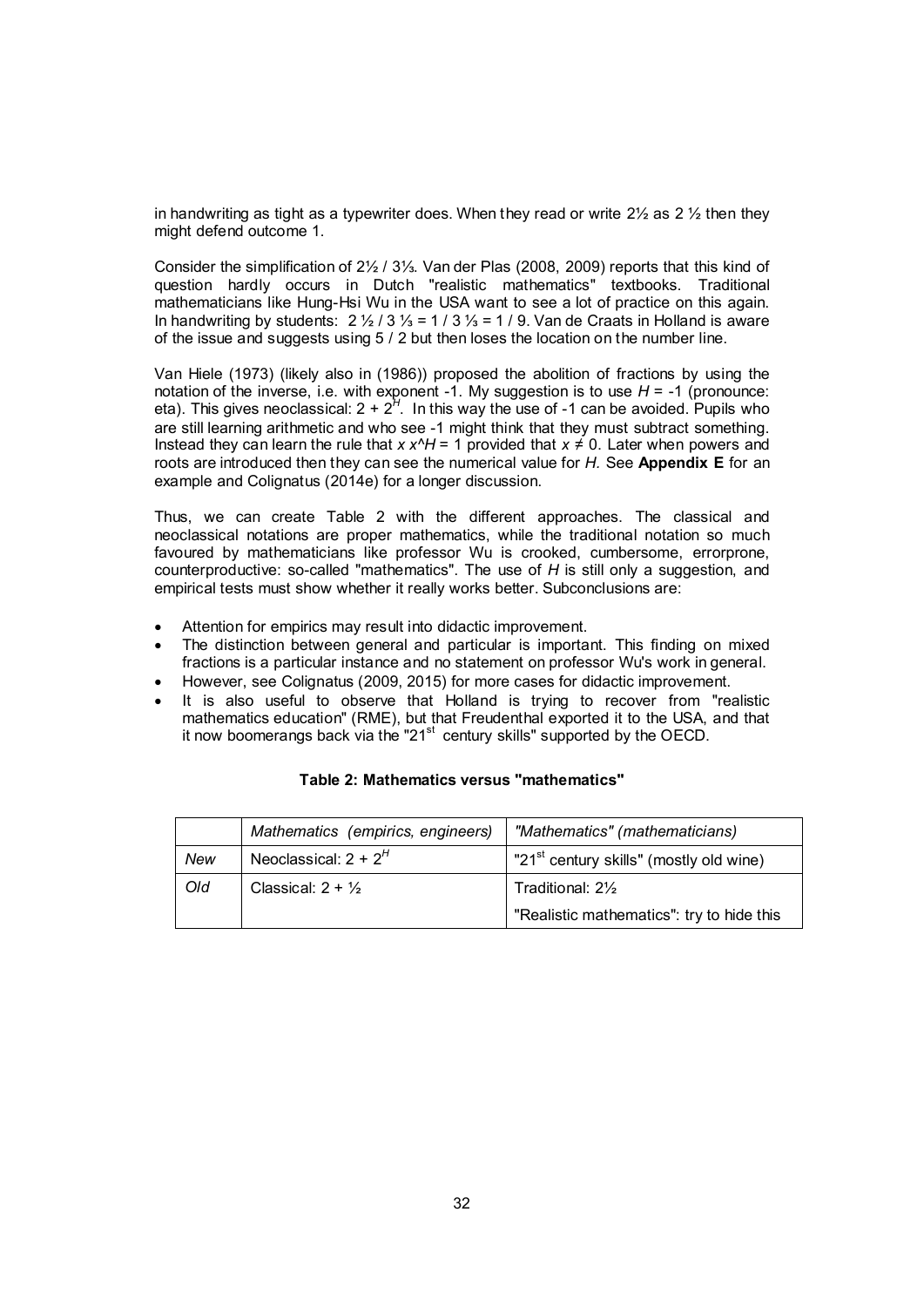### *Conclusions*

Why would a professor of mathematics want to create his own theory of education, and tell a teacher of mathematics that his approach developed in practice doesn't work ?

When Freudenthal found his mathematical powers lessening, he offered himself the choice of doing history of mathematics or education of mathematics. His wife Suus Freudenthal-Lutter was involved in education, and there were other influences as well. Remarkable is that the university in that period allowed such an easy switch, while it would have been more logical to ask Pierre van Hiele to take a professorship in education of mathematics. The history of these events isn't so complex.

The conclusions are in the abstract and need not be repeated here.

*Thomas Colignatus is the science name of Thomas Cool, econometrician (Groningen 1982) and teacher of mathematics (Leiden 2008), Scheveningen, Holland.*

*I thank professor David Tall for graciously even though critically informing me and providing details so that I could better understand his analysis and position. I have offered to write a joint paper on this issue so that others would not be in doubt concerning his reaction to this information that apparently is new to him. Given his initial rejection of this suggestion I deem it better to clearly state that information.*

*I also thank professor Jan Bergstra (Amsterdam, KNAW) for providing critical comments and for drawing my attention to La Bastide - Van Gemert (2006). As the latter thesis focuses on Freudenthal I at first considered it not relevant for the focus in 2014 on Van Hiele and Tall, but it is another indication of the interrelatedness of things that it appeared to contain very relevant evidence. In 2015 I thank Bergstra for asking why the critique w.r.t. Freudenthal cannot be restricted to saying that he should have referred more. Bergstra may evaluate the evidence differently – but he has been trained on abstract mathematics.*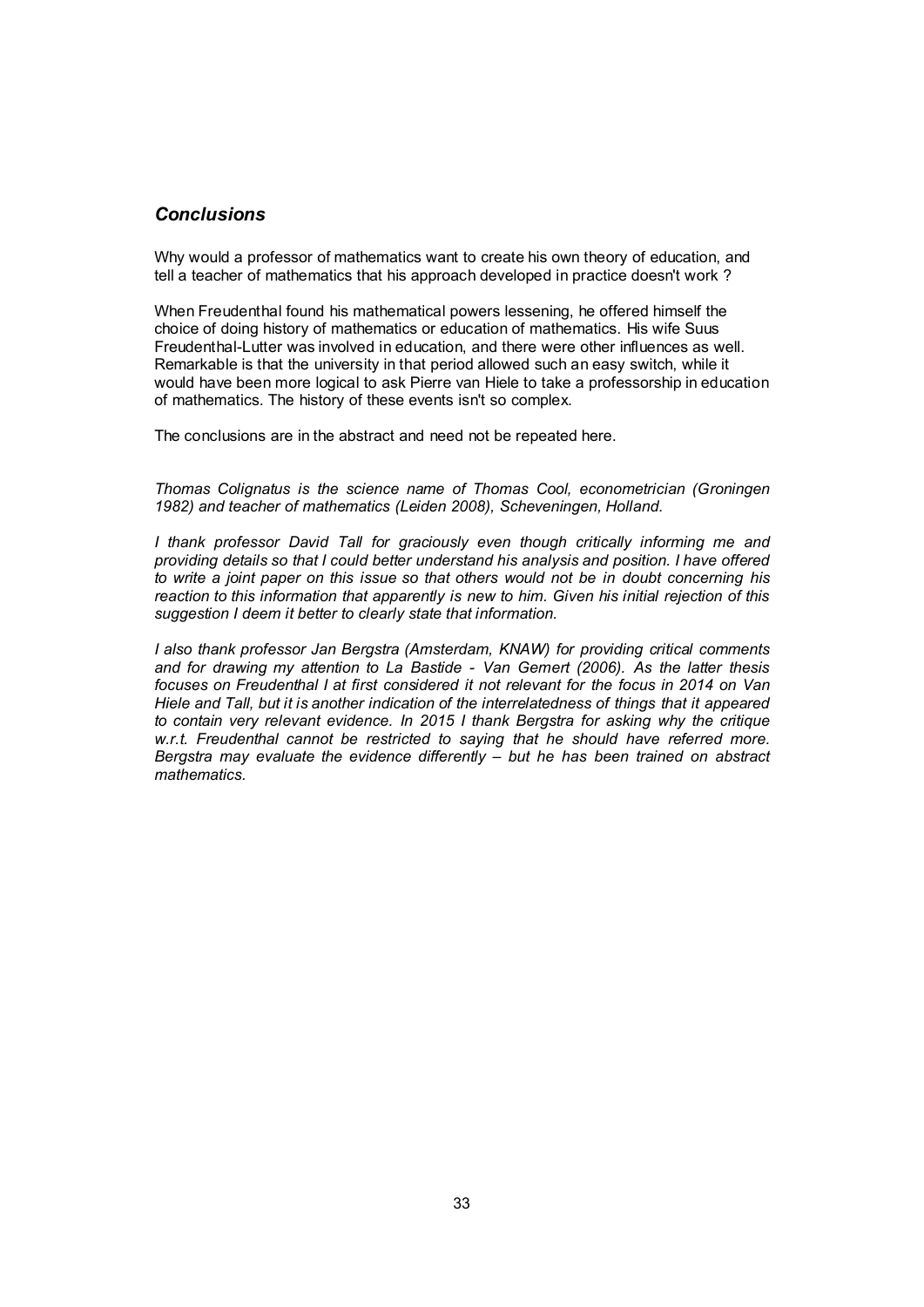# *Appendix A: Basic data and problems of translation (2014)*

(1) Pierre van Hiele's thesis advisor was H. Freudenthal while Dieke van Hiele's thesis advisor was M.J. Langeveld. The main source is http://dap.library.uu.nl. These data are also in http://genealogy.math.ndsu.nodak.edu/id.php?id=102372 and id=144944. Some other sources give conflicting information:

1. The "Freudenthal Institute" has Langeveld as supervisor for Pierre but this is only correct for his role as second supervisor:

http://www.fisme.science.uu.nl/wiki/index.php/Pierre\_van\_Hiele

2. Broekman & Verhoef (2012:123) state: "Van Hiele himself mentioned at more occasions, in private and not in public, that he interpreted that Freudenthal's choice to be the first supervisor of Dieke, which implied that he himself 'got' Langeveld as first supervisor, also indicated that Freudenthal rejected his more theoretical work (on the psychology of cognition and learning)." <sup>18</sup> This remark by Pierre thus would refer to the early period before the final thesis advisors were allocated.

(2) Professor Tall alerted me to Fuys et al. (1984) *"English Translation of Selected Writings of Dina van Hiele-Geldof and Pierre M. van Hiele"* downloadable at ERIC. Page 8 states that the translations have been accepted by Pierre van Hiele.

This source puts an emphasis on geometry, possibly stimulating the confusion for some authors that the Van Hieles might think that the levels applied to geometry only. Indeed, the translations were produced under the project title: *"An Investigation of the van Hiele Model of Thinking in Geometry among Adolescents".* Such a positioning might run the risk of excluding the wider scope. However, Dieke's chapter XIV *"Further analysis and foundation of the didactics"* looks at general didactics, in particular p202 when she compares with her own learning process in didactics. Importantly, the "tenets" (p220-2) start with a general scope (e.g. "I. In order to be able to arrive at an efficient study of a certain subject (...)".

Secondly, accepting a translation is another issue than finding a translation that reduces confusion. A key point is the translation of the title of Pierre van Hiele's thesis:

- My translation: *"The Issue of Insight, Demonstrated with the Insight of School Children in the Subject Matter of Geometry."* <sup>19</sup>
- The ERIC p8 translation, apparently accepted by Van Hiele: *"The Problems of Insight in Connection with School Children's Insight into the Subject Matter of Geometry".*

I have these considerations for my translation: (a) Keeping the original "demonstrated" in the title warrants that geometry does not only provide an existence proof for the levels but also forms only an example. (b) The reference to the role of demonstration in geometry itself must have been quite deliberate. The thesis discusses that mathematics is about *proof,* after all, and not just the execution of algorithms. (c) Van Hiele (1957) and (1959)

<sup>&</sup>lt;sup>18</sup> Mv translation of: "Zelf heeft Van Hiele in besloten kring meerdere malen het idee geopperd dat de keuze van Freudenthal om eerste promotor te zijn van Dieke, waardoor hijzelf Langeveld als eerste promotor 'kreeg', door hem altijd beschouwd is als een afwijzing door Freudenthal van zijn meer theoretisch (denk/leerpsychologisch) werk."

<sup>19</sup> My translation of: *"De Problematiek van het Inzicht, Gedemonstreerd aan het Inzicht van Schoolkinderen in Meetkunde-leerstof".* (The ERIC text on p258 suffers from typing errors.)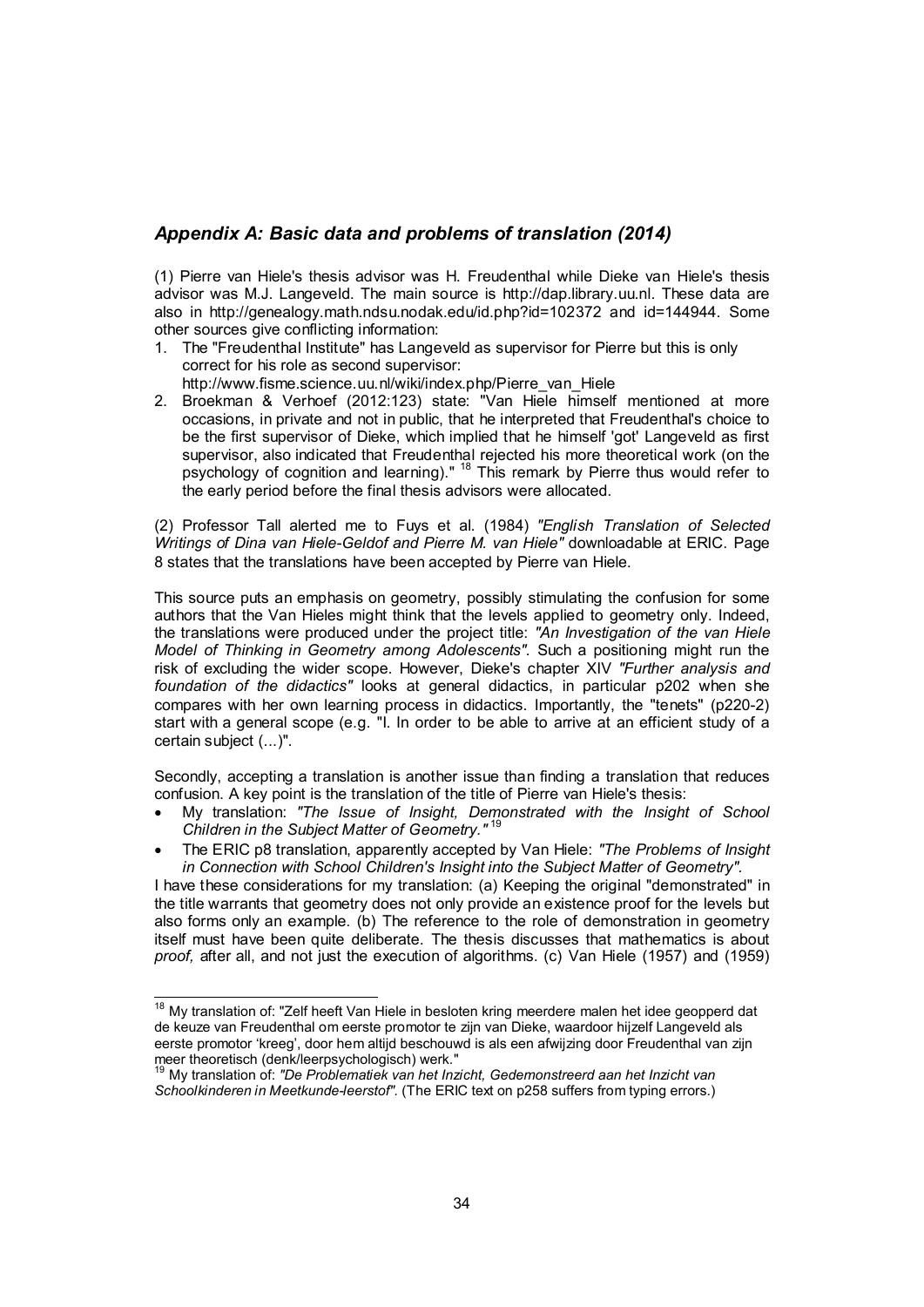emphasizes the triad teacher-student-subject. Thus, while the theory of levels is general, the subject matter exerts a relevant influence for particular educational situations.

PM. Some smaller comments on Van Hiele (1959): (a) Van Hiele speaks about five levels and at first only presents four, but eventually the fifth appears on page 254 (using the ERIC page count). (b) It remains awkward that Van Hiele gave the label 0 to the lowest level. The ranking words "first" to "fifth" tend to become ambiguous, as they apparently also might function as adjectives (associating "the third level" with "level 3"). (c) The article is a translation from French, in which the word "intuition" might have been used for "insight" ? Overall, it might be better to call the base level the "intuitive level", where insights are still unguided (while there may of course be trained intuition at higher levels).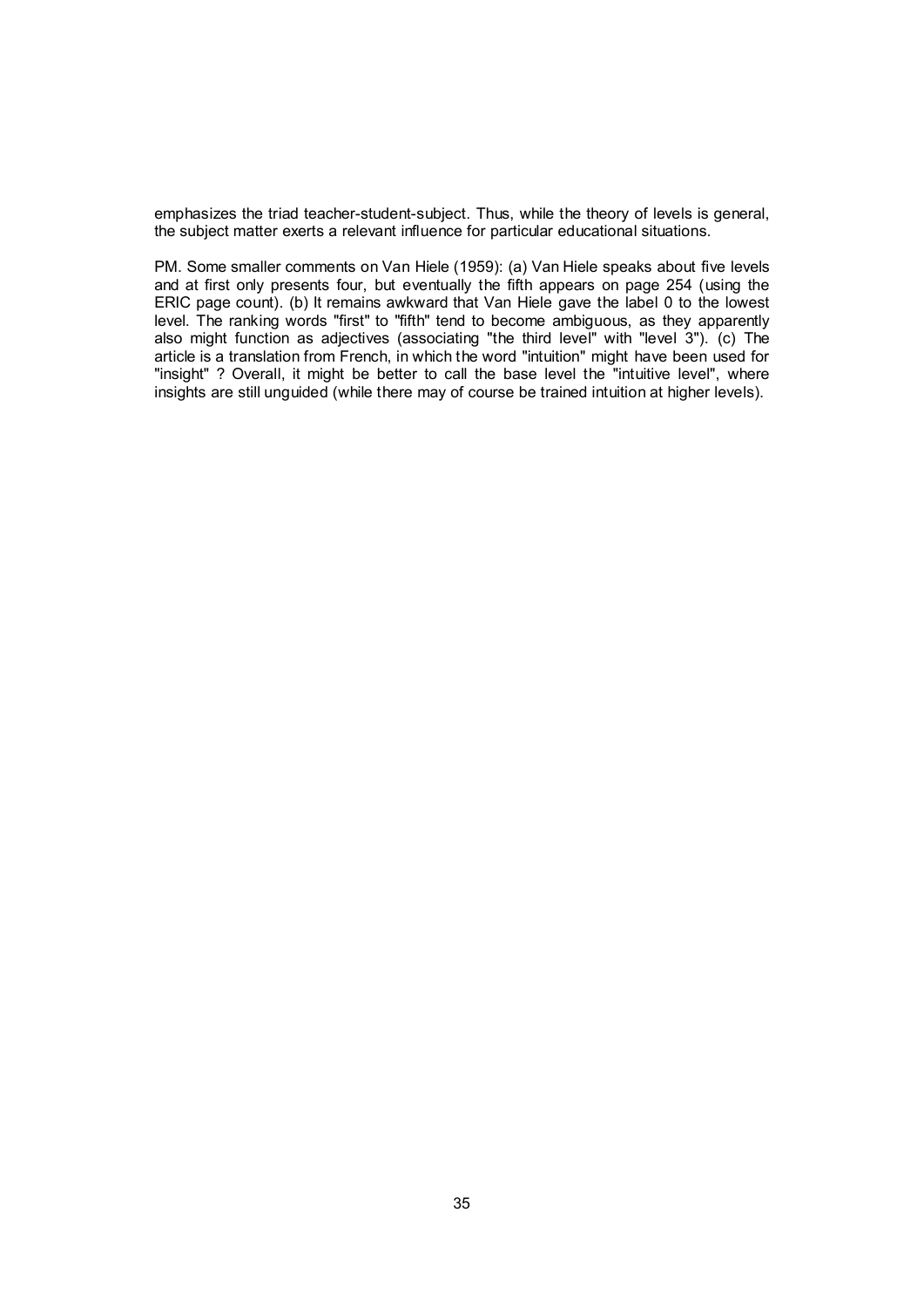# *Appendix B: Additional information from the LB-VG thesis (2014)*

La Bastide-Van Gemert (2006) (further LB-VG) gives additional evidence on Freudenthal and the Van Hiele level theory. Her text apparently requires some deconstruction however since she appears to have a rather rosy view on Freudenthal's performance.

The body of the text above contains her quote of the *Euclides* 1957 article with the statement by the Van Hieles that the theory of levels applies to other disciplines too.

LB-VG then arrives at this curious statement:

p197-198: "In that manner Freudenthal described the theory of levels by which the direct link with geometry, essential and explicitly relevant in the work by the Van Hieles, had disappeared. It seemed that Freudenthal by this abstraction started to see the theory of levels as independent of the context (geometry education) under which he had learned about it: a new level had been reached ....<sup>"</sup>

Comment: (a) The suggestion of a direct essential link with geometry is inconsistent with the earlier observation that geometry was only an example. (b) LB-VG suggests that the thesis supervisor Freudenthal would not have seen that. (c) There is the false suggestion that only Freudenthal made that step into abstraction toward general application.

Just as curious, p198: "In that manner, step by step, Freudenthal gave his own interpretation of the theory of levels. Independent from the education of geometry from which the theory originated, he abstracted it into a method of logical analysis in the clarification of the (levels in the) educational topic of interest." <sup>21</sup>

Comment: Apparently she is not aware of the inconsistency, and would not quite understand what Van Hiele had achieved.

p199. Another point, of which Van Hiele will have been aware, but which apparently was also claimed by Freudenthal, and again by Tall (2013), chapter 14, but apparently new to LB-VG (2006):

"In modern mathematics the mathematical systems, that have arisen by the organisation and ordering of the topic of interest (the relevant mathematical issues), became the subject of organisation themselves, via axiomatisation. We find a remarkable parallel between this remark [by Freudenthal] and

<sup>&</sup>lt;sup>20</sup> My translation of: "Zo beschreef Freudenthal de niveautheorie op een manier waarbij de directe link met de meetkunde, essentieel en nadrukkelijk aanwezig in het werk van de Van Hieles, verdwenen was. Het leek erop dat Freudenthal door deze abstrahering de niveautheorie los begon te zien van de context (het meetkundeonderwijs) waarin hij ze leerde kennen: een nieuw niveau was bereikt....'

<sup>&</sup>lt;sup>21</sup> My translation of: "Zo gaf Freudenthal de niveautheorie van de Van Hieles stap voor stap een eigen invulling. Los van het meetkundeonderwijs waar de theorie uit voort kwam, abstraheerde hij deze tot een werkwijze van logische analyse bij het inzichtelijk maken van de (niveaus van de) leerstof."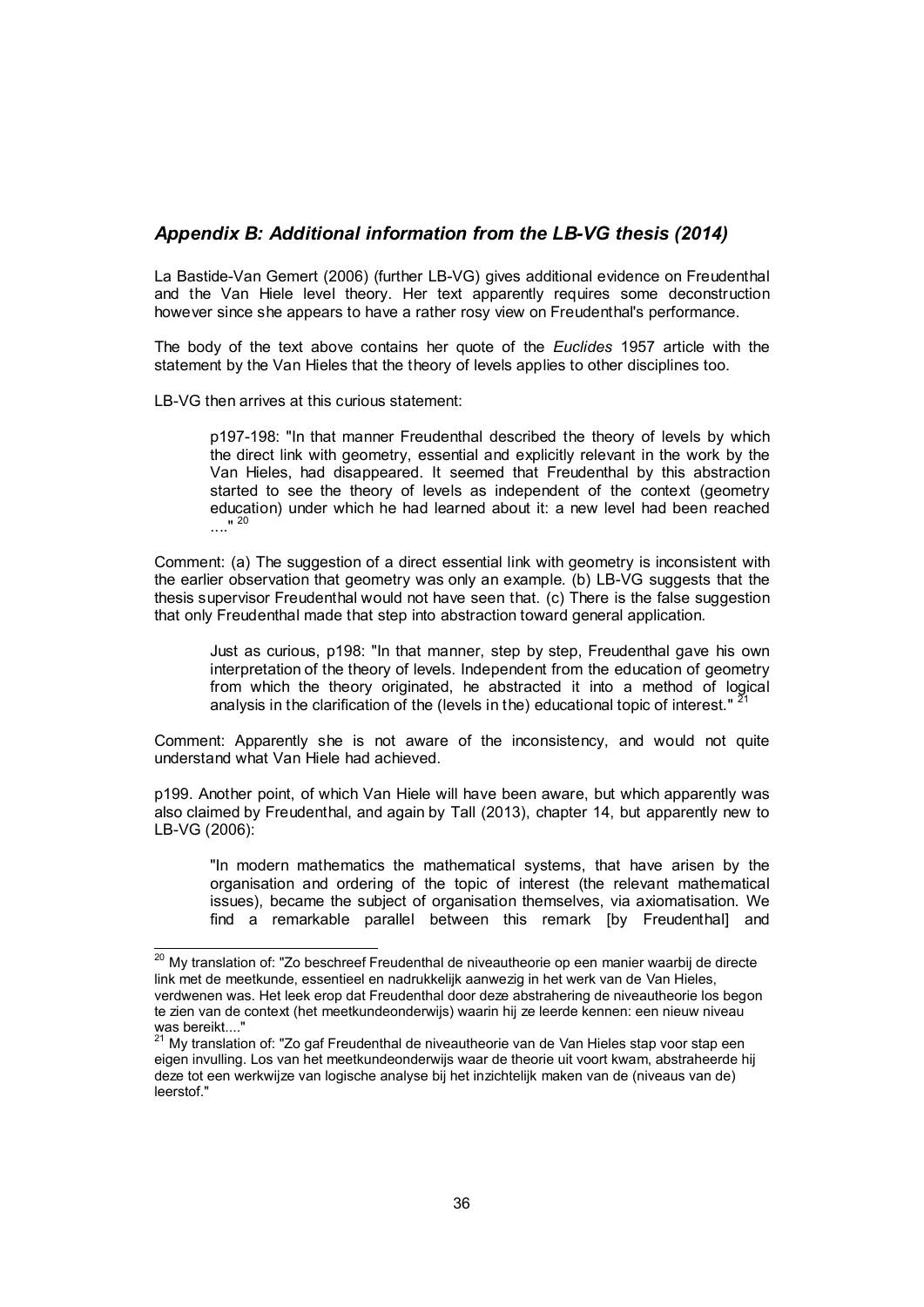Freudenthal's interpretation of the theory of levels: in mathematics itself there were, in this manner, transitions (definable by logic) to a higher level, comparable to the transitions between the levels such as there appeared to exist within the process of education."<sup>2</sup>

While the above indicates that LB-VG would not have been at home in the Van Hiele theory of levels, the following in her chapter 7 gives evidence on other forms of scientific malconduct by Freudenthal:

- p191: A 1957 newspaper article quotes Freudenthal giving a wrong description of the levels (namely: in mastery of routine) - but such may happen with newspapers.
- p204: "The theory of levels as such disappeared in Freudenthal's publications into the background and he based himself primarily upon his own ideas such as 'anti-didactic inversion' and 'guided re-invention' that for him were related (implicitly or not) to this theory of levels. He still mentioned the Van Hieles and their work in his articles but now only in passing. For Freudenthal the work by the Van Hieles had been promoted to basic knowledge." 23 Comment: In my analysis, LB-VG takes a rosy view on this. Freudenthal must have known that the Van Hiele levels were not well-known, and certainly not their claim on wider application than geometry only. Instead, Freudenthal reduced Van Hiele to geometry only and advanced his own phraseology as the proper approach in general.
- p182 gives a quote by Freudenthal in his autobiographic book p354, which is rather convoluted and lacks the clarity that one would expect from a mathematician: "The process of mathematisation that the Van Hieles were mostly involved with, was that of geometry, more exactly put: they were the first who interpreted the geometric learning process as a process of mathematisation (even though they did not use that term, and neither the term re-invention). In this manner Pierre discovered in the educational process, as Dieke described it, the levels of which I spoke earlier. I picked up that discovery - not unlikely the most important element in my own learning process of mathematics education."  $24$  Comment: Freudenthal thus suggests: (a) Pierre's insight is just seeing what Dieke described, so that she would be the real discoverer. (b) Freudenthal's words "mathematisation" and "re-invention" would be crucial to describe what happens in math education, otherwise you do not understand

 $22$  My translation of: "In de moderne wiskunde werden de wiskundige systemen die ontstaan zijn door het organiseren en ordenen van het onderwerp (de betreffende wiskundestof) zélfonderwerp van organisatie, van axiomatisatie. Tussen deze opmerking en Freudenthals interpretatie van de niveautheorie is een frappante parallel te trekken: in de wiskunde was er op die manier sprake van (door logica definieerbare) sprongen naar een hoger niveau, vergelijkbaar met de sprongen tussen de niveaus zoals die er binnen het onderwijsproces bleken te zijn."<br><sup>23</sup> My translation of: "De niveauthearis als

<sup>23</sup> My translation of: "De niveautheorie als zodanig verdween in Freudenthals publicaties naar de achtergrond en hij beriep zich voornamelijk op de voor hem (al dan niet impliciet) met deze theorie samenhangende ideeën als 'anti-didactische inversie' en 'geleide heruitvinding'. Hij noemde de Van Hieles en hun werk nog steeds in zijn artikelen, maar nu slechts en passant. Het werk van de Van Hieles was voor Freudenthal gepromoveerd tot basiskennis."

My translation of: "Het mathematiseringsproces waar de Van Hieles zich vooral mee bezighielden, was dat van de meetkunde, preciezer gezegd: ze waren de eersten die het meetkundig leerproces als proces van mathematiseren interpreteerden (al gebruikten ze de term niet, evenmin als de term heruitvinding). Zodoende ontdekte Pierre in het onderwijs, zoals Dieke het beschreef, de niveaus waarvan ik eerder sprak. Ik pakte die ontdekking op – wellicht het belangrijkste element in mijn eigen wiskunde-onderwijskundig leerproces."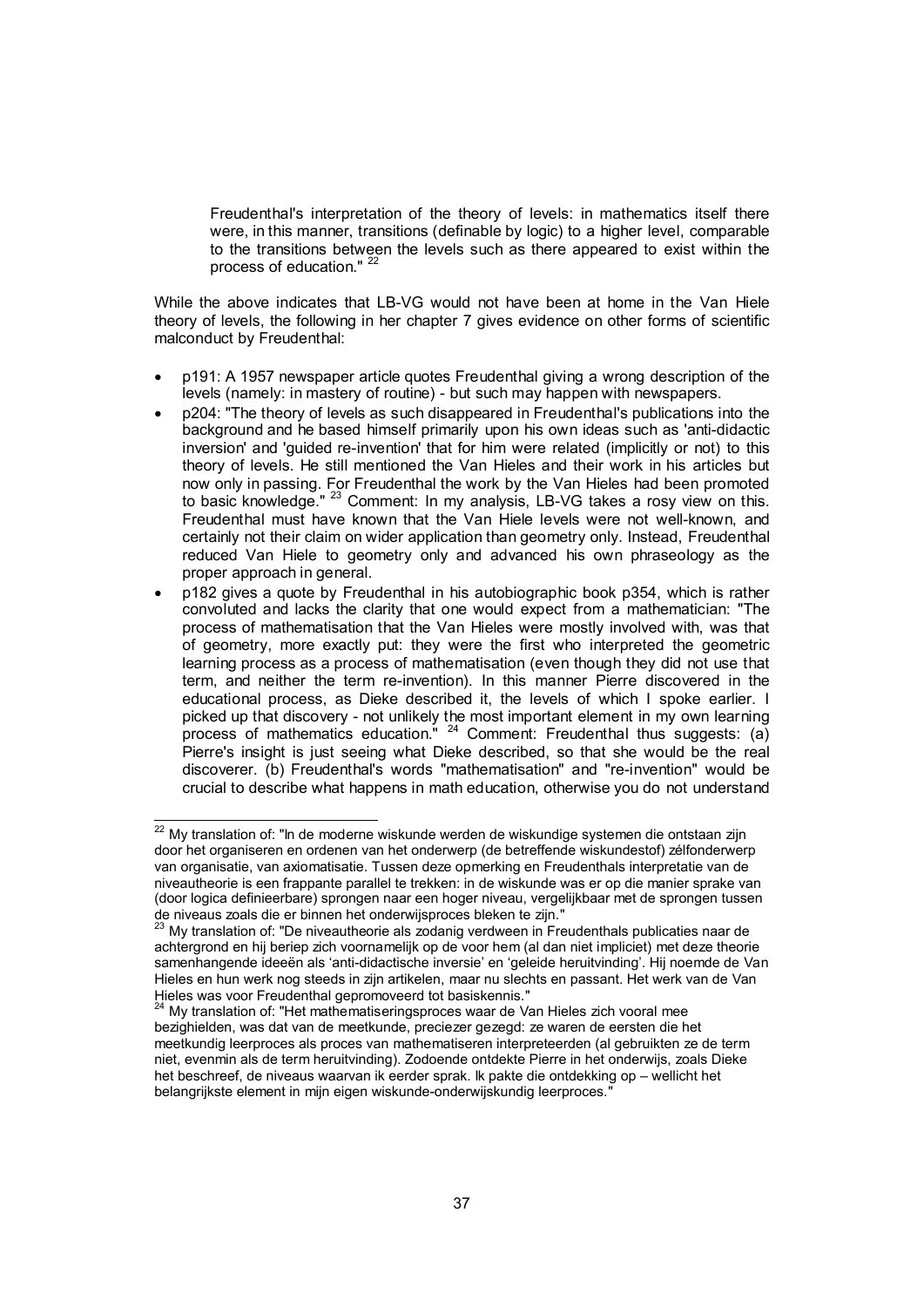what math education is about, and it is only Freudenthal who provided this insight. (c) The Van Hieles wrote about geometry but were limited to this, so that it was Freudenthal himself who picked it up and provided the wider portent by means of his new words.

- p194, taking a quote from Freudenthal's autobiographic book p352: "What I learned from the Van Hieles I have reworked in my own manner - that is how things happen."  $25$  Comment: This is the veiled confession of appropriation. Freudenthal claims to be powerless and innocent of deliberate appropriation since "that is how things happen". Who however considers what that "reworking" involves sees only phraseology and lack of proper reference.
- p205: She discusses Freudenthal's use of "reflection" for the level transition, that Van Hiele (2002) protests about. As far as I understand this discussion, Freudenthal essentially merely provides introspectively, and without empirical support, the word "reflection" in relation to a level transition, as if only his new word is the valid approach, so that only he can be the inventor of transition via that proper word. However, the proper scientific approach would have been to describe what the Van Hiele theory and approach was, then define what the new idea of reflection would be, and provide the empiral evidence on that new insight (as the Van Hieles had provided empirical data for their method to achieve level transitions).

I might mention that LB-VG doesn't seem to be aware of Van Hiele's insight in the role of language. We could consider more points but it seems that the above suffices.

Another conclusion is: While Freudenthal took key parts from Van Hiele's theory, he also inserted his own phraseology, with such consequence that Tall apparently had difficulty recognising Freudenthal's texts as Van Hiele's theory in (distorted) disguise, so that Tall could embark on his own path to re-invent Van Hiele's theory.

 $25$  My translation of: "Wat ik van de Van Hieles leerde heb ik op mijn eigen wijze verwerkt – zo gaat dat nu eenmaal."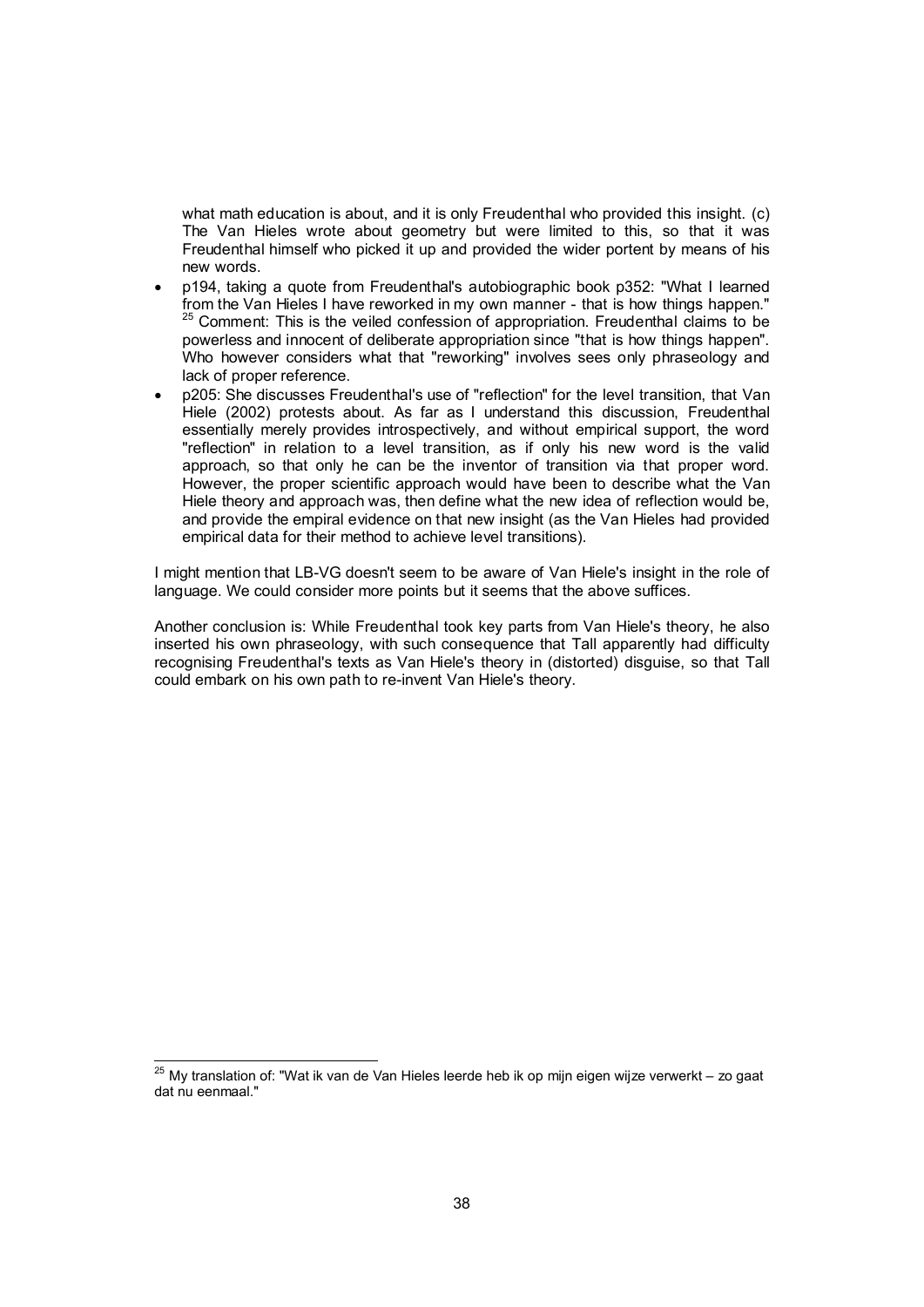# *Appendix C: A single email in 2014 of TC to LB-VG, and a single reply*

My email of 2014 that asked about the inconsistency (Dutch original):

Van: Thomas Cool / Thomas Colignatus Verzonden: 19 August 2014 Aan: Bastide-van Gemert, S la Onderwerp: N.a.v. uw proefschrift, Hoofdstuk 7, Van Hiele niveaux

Geachte dr. La Bastide – Van Gemert,

Heeft u nog interesse in uw proefschrift, of bent u doorgegaan naar nieuwe terreinen, zoals de epidemiologie ?

N.a.v. de situatie in het onderwijs in wiskunde en rekenen kwam ik ertoe ook te kijken naar de invloed van Hans Freudenthal.

Relevant leken daartoe ook de herinneringen van David Tall, een Engelsman. Toen ik hem e.e.a. navroeg begon hij ook over Pierre van Hiele en zijn eigen jongste boek (2013).

E.e.a. leidde tot dit artikel, beoogd voor een tijdschrift:

http://thomascool.eu/Papers/Math/2014-07-27- VanHieleTallGettingTheFactsRight.pdf

Uw Hoofdstuk 7 bespreek ik op p7-8. Mijn conclusie is dat u eigenlijk inconsistent bent, wanneer de Van Hieles in 1957 in Euclides al een algemene geldigheid voor hun theorie claimen, door u geciteerd, en u tegelijkertijd stelt dat Freudenthal dat pas aanbracht. M.i. heeft u dan een roze bril t.a.v. Freudenthal gehad, en niet doorgehad wat hier allemaal gebeurde. Per saldo kom ik tot de conclusie dat niet alleen Freudenthal maar nu ook David Tall een neiging hadden / hebben om Van Hiele in het hokje van de meetkunde te plaatsen, terwijl de Van Hieles juist in relatie tot Piaget een algemene theorie presenteerden met meetkunde slechts als voorbeeld.

Ik houd me aanbevolen voor een reactie.

Met vriendelijke groet,

Thomas Cool / Thomas Colignatus Econometrist en leraar wiskunde Scheveningen

LB-VG's reply (Dutch original):

From: Bastide-van Gemert, S la To: Thomas Cool / Thomas Colignatus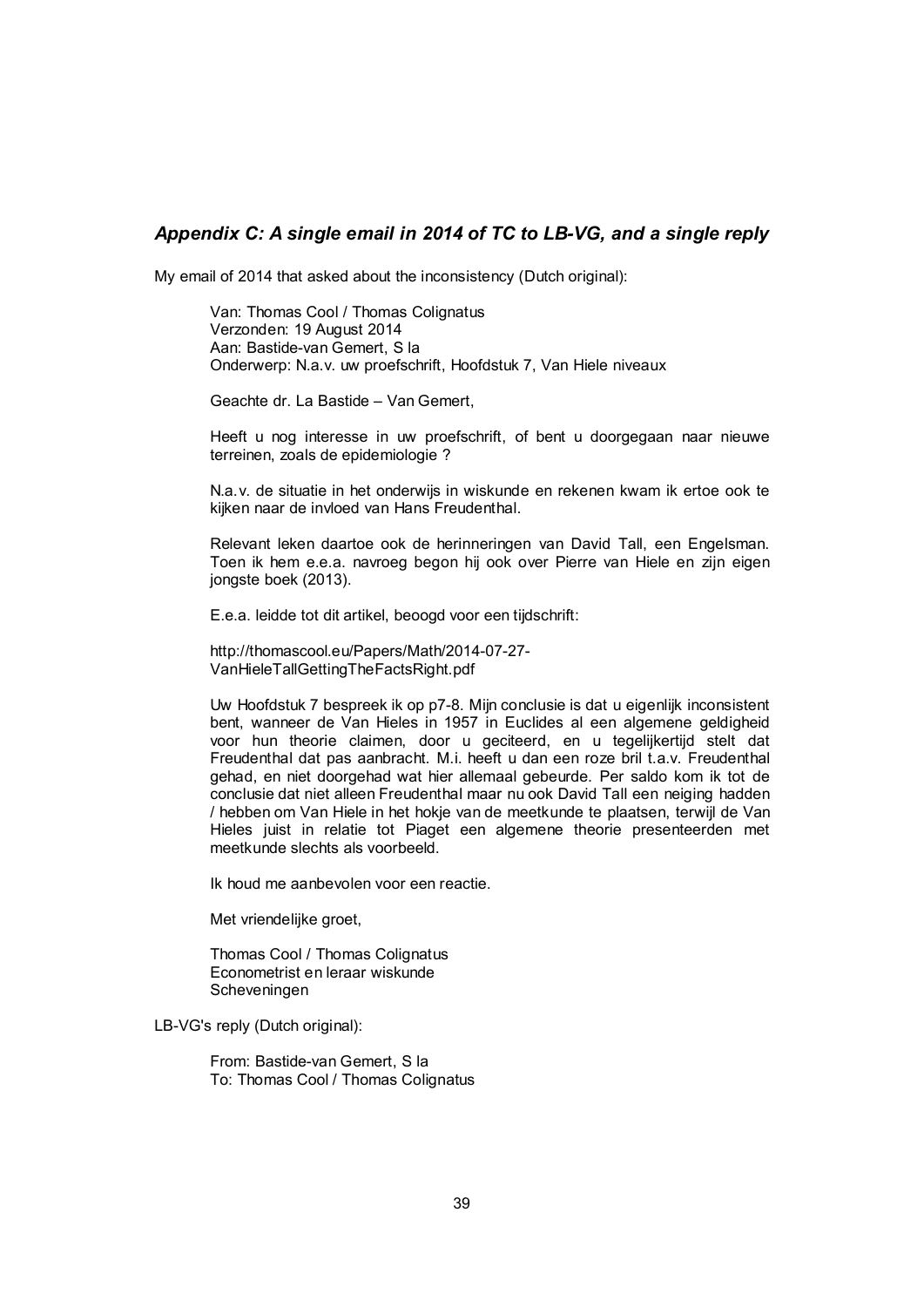Subject: RE: N.a.v. uw proefschrift, Hoofdstuk 7, Van Hiele niveaux Date: Tue, 19 Aug 2014

Geachte mijnheer Cool,

Dank voor uw e-mail. Ik heb nu helaas geen mogelijkheid inhoudelijk te reageren, maar wens u veel succes met uw artikel.

Met vriendelijke groet,

Sacha la Bastide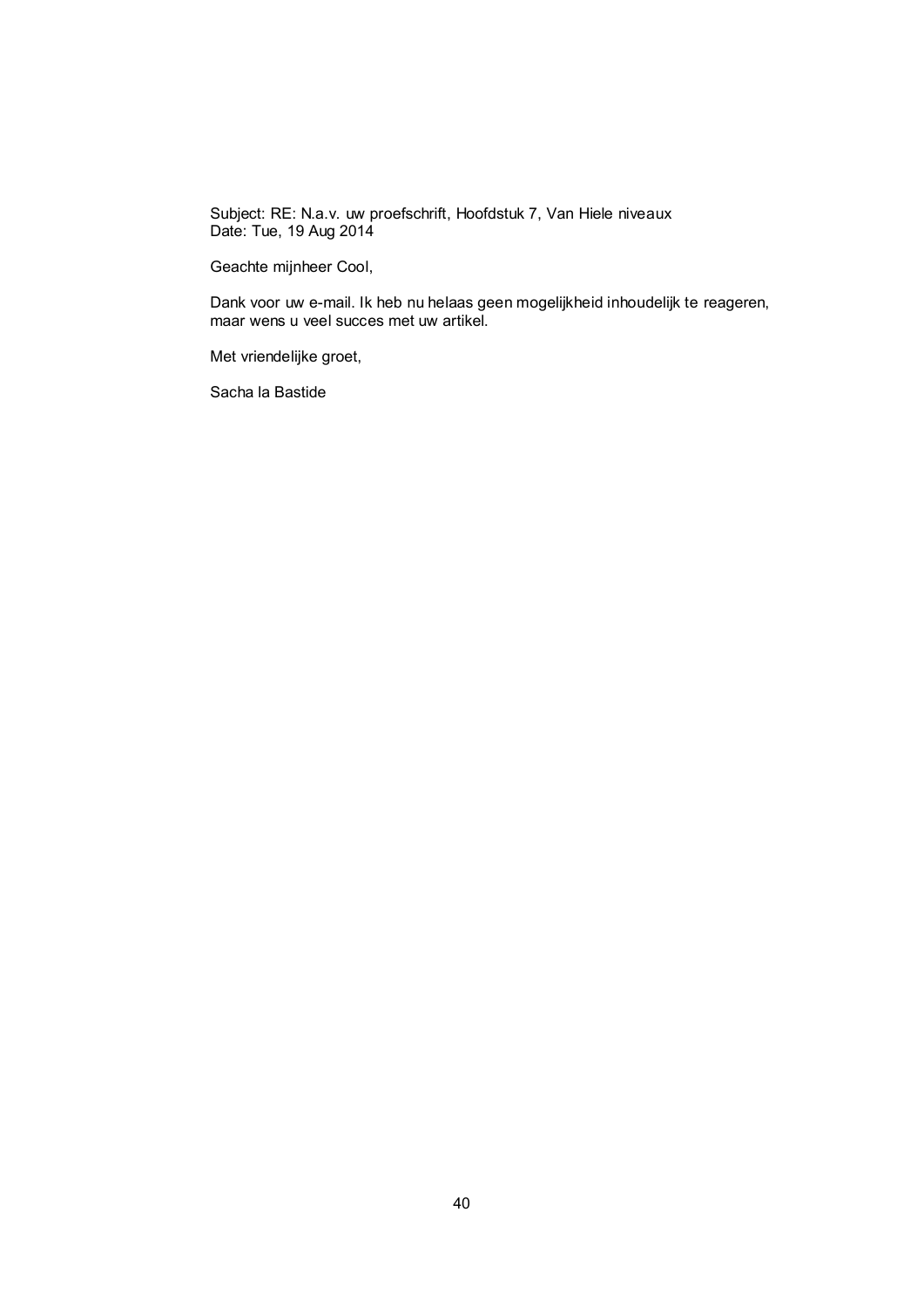# *Appendix D: Applied mathematics in the autobiography*

Now that I am translating some quotes in 2015, I can supplement with what Freudenthal says in his autobiography about his view on the link between applied mathematics and "realistic mathematics eduation" (RME). In an autobiography an author might be excused for relating how things worked out for himself over time. Still:

- It would have been more efficient for him to refer to Van Hiele (1957), leaving out the suggestion as if he himself had a contribution that grew better over time.
- For an empirical researcher it would be natural to refer to studies that confirmed or rejected findings, instead of pontificating on personal views.

Since the Dutch text has three verbs jointly, I include an emphasis for reading:

(a) "There is a field of 'applied mathematics'. I sensed at an early moment that teaching applied mathematics is not the way to get *learning to apply* mathematics, but only with the levels and the reflection it dawned on me why."

(b) "And thus it continues in traditional education in mathematics: *learning mathematics to apply it later – a process that is didactically counterproductive.* Most students aren't served by this even though the applications are the rationale of their learning mathematics – which they can't handle anyway. Here again we see the error of starting at a level to which you should grow instead."<sup>2</sup>

(c) "How it must be done, I formulated in the following way, making it more precise over time: the reality in which you want to apply mathematics you must use first as source for the mathematics that you want to use in it. No application to it afterwards – yes, this too – but first of all investigate the field of application, even mathematise, nonconsciously, consciously and reflecting. In that manner the mathematics that you want to apply arises in the reality. This was the historical road, the road that you must also allow the learner to take, a stimulating allowance."

Freudenthal *says* that he wants some distance to applied mathematics but *in practice* his method still relies on applied mathematics. He is familiar with the notion of application

<sup>&</sup>lt;sup>26</sup> Freudenthal (1987:357): "Er bestaat een vak 'toegepaste wiskunde'. Ik heb vroegtijdig aangevoeld dat het onderwijzen van toegepaste wiskunde niet de weg is om wiskunde te doen leren toepassen, maar pas met de niveaus en de reflectie werd me duidelijk waarom."<br><sup>27</sup> "En zo gaat het door in het traditioneel wiskunde-onderwijs: wiskunde leren om achteraf toe te

passen - een didactisch averechtse procedure, waarmee de meesten niet gediend zijn, ook al zijn die toepassingen - die ze toch niet aankunnen - dan het rationale van hun wiskunde-leren. Ook hier weer het euvel van het instappen op een niveau waar je eerst naar toe hoort te groeien."

<sup>28 &</sup>quot;Hoe het moet, heb ik zo geformuleerd en dan steeds scherper: de realiteit waar je wiskunde in wilt toepassen moet je allereerst als bron gebruiken voor die wiskunde die je erin wilt toepassen. Geen toepassen achteraf - ja dit ook - maar allereerst het gebied van toepassing verkennen, zelf mathematiseren, onbewust, bewust en reflecterend. Zo ontstaat in de realiteit de wiskunde die je daar wilt toepassen. Zo was historisch de gang van zaken, de weg die je ook de lerende moet toestaan om te bewandelen, stimulerend toestaan."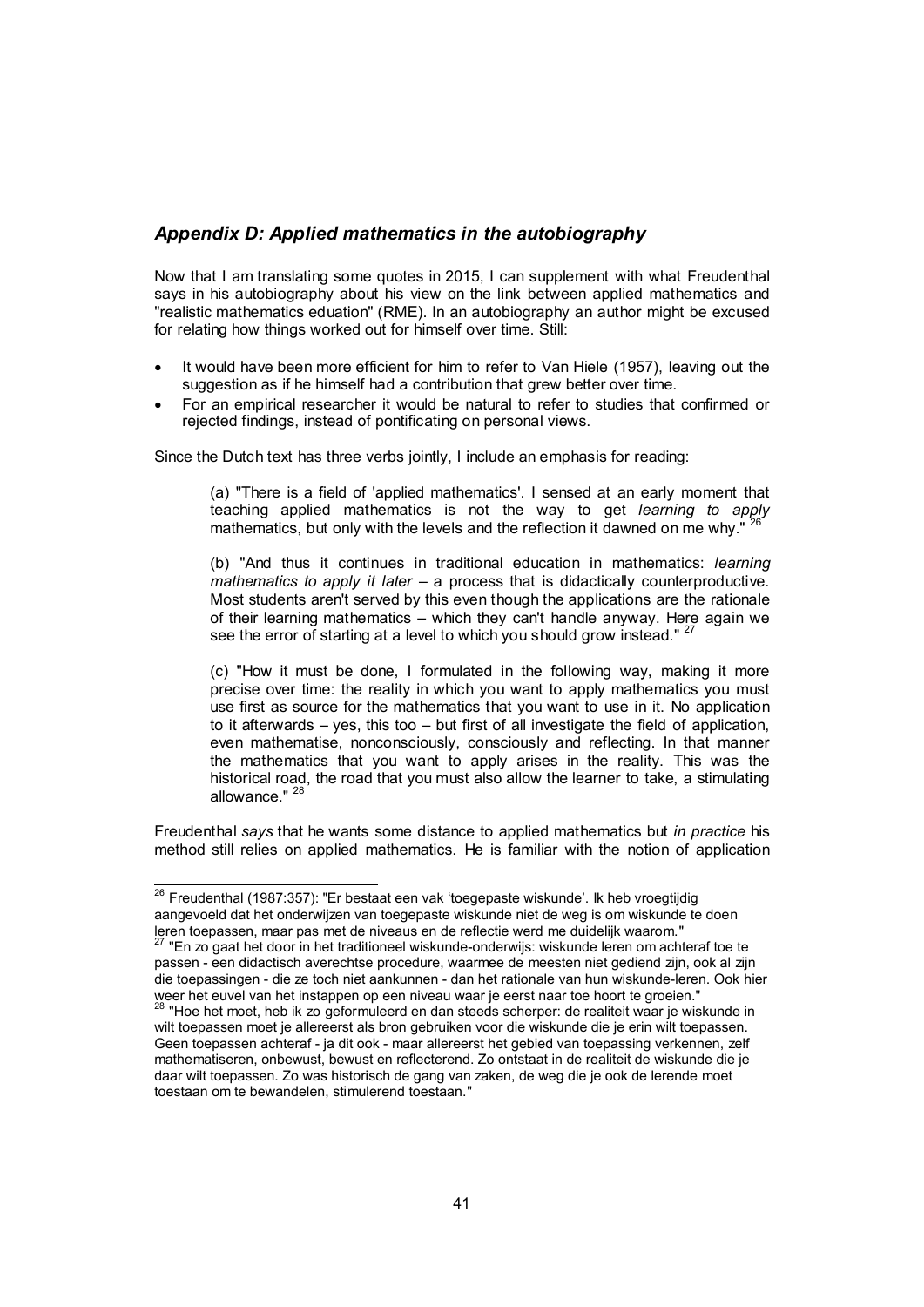and not with the notion of teaching. As Van Hiele stated in the Alberts & Kaenders (2005) interview: Freudenthal may not really have understood the theory of levels. Not understanding something doesn't make the intellectual theft less so.

Ad (a): Freudenthal questions the effectiveness of standard teaching methods of applied mathematics *for learning mathematics*: but this is a category mistake to start with.

Courses in applied mathematics are *not intended* as courses to learn mathematics. The proper notion is that one must first understand mathematics before you can apply it. Throwing a ball is not applied mathematics but throwing a ball.

Like there are levels in mathematical insight, there are also levels in applied mathematics. You must still must understand mathematics at some level before you can apply it at that level. It is confusing to reject this (supposedly with the argument that competence at math level 1 does not allow application at level 2).

Ad (b): He creates a false opposition of RME to traditional education in mathematics (Euclid's *Elements*). Van Hiele already solved the confusion w.r.t. Euclid. The true opposition of RME is with the proposal by Van Hiele. If the views of VH and F would be the same then F can refer and that's it. By not referring he inserts the suggestion of a novel contribution by himself.

Ad (c): Apparently the frame of applied mathematics is so strong for Freudenthal – as can happen in academic Departments of Mathematics who only distinguish mathematics and applied mathematics (and who thus regard education as applied math too) – that he refers to application repeatedly. (We can also recognise his interest in history of mathematics, as a frame for teaching mathematics – nowadays seen as an element within mathematics education when it provides perspective.) Yet, when we acknowledge that Van Hiele had already discarded with the traditional ways (Euclid), it would have sufficed for Freudenthal to say that he followed Van Hiele in going from *concrete to abstract*, and prevent the confusion about application.

Given his repeated referral to application, his approach almost reads as a reform of education in applied mathematics. His text suggests that he wants to create some distance from applied mathematics, but by referring to it repeatedly he brings it closer. His repeated referral also is suggestive of some novelty w.r.t. Van Hiele.

Freudenthal likely would agree that the proper education of mathematics does not concern a set of applications but concerns learning to think in general – that would facilitate such applications too. Still, by deviating from the Van Hiele approach of *concrete to abstract*, he caused his followers to bring in all kinds of contexts within mathematics education that distracted from proper education of mathematics. (Kids learning arithmetic should not be distracted all the time by clocks and pizzas.)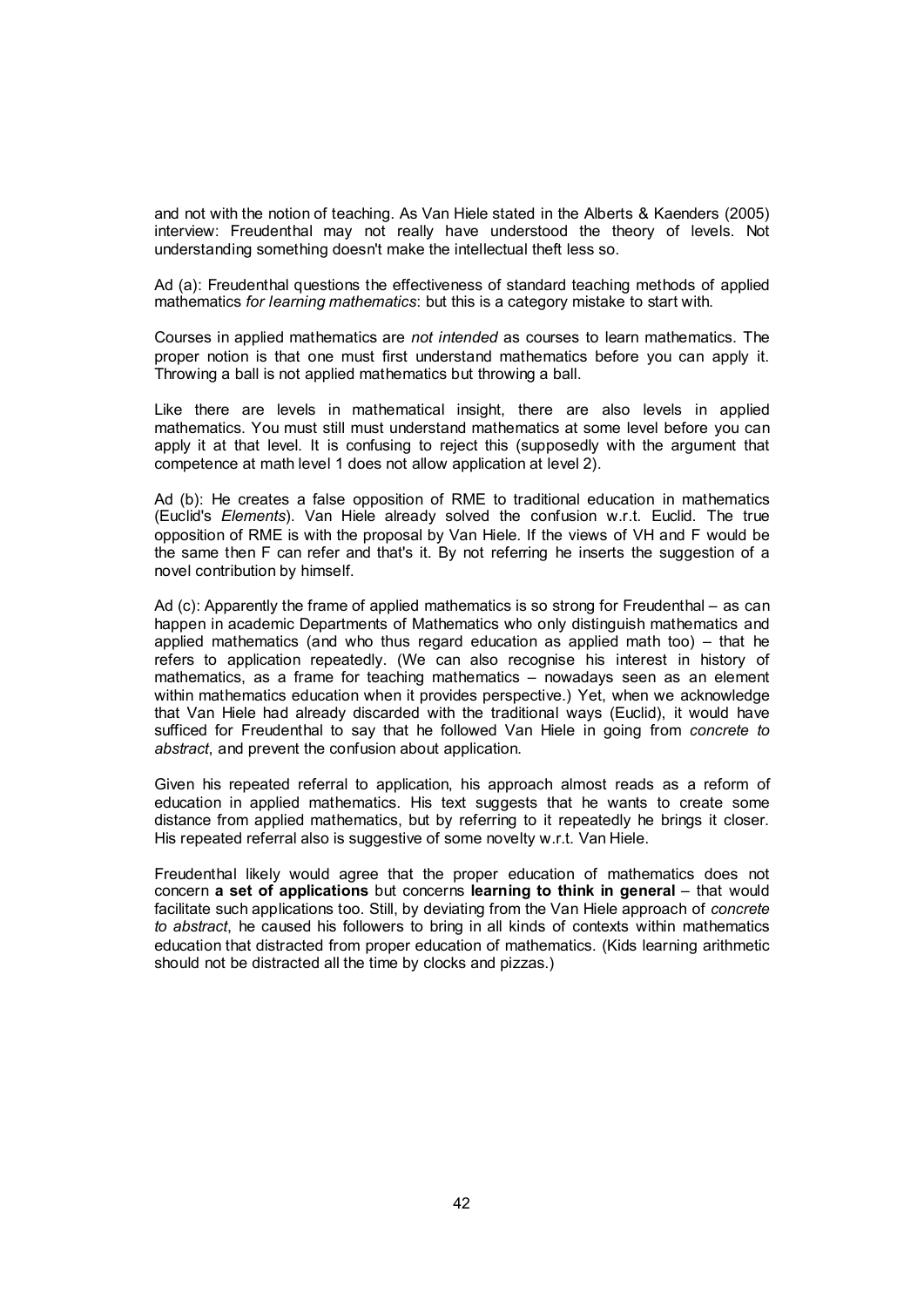### *Appendix E: Mathematical abolition of fractions (traditional notation)*

Consider the (crooked so-called "mathematical") division of mixed fractions: 2½ / 3⅓ .

Van der Plas (2008, 2009) reports that this kind of question hardly occurs in Dutch "realistic mathematics" textbooks. Traditional mathematicians like Hung-Hsi Wu in the USA want to see a lot of practice on this again. In handwriting by students:  $2\frac{1}{2}$  /  $3\frac{1}{3}$  = 1 /  $3\frac{1}{3}$  = 1 / 9. Van de Craats in Holland is aware of the issue and suggests using 5 / 2 but then loses the location on the number line.

The mathematical meaning of the inverse  $x^A$ H or  $x^H$  is that:  $x x^H = 1$  (for  $x \neq 0$ ).

On the calculator we find a numerical approximation of  $x^H$  by:  $(x)$ <sup> $\wedge$ </sup>(-1).

A relation for exponents is:  $x = (x^H)^H$ .

Above expression becomes in neoclassical mathematics:  $(2 + 2^{\mathcal{H}})$   $(3 + 3^{\mathcal{H}})^{\mathcal{H}}$ 

For pupils this is a new notation. Who is used to it may take longer strides. For now, we take small steps. A classical operation may be at least as long. Properties of *H* ("eta") are stated in the book "A child wants nice and no mean numbers" (2015) with some observations that might be useful for elementary school (I have no degree on that area). Eventually, students must learn to handle exponents. The following might seem complex but eventually it will be faster and more insightful. Obviously, this is only an expectation, and it must be checked with pupils whether this expectation is corroborated. It are the pupils who determine what works.

For ease of comparison, the following two schemes are put onto a single page.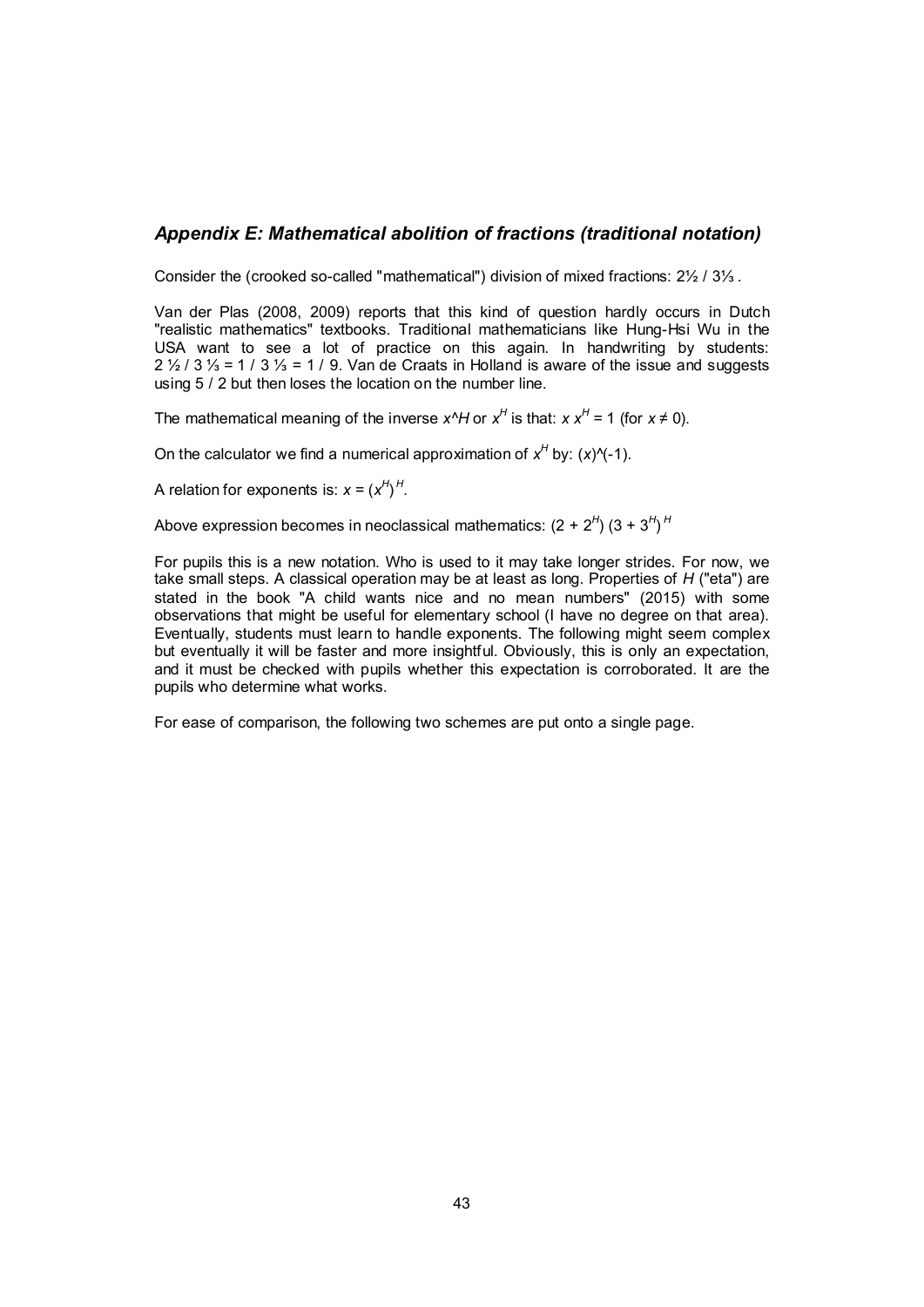Operations by steps:

$$
(2 + 2H) (3 + 3H)H
$$
 Objective: simplify as much as possible  
\n
$$
(2 (2 2H) + 2H) (3 (3 3H) + 3H)H
$$
 Use x x<sup>H</sup> = 1  
\n
$$
(4 2H + 2H) (9 3H + 3H)H
$$
 Multiply  
\n
$$
(4 + 1) 2H ((9 + 1) 3H)H
$$
 Take factors out of the brackets  
\n5 2<sup>H</sup> 10<sup>H</sup> 3 Add up weights  
\n5 2<sup>H</sup> (5 2)<sup>H</sup> 3  
\n5 5<sup>H</sup> 2<sup>H</sup> 2<sup>H</sup> 3  
\n3 4<sup>H</sup> 3 per 4  
\n3 per 4

For comparison: the crooked manner of traditional so-called "mathematics", in which the notation determines what must be done, and in which you don't just denote what you are doing.

| $2\frac{1}{2}$ / $3\frac{1}{3}$                                         | Dangerous notation                                  |
|-------------------------------------------------------------------------|-----------------------------------------------------|
| $(2 + \frac{1}{2}) / (3 + \frac{1}{3})$                                 | Turn it into mathematics, otherwise it doesn't work |
| $(2 (2 \frac{1}{2}) + \frac{1}{2}) / (3 (3 \frac{1}{3}) + \frac{1}{3})$ | Use $x / x = 1$ (notation causes a problem)         |
| $(4\frac{1}{2} + \frac{1}{2}) / (9\frac{1}{3} + \frac{1}{3})$           | Multiply                                            |
| $(4/2 + \frac{1}{2}) / (9/3 + \frac{1}{3})$                             | Same denominators (extra concept)                   |
| $(5/2)$ / (10/3)                                                        | Add up weights (5 / 2: number or operation ?)       |
| $(5/2)$ $(3/10)$                                                        | Division by fraction is multiplication by inverted  |
| (53)/(210)                                                              | Multiply                                            |
| 3/(22)                                                                  | Factorise and eliminate equal terms                 |
| 3/4                                                                     | three-fourths (abuse of rank order number "fourth") |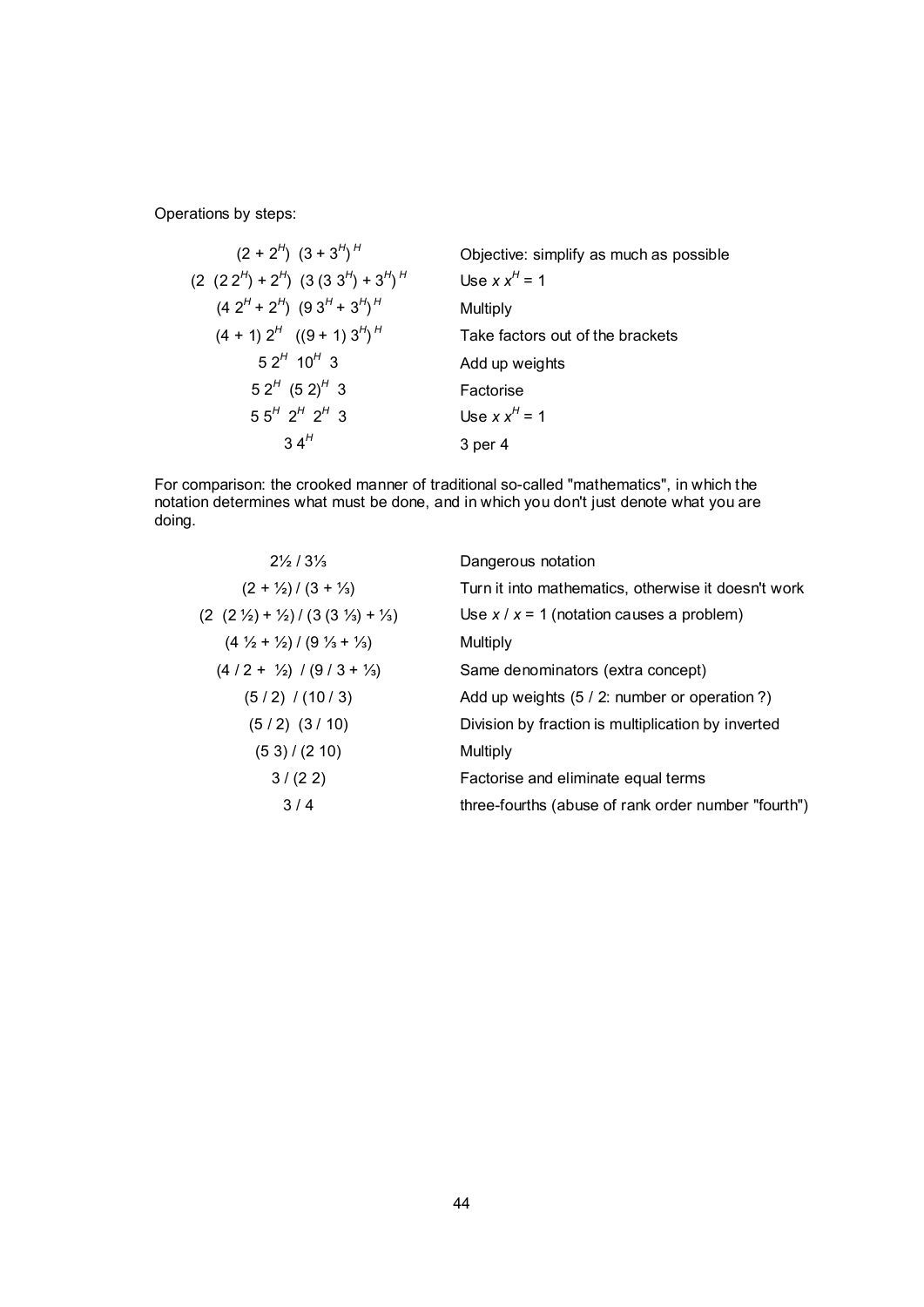### *References*

Alberts, G. and R. Kaenders (2005), "Ik liet de kinderen wél iets leren. Interview Pierre van Hiele", Nieuw Archief voor Wiskunde, 5/6 nr 3 September p247-251 http://www.nieuwarchief.nl/serie5/pdf/naw5-2005-06-3-247.pdf

Bastide-van Gemert, S. La (2006), "Hoofdstuk 7. Freudenthal en de niveautheorie van de Van Hieles. Een Leerprocs", chapter 7 in the thesis: 'Elke positieve actie begint met critiek. Hans Freudenthal en de didactiek van de wiskunde", Verloren, thesis RUG, http://dissertations.ub.rug.nl/faculties/arts/2006/s.la.bastide.van.gem/

Beckers, D. (2007), "Book review: Bastide-van Gemert, S. la, 'Elke positieve actie begint met critiek'. Hans Freudenthal en de didactiek van de wiskunde (Dissertatie Groningen 2006, Hilversum: Verloren, 2006", webrecensie behorende bij BMGN CXXII (2007), aflevering 4, p1-3

Broekman, H. & N. Verhoef (2012), "Een leven lang wiskundig denken. Biografie: Pierre Marie van Hiele (1909-2010)", Nieuw Archief voor Wiskunde, 5/13, no 2, June, p121- 124, http://www.nieuwarchief.nl/serie5/pdf/naw5-2012-13-2-121.pdf

Colignatus, Th. (2009, 2015), "Elegance with Substance", 1<sup>st</sup> edition Dutch University Press, 2<sup>nd</sup> edition printing on demand: http://thomascool.eu/Papers/Math/Index.html

Colignatus, Th. (2011a), "Conquest of the Plane", Cool, T. (Consultancy & Econometrics), PDF at http://thomascool.eu/Papers/COTP/Index.html

Colignatus, Th. (2011b), "Brain research and mathematics education: some comments", memo, http://thomascool.eu/Papers/Math/2011-07-11-COTP-Damasio.pdf

Colignatus, Th. (2011c), " Definition & Reality in the General Theory of Political Economy", (DRGTPE) 3rd Edition, http://thomascool.eu/Papers/Drgtpe/Index.html

Colignatus, Th. (2014a), " Freudenthal's "realistic mathematics education" appears to be a fraud", July 6, weblog, http://boycottholland.wordpress.com/2014/07/06/hansfreudenthal-s-fraud/

Colignatus, Th. (2014b), "Integrity of science in Dutch research in didactics of mathematics", July 16, weblog, http://boycottholland.wordpress.com/2014/07/16/integrityof-science-in-dutch-research-in-didactics-of-mathematics/

Colignatus, Th. (2014c), "Confusing math in elementary school", August 25, weblog, http://boycottholland.wordpress.com/2014/08/25/confusing-math-in-elementary-school/

Colignatus, Th. (2014d), "Pierre van Hiele and David Tall: Getting the facts right", http://arxiv.org/abs/1408.1930 (version 2)

Colignatus, Th. (2014e), "With your undivided attention", https://boycottholland.wordpress.com/2014/09/04/with-your-undivided-attention/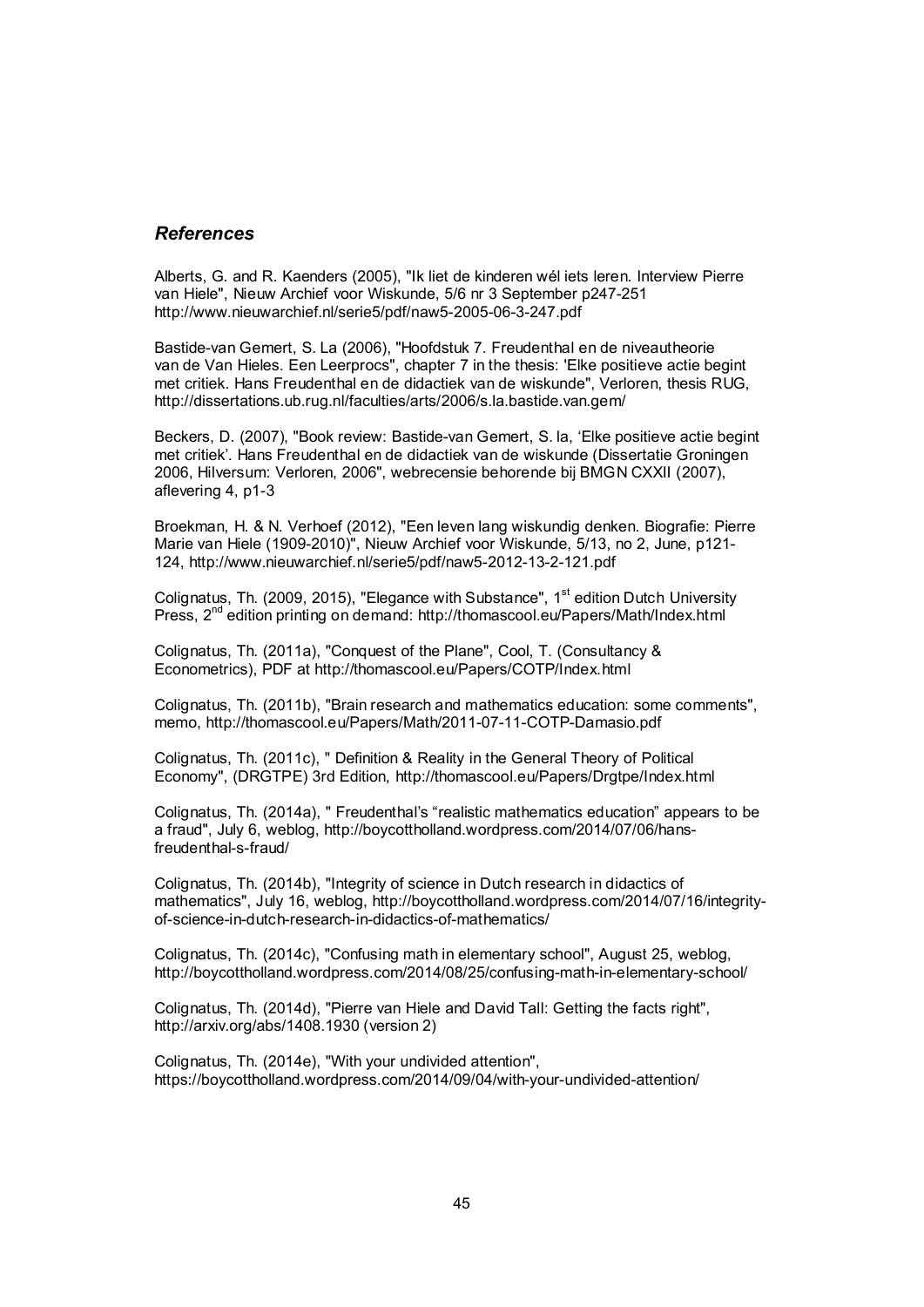Colignatus, Th. (2015a), "Pierre van Hiele and epistemology", https://boycottholland.wordpress.com/2015/09/08/pierre-van-hiele-and-epistemology/

Colignatus, Th. (2015b), "Hans Freudenthal: petty crook, no demon (2)", https://boycottholland.wordpress.com/2015/10/21/hans-freudenthal-petty-crook-nodemon-2/

Colignatus, Th. (2015c), "Hans Freudenthal: petty crook, no demon (1)", https://boycottholland.wordpress.com/2015/10/20/hans-freudenthal-petty-crook-nodemon-1/

Colignatus, Th. (2015d), " Pierre van Hiele and Stellan Ohlsson", https://boycottholland.wordpress.com/2015/09/03/pierre-van-hiele-and-stellan-ohlsson/

Colignatus, Th. (2015e), "A child wants nice and no mean numbers", http://thomascool.eu/Papers/NiceNumbers/Index.html

Colignatus, Th. (2015f), "Foundations of Mathematics. A Neoclassical Approach to Infinity", http://thomascool.eu/Papers/FMNAI/Index.html

Colignatus, Th. (2015g), "Pierre van Hiele and an interview in 2005", https://boycottholland.wordpress.com/2015/10/11/pierre-van-hiele-and-an-interview-in-2005/

Colignatus, Th. (2015h), "Pierre van Hiele and Sacha la Bastide-van Gemert", https://boycottholland.wordpress.com/2015/10/13/pierre-van-hiele-and-sacha-la-bastidevan-gemert/

Colignatus, Th. (2015i), "Pierre van Hiele and Annie Selden", https://boycottholland.wordpress.com/2015/10/15/pierre-van-hiele-and-annie-selden/

Colignatus, Th. (2015j), "The power void in mathematics education", https://boycottholland.wordpress.com/2015/10/31/the-power-void-in-mathematicseducation/

Colignatus, Th. (2015k), "The power void in mathematics education", https://boycottholland.wordpress.com/2015/10/31/the-power-void-in-mathematicseducation/

Colignatus, Th. (2015l), "Foundations of mathematics. A neoclassical approach to infinity", http://thomascool.eu/Papers/FMNAI/Index.html

Freudenthal, H. (1948), "De algebraische en de analytische visie op het getalbegrip in de elementaire wiskunde", Euclides, 24 (3), p106-121, http://vakbladeuclides.nl/archief/pdf/24\_1948-49\_03.pdf

Freudenthal, H. (1987), "Schrijf dat op, Hans. Knipsels uit een leven", Meulenhoff, http://www.dbnl.org/tekst/freu002schr01\_01/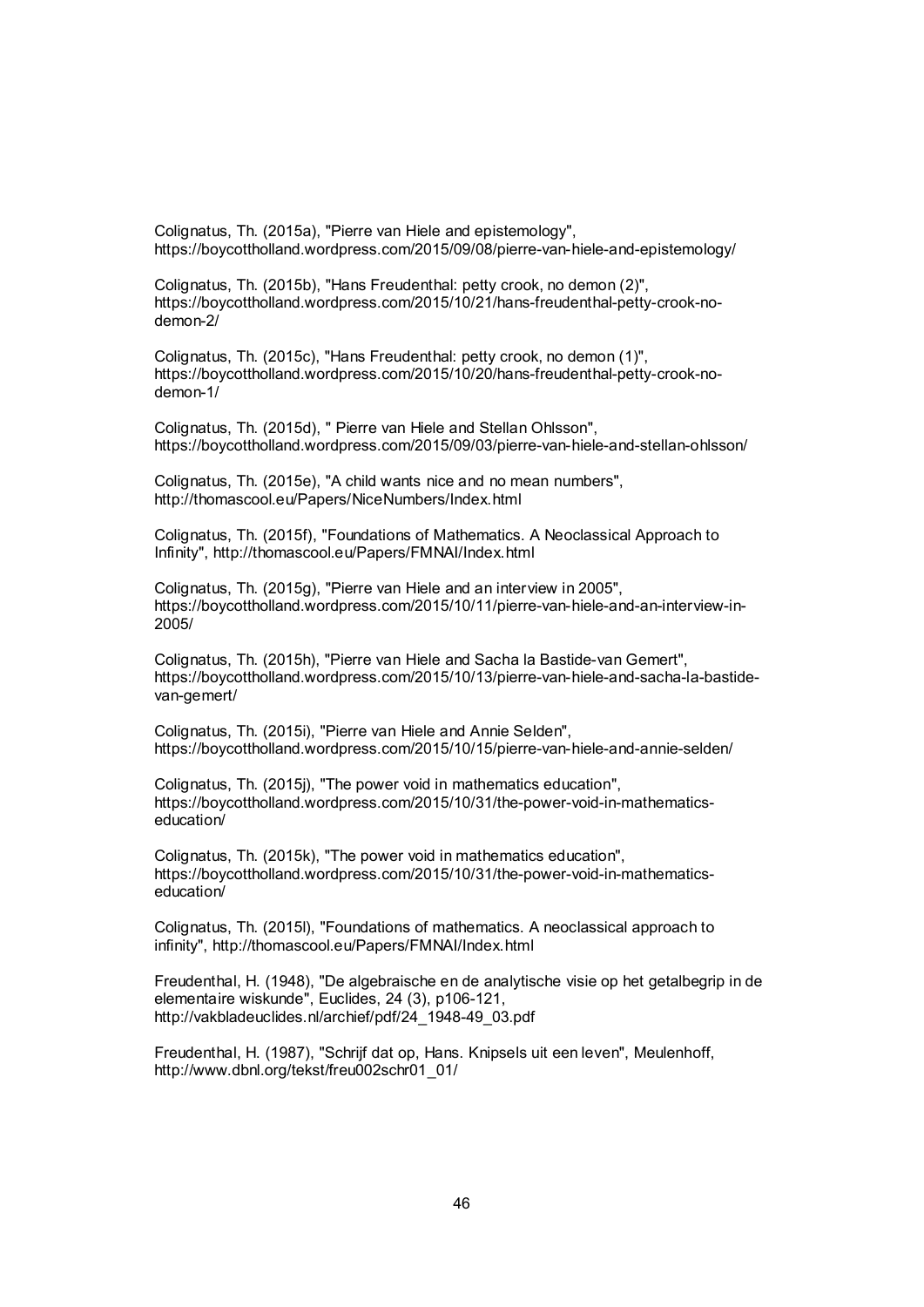Fuys, D., D. Geddes, R. Tischler (1984), "English Translation of Selected Writings of Dina van Hiele-Geldof and Pierre M. van Hiele", CUNY, http://eric.ed.gov/?id=ED287697

Fried, M.N. & T. Dreyfus (Eds.) (2014) "Mathematics & Mathematics Education: Searching for Common Ground", Springer

Geary, D.C., A.W. Boykin, S. Embretson, V. Reyna, R. Siegler, D.B. Berch, and J. Graban (2008), " Chapter 4: Report of the Task Group on Learning Processes", National Mathematics Advisory Panel, US Dept. of Education, http://www2.ed.gov/about/bdscomm/list/mathpanel/index.html

Heuvel-Panhuizen, M. van den (1998), "Realistic Mathematics Education. Work in progress. Text based on the NORMA-lecture held in Kristiansand, Norway on 5-9 June 1998", http://www.fi.uu.nl/en/rme/ (retrieved July 26 2014)

Hiele, P.M. van (1957), "De problematiek van het inzicht. Gedemonstreerd aan het inzicht van schoolkinderen in meetkunde-leerstof", thesis University of Utrecht

Hiele, P.M. van (1959), "A child's thought and geometry", originally French "La Pensée de L'Enfant et La Géométrie", translated by R.Tischler, p247-258 in Fuys et al. (1984), also included in p60-67 in Thomas P. Carpenter, John A. Dossey, and Julie L. Koehler (ed.), (2004), "Classics in Mathematics Education Research", NCTM

Hiele, P.M. van (1962), "The relation between theory and problems in arithmetic and algebra", p56-63 in H. Freudenthal (ed.) (1962), "Report on the relations between arithmetic and algebra. Subcommittee for the Netherlands of the International Commission on Mathematical Instruction", Groningen: J. B. Wolters.

Hiele, P.M. van (1964), title unknown here, in K. Odenbach (ed.) (1964), "Rechenunterricht und Zahlbegriff. Die Entwicklung des kindlichen Zahlbegriffes und ihre Bedeutung für den Rechenunterricht. Bericht und Diskussion mit Beiträgen von Jean Piaget, Kurt Resag, Arnold Fricke, P. M. van Hiele und einer Einf. von Karl Odenbach", **Westermann** 

Hiele, P.M. van (1973), "Begrip en inzicht. Werkboek van de wiskundedidactiek", Muusses

Hiele, P.M. van (1986), "Structure and insight: A theory of mathematics education", Academic Press

Hiele, P.M. van (2002), "Similarities and differences between the theory of learning and teaching of Skemp and the Van Hiele levels of thinking", p27-47 in D.O. Tall & M.O.J. Thomas (eds.) (2002), "Intelligence, learning and understanding - A tribute to Richard Skemp", Flaxton Australia: Post Pressed. NB. That publisher might now no longer publish.

Hiele, P.M. van, and D. van Hiele – Geldof (1957), "Een fenomenologische inleiding tot de meetkunde", Euclides 33 (2), p33-46, http://vakbladeuclides.nl/archief/pdf/33\_1957- 58\_02.pdf